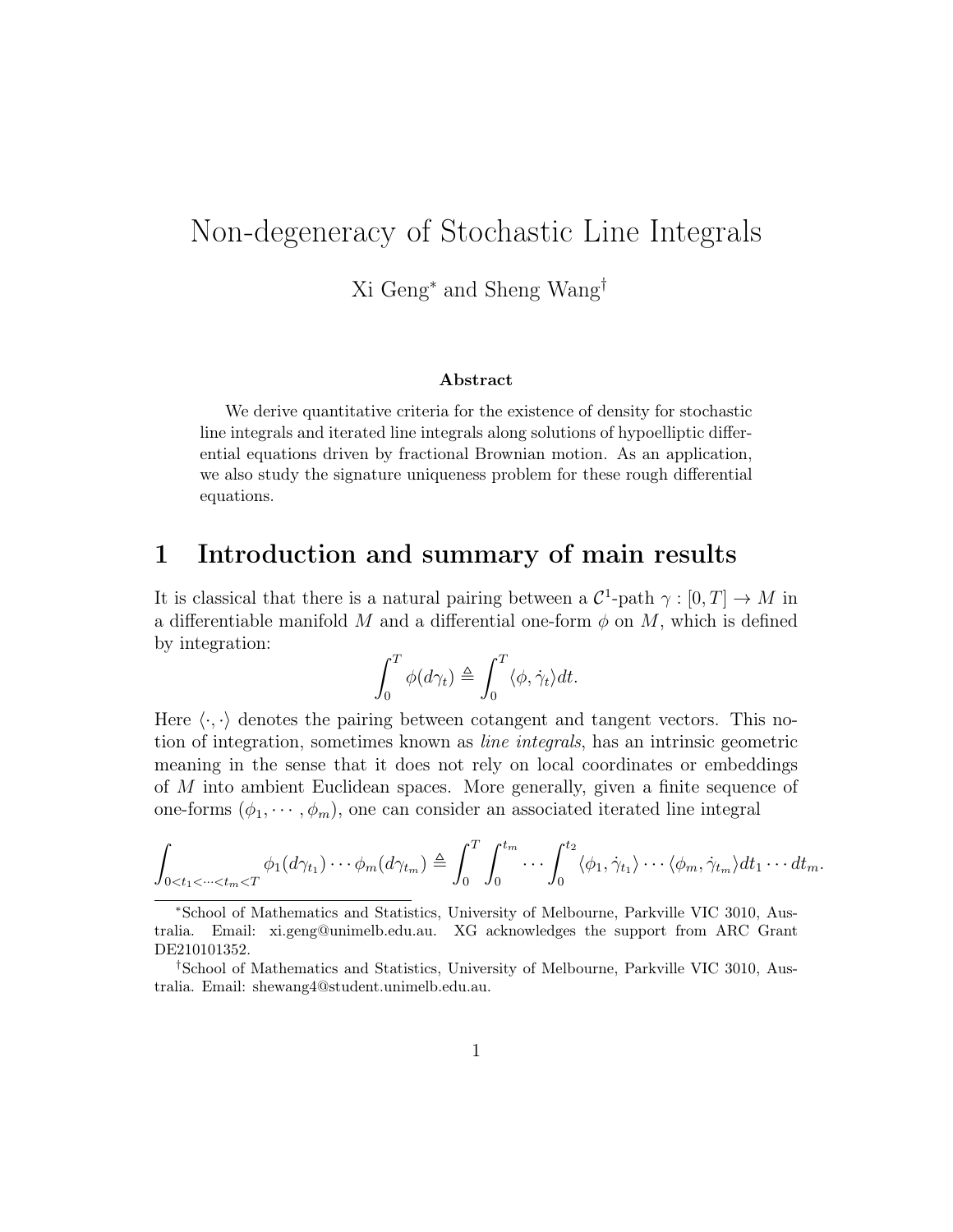The definition of such integrals can be naturally extended to the rough path context under suitable regularity conditions on the path  $\gamma$  and the one-forms (cf.  $[LQ02, CDL15]$  $[LQ02, CDL15]$  $[LQ02, CDL15]$ ). In the rough path literature, these iterated line integrals are often referred to as *extended signatures* of  $\gamma$  (cf. [\[LQ12\]](#page-36-1) for their use in the context of Brownian motion).

A natural reason of considering line integrals is that they encode rich geometric/topological information about the original path  $\gamma$ . For instance, if  $\gamma = (x_t, y_t)$ is a simple closed curve in  $\mathbb{R}^2$ , the line integral of  $\gamma$  against the one-form

<span id="page-1-0"></span>
$$
\phi \triangleq \frac{1}{2}(xdy - ydx) \tag{1.1}
$$

gives the (signed) area enclosed by the path  $\gamma$ . The integral against the one-form

$$
d\theta \triangleq \frac{1}{r^2}(xdy-ydx)
$$

on the punctured plane gives the winding number of  $\gamma$  around the origin. Other topological properties associated with paths, e.g. turning number and linking number, can also be defined in a similar way in terms of line integrals. In the probabilistic context, one can considder distributional properties of stochastic line integrals along stochastic processes such as diffusion paths. A well-known example is Lévy's formula for the characteristic function of the area process associated with a planar Brownian motion, i.e. the stochastic line integral of Brownian motion against the area one-form defined by  $(1.1)$  (cf. [\[Lev40\]](#page-36-2)). Another famous example is Spitzer's asymptotic Cauchy law for the Brownian winding number (cf. [\[Spi58\]](#page-36-3)). Stochastic line integrals are also essential in the study of diffusions/martingales on manifolds (cf. [\[Hsu02\]](#page-36-4)).

A more fundamental reason of considering (iterated) line integrals is that the original path  $\gamma$  is uniquely determined by these integrals when one varies the degree *n* and the one-forms  $\phi_1, \dots, \phi_n$  in a suitably rich class. Indeed, when  $M = \mathbb{R}^d$ , the collection of numbers (known as the *signature* of  $\gamma$ )

$$
\left\{ \int_{0 < t_1 < \dots < t_m < T} d\gamma_{t_1}^{i_1} \dots d\gamma_{t_m}^{i_m} : m \in \mathbb{N}, \ i_1, \dots, i_m = 1, \dots, d \right\}
$$

uniquely determines the path  $\gamma : [0, T] \to \mathbb{R}^d$  up to tree-like pieces (cf. [\[Che58,](#page-35-1) [HL10,](#page-35-2) [BGLY16\]](#page-35-3)). In [\[Che73\]](#page-35-4), the author used iterated line integrals against differential forms to construct a de Rham cohomology theory on loop spaces over manifolds and proved that such a theory is canonically isomorphic to the singular cohomology theory in classical algebraic topology.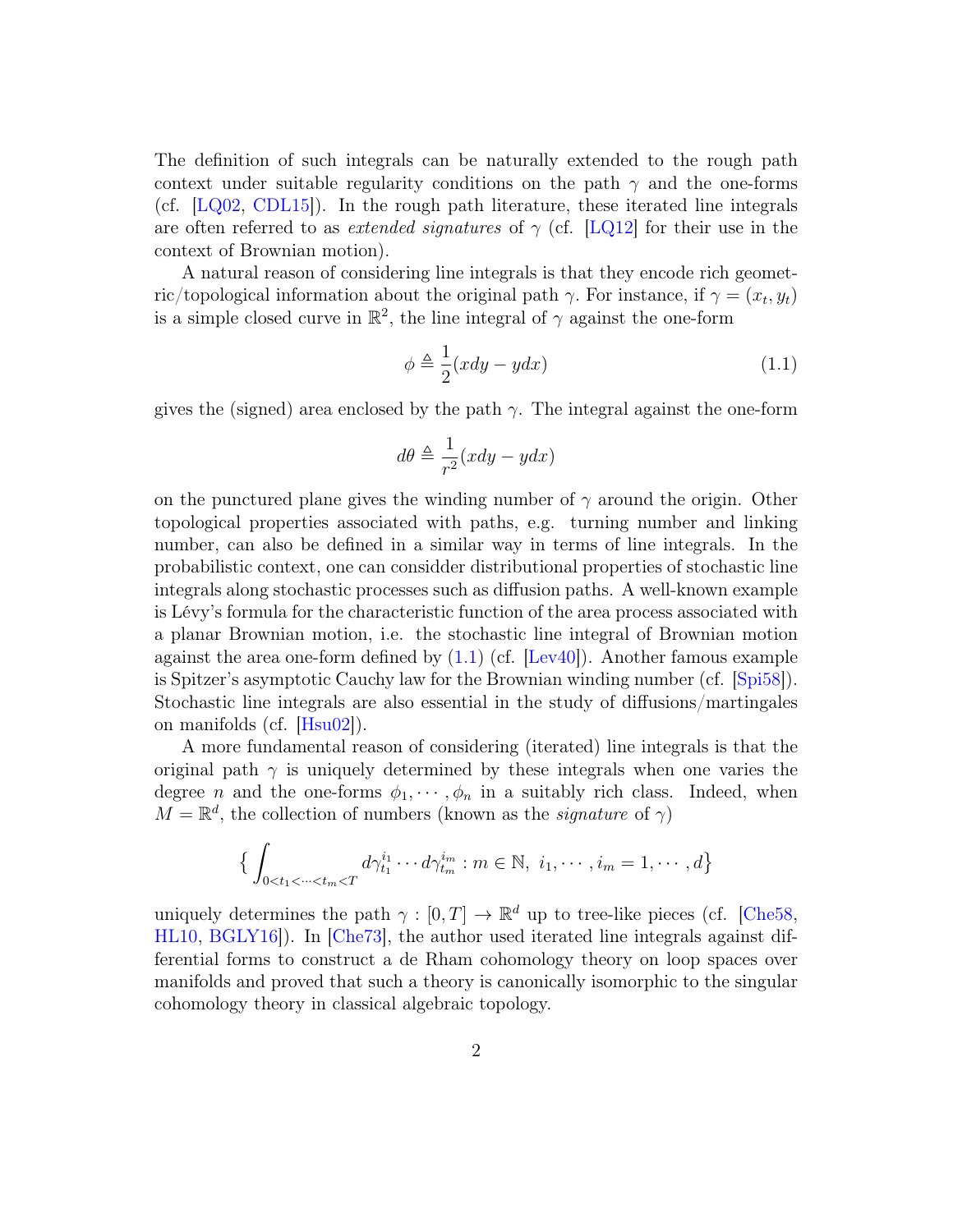In the probabilistic context, in the pioneering work of Le Jan and Qian  $[LQ12]$ , the authors developed an explicit method of recovering a generic Brownian trajectory from the knowledge of its extended signatures. Their underlying idea can be summarised as follows. Given an arbitrary bounded domain D in  $\mathbb{R}^d$ , by constructing a suitable one-form  $\phi$  supported on D one can detect whether the Brownian motion  $B$  has visited  $D$  from the knowledge of the line integral against  $\phi$ . More generally, given a discretisation of  $\mathbb{R}^d$  into disjoint cubes with suitably constructed one-forms supported inside each of them, one can detect the discrete route of the motion from the knowledge of iterated line integrals against these on-forms. By refining the space discretisation, one recovers the original trajectory in the limit under this mechanism (cf. Section [4](#page-30-0) below for more discussion).

In the method of [\[LQ12\]](#page-36-1), an essential property of the required one-form  $\phi$  is that

$$
\int_0^T \phi(dB_t) \neq 0 \Longleftrightarrow B \text{ visits the } D \quad \text{a.s.}
$$

where B is a Brownian motion in  $\mathbb{R}^d$ . Such a property can be trivially implied by a much stronger non-degeneracy property that the conditional law of  $\int_0^T \phi(dB_t)$ given that  $B$  visits the domain  $D$  is absolutely continuous with respect to the Lebesgue measure. This motivates the following general question which is the main object of study in the present work.

We consider the following SDE on  $M$  ( $M = \mathbb{R}^n$  or a compact differentiable manifold):

<span id="page-2-0"></span>
$$
\begin{cases} dX_t = \sum_{\alpha=1}^d V_\alpha(X_t) dB_t^\alpha, & 0 \leq t \leq T; \\ X_0 = x_0 \in M. \end{cases}
$$
\n(1.2)

Here  $B = (B^1, \dots, B^d)$  is assumed to be a *d*-dimensional fractional Brownian motion with Hurst parameter  $H > 1/4$ . This falls into the rough path framework under which the SDE is well-posed in the sense of rough paths. The vector fields  $V_1, \dots, V_d$  on M are assumed to be of class  $C_b^{\infty}$  and satisfy the so-called Hörmander's condition (cf. Definition [3.5\)](#page-13-0). This is a natural non-degeneracy condition under which the solution  $X_t$  is known to have a smooth density function with respect to the Lebesgue measure (cf. [\[CHLT15\]](#page-35-5)). Throughout the rest, we use  $C_p^{\infty}$  to mean the class of functions/one-forms whose derivatives (of all orders) have at most polynomial growth. This property ensures the  $L^p$ -integrability (for all  $p > 1$  of all relevant random variables under consideration.

Question. Let  $\phi$  be a  $C_p^{\infty}$  one-form on M. Can we identify an explicit quantitative condition on  $\phi$ , such that the conditional distribution of the stochastic line integral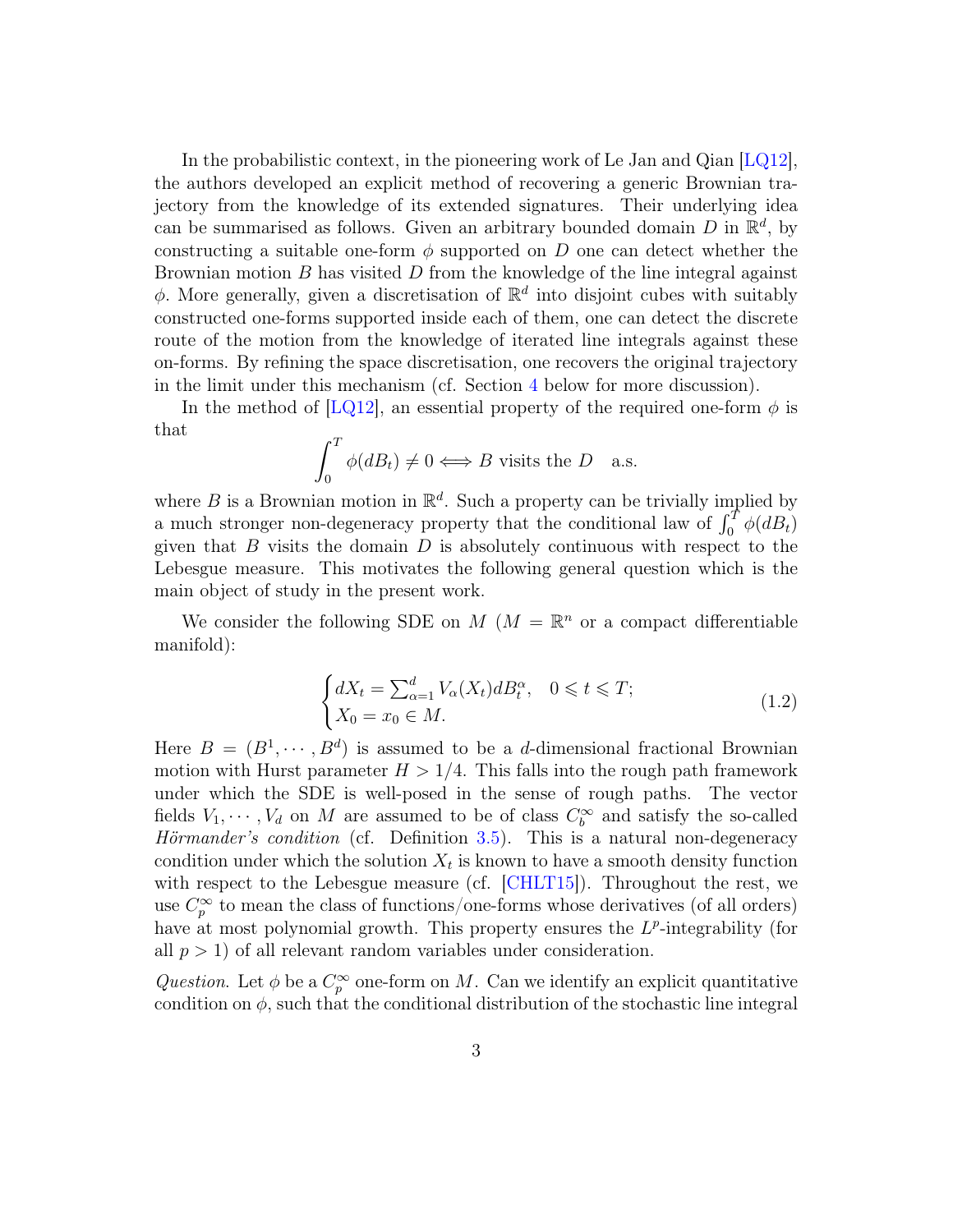$\int_0^T \phi(dX_t)$ , given that X visits the interior of the support of  $\phi$ , admits a density function with respect to the Lebesgue measure?

We first make a few comments. It is necessary to restrict on the event that X visits (supp $\phi$ )°, for otherwise the line integral is trivially zero. In addition, suppose that  $M = \mathbb{R}^n$ , supp $\phi \neq M$  and  $x_0 \in (\text{supp}\phi)^\circ$ . For the stochastic line integral  $\int_0^T \phi(dX_t)$  to have a density function, it is necessary that  $\phi$  is not closed. Indeed, if  $d\phi = 0$ , then  $\phi = df$  for some smooth function f (every closed one-form on  $\mathbb{R}^n$  is exact). In this case, we have

$$
\int_0^T \phi(dX_t) = f(X_T) - f(x_0).
$$

This integral will have constant value on the non-trivial event  $\{X_T \notin \text{supp}\phi\}$ . As a result, the line integral cannot have a density function in this case.

As we will see, in the elliptic case, the non-closedness of  $\phi$  is essentially sufficient for the line integral to have a density.

**Theorem 1.1.** Suppose that the vector fields  $V_1, \dots, V_d$  are elliptic. Let  $\phi$  be a  $C_p^{\infty}$  one-form such that

 $d\phi \neq 0$  a.e. on supp $\phi$ .

Then the conditional distribution of  $\int_0^T \phi(dX_t)$ , given that X visits (supp $\phi$ )°, admits a density with respect to the Lebesgue measure.

The hypoelliptic case requires a stronger condition and more delicate analysis. The general result is given by Theorem [3.9](#page-16-0) below. Here we state the special version in the step-two hypoelliptic case.

<span id="page-3-0"></span>**Theorem 1.2.** Consider the case when  $M = \mathbb{R}^3$  and  $d = 2$ . Suppose that the vector fields  $V = \{V_1, V_2, [V_1, V_2]\}\$ linear span  $T_xM$  at every point  $x \in M$ . Let  $\phi$ be a  $C_p^{\infty}$  one-form on M. Suppose that

$$
d(\phi + d\phi(V_1, V_2)\omega^3) \neq 0 \quad a.e. on \text{ supp}\phi,
$$

where  $\{\omega^1, \omega^2, \omega^3\}$  is the cotangent frame field dual to V. Then the conditional distribution of  $\int_0^T \phi(dX_t)$ , given that X visits (supp $\phi$ )°, admits a density with respect to the Lebesgue measure.

In Theorem [3.13](#page-20-0) below, we also derive an explicit method of constructing oneforms that satisfy the general non-degeneracy criterion given by Theorem [3.9.](#page-16-0) In the above step-two hypoelliptic case, the method is summarised in the following result. In this case, the class of one-forms that satisfy such a condition is as generic as pairs of  $C_p^{\infty}$ -functions.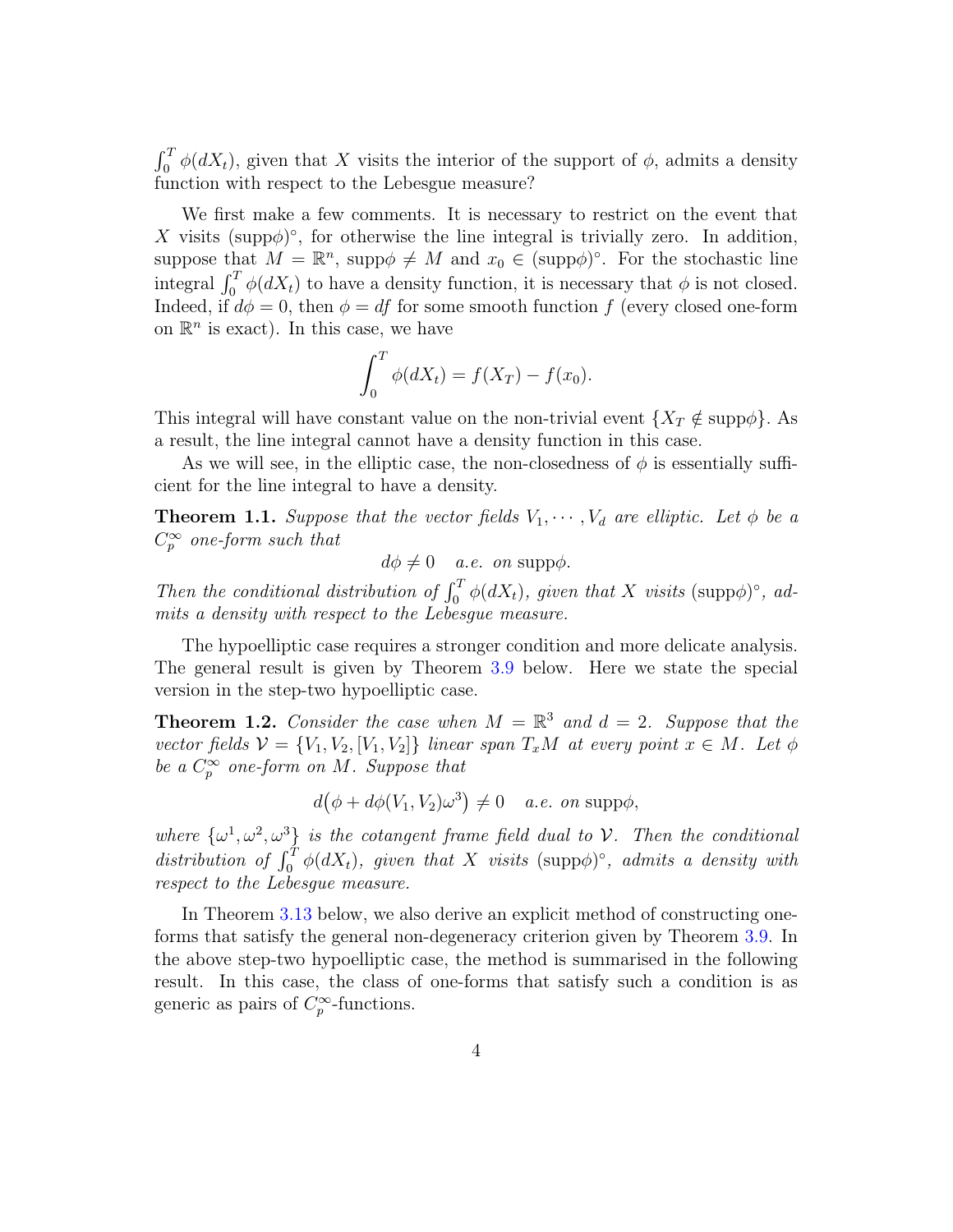**Proposition 1.3.** Under the setting of Theorem [1.2,](#page-3-0) consider a one-form  $\phi$  given by 3

$$
\phi \triangleq c_1 \omega^1 + c_2 \omega^2 + (V_1 c_2 - V_2 c_1) \omega
$$

where  $c_1, c_2 \in C_p^{\infty}(M)$ . Suppose that

$$
d\phi \neq 0 \quad a.e. \text{ on } \text{supp}\phi. \tag{1.3}
$$

Then the conditional distribution of  $\int_0^T \phi(dX_t)$ , given that X visits (supp $\phi$ )°, admits a density with respect to the Lebesgue measure.

Our analysis can be extended to the case of iterated line integrals

$$
F \triangleq \int_{0 < t_1 < \dots < t_m < T} \phi_1(dX_{t_1}) \dots \phi_m(dX_{t_m}).
$$

As we will see, if  $\phi_1, \cdots, \phi_m$  have disjoint supports, our general condition given by  $(3.10)$  imposed on each  $\phi_i$  continues to guarantee the conditional non-degeneracy of F. On the other hand, if these one-forms have a common compact support, when  $m \geqslant 2$  it is indeed possible to have all the  $\phi_i$ 's being exact while F is non-degenerate. Recall what we explained earlier that this is not possible when  $m = 1$ . Our results for iterated line integrals are discussed in Section [3.2](#page-22-0) below.

Our study is motivated by the signature uniqueness problem in the spirit of [\[LQ12\]](#page-36-1). As an application, in Section [4](#page-30-0) we prove a signature uniqueness theorem for the SDE  $(1.2)$  in the elliptic or step-two hypoelliptic case, which asserts that with probability one the solution path  $t \mapsto X_t$  is uniquely determined by its signature transform up to reparametrisation. Under existing methodology, the key ingredient is the explicit construction of compactly supported one-forms that satisfy our non-degeneracy conditions. The main result for this part is stated in Theorem [4.3](#page-31-0) below.

Finally, we remark that our results hold for more general Gaussian driving processes essentially without changing any part of the proofs. The required Gaussian setting is precisely the one formulated in the work of [\[CHLT15\]](#page-35-5) concerning the smoothness of density for Gaussian rough differential equations. We formulate our results in the context of fractional Brownian motion simply to avoid the non-rewarding effort of restating all the assumptions proposed in [\[CDL15\]](#page-35-0).

Organisation. The present article is organised in the following way. In Section 2, we recall basic notions from rough path theory and some terminology from differential geometry. In Section [3.1,](#page-10-0) we derive our quantitative criteria for the non-degeneracy of single stochastic line integrals as well as an explicit method of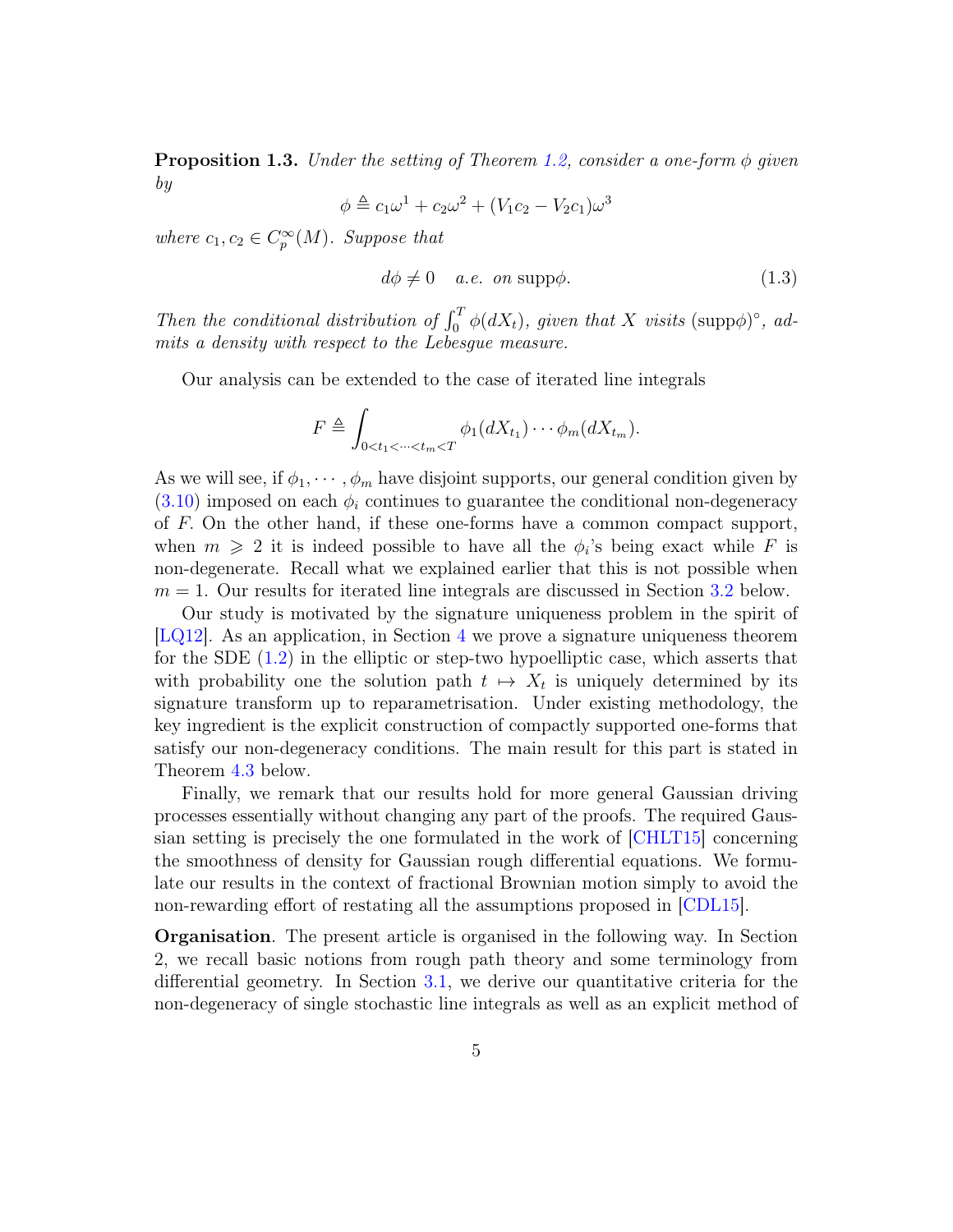construction. We begin with the elliptic case and then proceed to the hypoelliptic case. The analysis is made more transparent in the step-two hypoelliptic case after the general discussion. In Section [3.2,](#page-22-0) we extend our analysis to the case of iterated line integrals. In Section [4,](#page-30-0) we discuss the application of our results to the signature uniqueness problem for rough differential equations.

## 2 Preliminary notions from rough path theory and differential geometry

In this section, we recall some basic tools and discuss the basic kind of pathwise analysis that will be performed frequently in the sequel. We first give a notational comment which will be applied throughout the rest of the article.

Notation. Above all, we will adopt Einstein's convention of summation, i.e. doubly repeated indices are summed automatically. We will also use matrix notation exclusively. For instance, a vector field  $V = V^i \frac{\partial}{\partial x^i}$  on  $\mathbb{R}^n$  is identified as an  $n \times 1$ column vector function. DV is the  $n \times n$  matrix whose  $(i, j)$ -entry is  $\frac{\partial V^i}{\partial x^j}$ . A oneform  $\phi = \phi_i dx^i$  on  $\mathbb{R}^n$  is identified as a  $1 \times n$  row vector function. If  $f \in C^{\infty}(\mathbb{R}^n)$ , df is the one-form defined by  $df \triangleq \frac{\partial f}{\partial x} dx^i$ . Given a smooth function f and vector field V, we write  $Vf \triangleq df \cdot V = V^i \frac{\partial f}{\partial x^i}$  $\frac{\partial f}{\partial x^i}$ . The pairing between a one-form  $\phi$  and a vector field V is obviously  $\phi \cdot V$ , while on the other hand we write  $V\phi$  as the  $1 \times n$  row vector defined by  $V\phi \triangleq (V\phi_1, \dots, V\phi_n)$ . Note that DV and  $V\phi$  are local quantities that do not have intrinsic geometric meaning.

#### 2.1 Pathwise differential calculus

Let  $\{X_t : t \geq 0\}$  be the solution to the SDE [\(1.2\)](#page-2-0) where  $M = \mathbb{R}^n$  for now,  $B_t$  is a d-dimensional fBM with Hurst parameter  $H > 1/4$  and the vector fields  $V_1, \dots, V_d \in C_b^{\infty}$ . Here  $B_t$  is regarded as a geometric rough path and the SDE is solved under the framework of rough path theory (cf. [\[LQ02\]](#page-36-0)). Throughout the rest, we will assume that  $B_t$  is realised on the canonical path space. More specifically, the underlying probability space is  $(W, \mathcal{B}(W), \mathbb{P})$  where W is the Banach space of  $\mathbb{R}^d$ -valued continuous paths starting at the origin,  $\mathcal{B}(\mathcal{W})$  is the Borel  $\sigma$ -algebra over W and  $\mathbb P$  is the law of the fBM. The process B is taken to be the coordinate process on  $W$ . Under this set-up, solutions of differential equations driven by B and stochastic line integrals along B are regarded as functionals over  $W$ .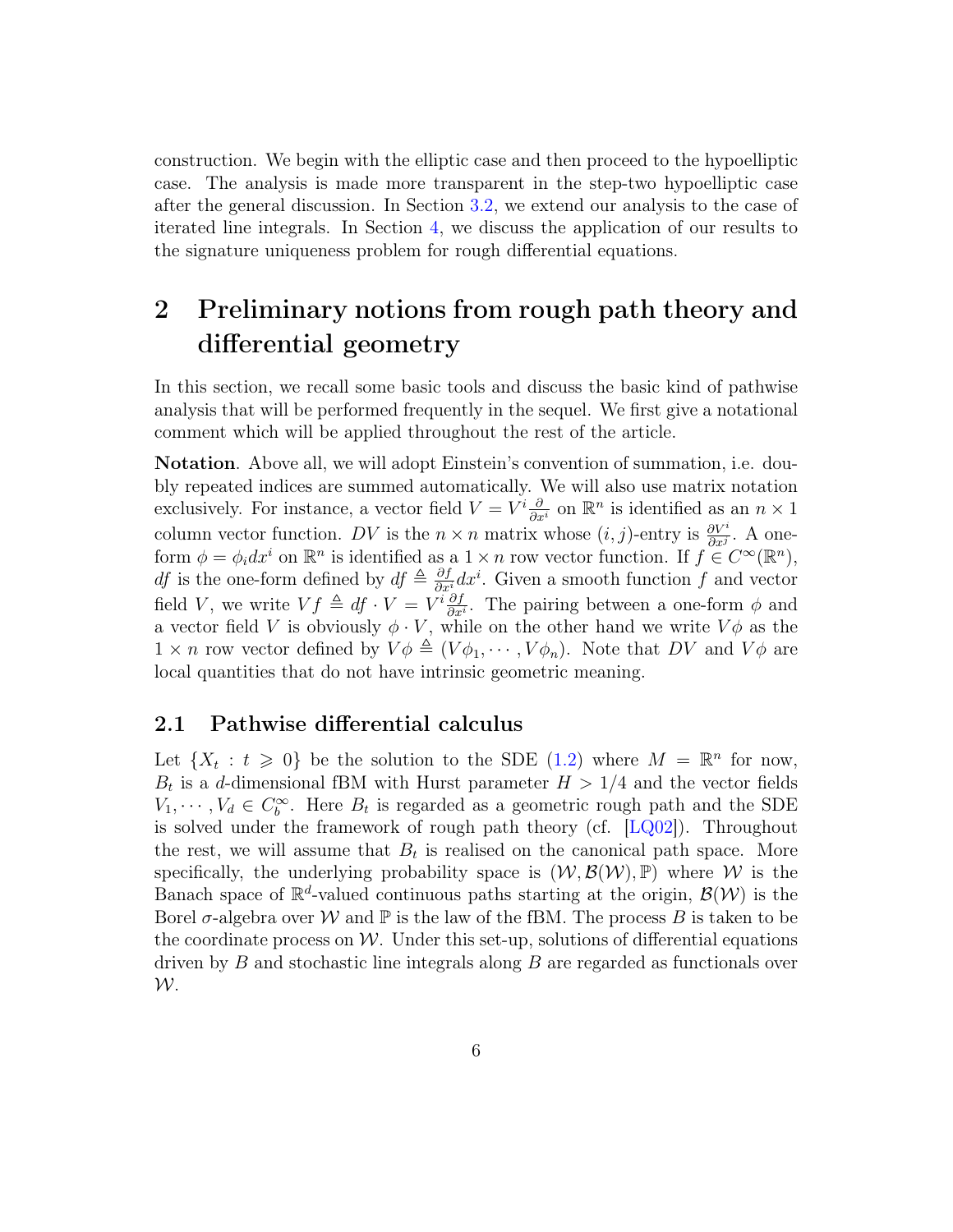The rough path nature of [\(1.2\)](#page-2-0) allows us to justify and make use of pathwise differential calculus in the ordinary manner. To illustrate this, we first recall the following definition of the Cameron-Martin subspace (cf. [\[FH14\]](#page-35-6)).

**Definition 2.1.** The *Cameron-Martin subspace* associated with fBM is the subspace H of paths  $h \in \mathcal{W}$  that can be represented in the form

$$
h_t = \mathbb{E}[ZB_t], \quad 0 \leq t \leq T,
$$

where  $Z$  is an element in the first Wiener chaos (i.e. the  $L^2$ -closure of linear functions on W under  $\mathbb{P}$ ). H is a Hilbert space with respect to the inner product

$$
\langle h_1, h_2 \rangle_{\mathcal{H}} \triangleq \mathbb{E}[Z_1 Z_2],
$$

where  $Z_i$  is the chaos element associated with  $h_i$  in its definition  $(i = 1, 2)$ .

We use the following lemma to illustrate an example of the type of pathwise calculation that will appear frequently later on. If  $F: \mathcal{W} \to \mathbb{R}$  is a functional of B and  $h \in \mathcal{H}$  is a Cameron-Martin path, we write

$$
D_h F(w) \triangleq \frac{d}{d\varepsilon} \left|_{\varepsilon=0} F(w + \varepsilon h) \right|
$$

as the derivative of F along direction h at the location  $w \in \mathcal{W}$ . The Malliavin *derivative* of F is the  $H$ -valued random variable defined by

$$
DF \triangleq [h \mapsto D_h F] \in \mathcal{H}^* \cong \mathcal{H}.
$$

<span id="page-6-2"></span>**Lemma 2.2.** Let  $\phi = \phi_i dx^i$  be a  $C_p^{\infty}$  one-form on  $\mathbb{R}^n$ . Consider the stochastic line integral

$$
F \triangleq \int_0^T \phi(dX_t).
$$

Then

<span id="page-6-1"></span>
$$
D_h F(w) = \int_0^T \left( (\zeta_T(w) - \zeta_t(w)) \cdot \Phi_t^{-1}(w) + \phi(X_t(w)) \right) \cdot V_\alpha(X_t(w)) dh_t^\alpha. \tag{2.1}
$$

Here  $\Phi_t(w) \triangleq \frac{\partial X_t(w)}{\partial x_0}$  $\frac{\partial \mathcal{X}_t(w)}{\partial x_0}$  denotes the Jacobian of the RDE [\(1.2\)](#page-2-0) and

<span id="page-6-0"></span>
$$
\zeta_t(w) \triangleq \int_0^t d(\phi_i V_\alpha^i)(X_s(w)) \cdot \Phi_s(w) dw_s^\alpha.
$$
 (2.2)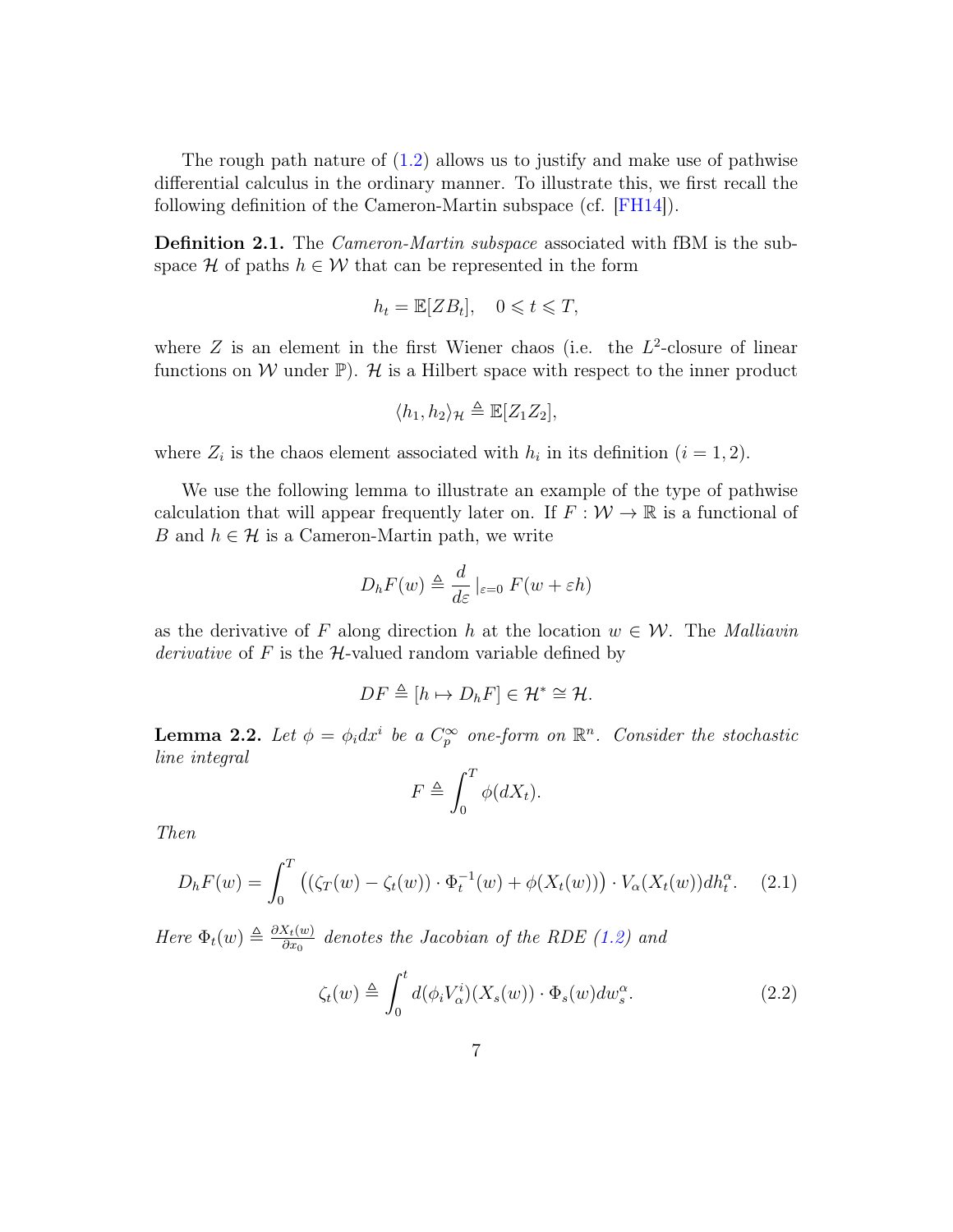*Proof.* To simplify notation we will omit the dependence on  $w$ . By the definition of  $D_hF(w)$ , we have

$$
D_h F(w) = \frac{d}{d\varepsilon} \Big|_{\varepsilon=0} \int_0^T \phi_i (X_t(w + \varepsilon h)) dX_t^i(w + \varepsilon h)
$$
  
= 
$$
\int_0^T \frac{\partial \phi_i}{\partial x^j} (X_t) D_h X_t^j dX_t^i + \int_0^1 \phi_i (X_t) dD_h X_t^i.
$$

By differentiating the SDE [\(1.2\)](#page-2-0) along the direction h, it is seen that  $D_h X_t$  satisfies the differential equation

$$
dD_h X_t^i = \frac{\partial V_\alpha^i}{\partial x^j} (X_t) D_h X_t^j dw_t^\alpha + V_\alpha^i (X_t) dh_t^\alpha.
$$
\n(2.3)

As a result, we have

$$
D_h F(w) = \int_0^T \frac{\partial \phi_i}{\partial x^j} (X_t) D_h X_t^j V_\alpha^i(X_t) dw_t^\alpha
$$
  
+ 
$$
\int_0^T \phi_i(X_t) \left( \frac{\partial V_\alpha^i}{\partial x^j} (X_t) D_h X_t^j dw_t^\alpha + V_\alpha^i(X_t) dh_t^\alpha \right)
$$
  
= 
$$
\int_0^T \frac{\partial}{\partial x^j} (\phi_i V_\alpha^i)(X_t) D_h X_t^j dw_t^\alpha + \int_0^1 \phi_i(X_t) V_\alpha^i(X_t) dh_t^\alpha.
$$
 (2.4)

On the other hand, the Jabocian  $\Phi_t$  satisfies the homogeneous linear equation

<span id="page-7-1"></span>
$$
d\Phi_t = DV_\alpha(X_t)\Phi_t dw_t^\alpha, \ \Phi_0 = \text{Id}.
$$

By the variational principle, it is standard that

<span id="page-7-0"></span>
$$
D_h X_t = \Phi_t \int_0^t \Phi_s^{-1} V_\alpha(X_s) dh_s^\alpha.
$$
\n(2.5)

By using the formula  $(2.5)$  and integration by parts, the first integral in  $(2.4)$  can be written as

$$
\int_0^T \left( d\zeta_t \cdot \int_0^t \Phi_s^{-1} V_\alpha(X_s) dh_s^\alpha \right)
$$
  
=  $\zeta_T \cdot \int_0^T \Phi_s^{-1} V_\alpha(X_s) dh_s^\alpha - \int_0^T \zeta_t \Phi_t^{-1} V_\alpha(X_t) dh_t^\alpha$   
=  $\int_0^T (\zeta_T - \zeta_t) \Phi_t^{-1} V_\alpha(X_t) dh_t^\alpha$ ,

where  $\zeta_t$  is the integral path defined by [\(2.2\)](#page-6-0). The equation [\(2.1\)](#page-6-1) thus follows.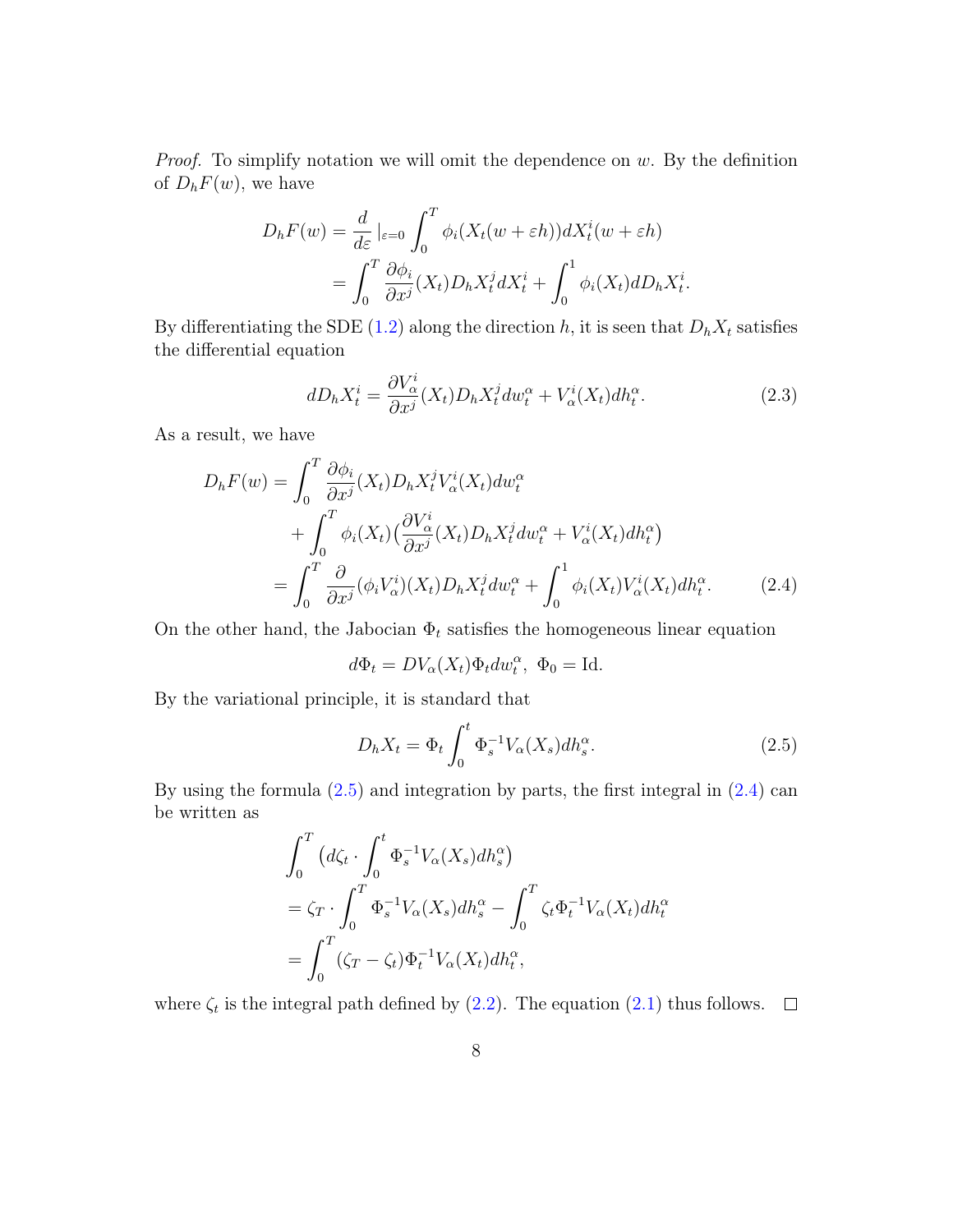A technical remark. In the above proof, we have performed pathwise integration essentially using principles of ordinary calculus. This type of calculations can all be made rigorous under the framework of rough path theory (cf. [\[CHLT15,](#page-35-5) [Ina14,](#page-36-5) [FH14\]](#page-35-6) in which such type of calculation was used frequently and justified carefully). For instance, the integral on the right hand side of  $(2.1)$  is understood in the sense of Young, due to a variational embedding theorem for the Cameron Martin space  $\mathcal H$  proved by Friz-Victoir (cf. [\[FH14\]](#page-35-6)). Another example is that the path  $\zeta_t$  can be understood in the sense of RDE, namely the last component of the triple  $\Xi_t \triangleq (X_t, \Phi_t, \zeta_t)$  which is defined through the RDE

$$
\begin{cases} dX_t = V_\alpha(X_t)dB_t^\alpha, \\ d\Phi_t = DV_\alpha(X_t)\Phi_t dB_t^\alpha, \\ d\zeta_t = d(\phi \cdot V_\alpha)(X_t) \cdot \Phi_t dB_t^\alpha \end{cases}
$$

The assumption of  $\phi \in C_p^{\infty}$  ensures that the stochastic line integral F has moments of all orders (indeed smooth in the sense of Malliavin), due to standard estimates of rough integrals and the exponential integrability of the p-variation of  $B(p > 1/H)$ . This is seen in exactly the same way as in  $[Ina14]$ . Throughout the rest, we will perform pathwise differential calculus of similar kind without further justification.

.

The following theorem is a standard regularity result in the Malliavin calculus which will be used in Section [3.](#page-10-1) Its proof can be found in  $Nua06$ .

<span id="page-8-0"></span>**Theorem 2.3.** Let F be a twice differentiable random variable on W (in the sense of Malliavin) and  $F, DF, D^2F \in L^p$  for some  $p > 1$ . Then conditional on the event  $\{DF \neq 0\}$ , the distribution of F is absolutely continuous with respect to the Lebesgue measure on R.

#### 2.2 Some terminology from differential geometry

The notion of RDEs, stochastic line integrals as well as our non-degeneracy criteria in Section [3](#page-10-1) are intrinsic properties, in the sense that they are defined in terms of the underlying vector fields and one-forms. In particular, they are independent of the choice of local coordinates or embedding of the state manifold into an ambient Euclidean space. It is thus beneficial to perform some of the analysis in geometric terms. The benefit is particularly clear in the hypoelliptic analysis developed in Section [3.1.2.](#page-13-1) In this section, we recall some notation from differential geometry that will be used later on (cf. Chern-Chen-Lam [\[CCL00\]](#page-35-7)).

Let M be a differentiable manifold. We denote  $\Omega^k(M)$   $(0 \le k \le n)$  as the space of (smooth) k-forms on  $M$ . Given a (smooth) vector field  $X$ , the *interior*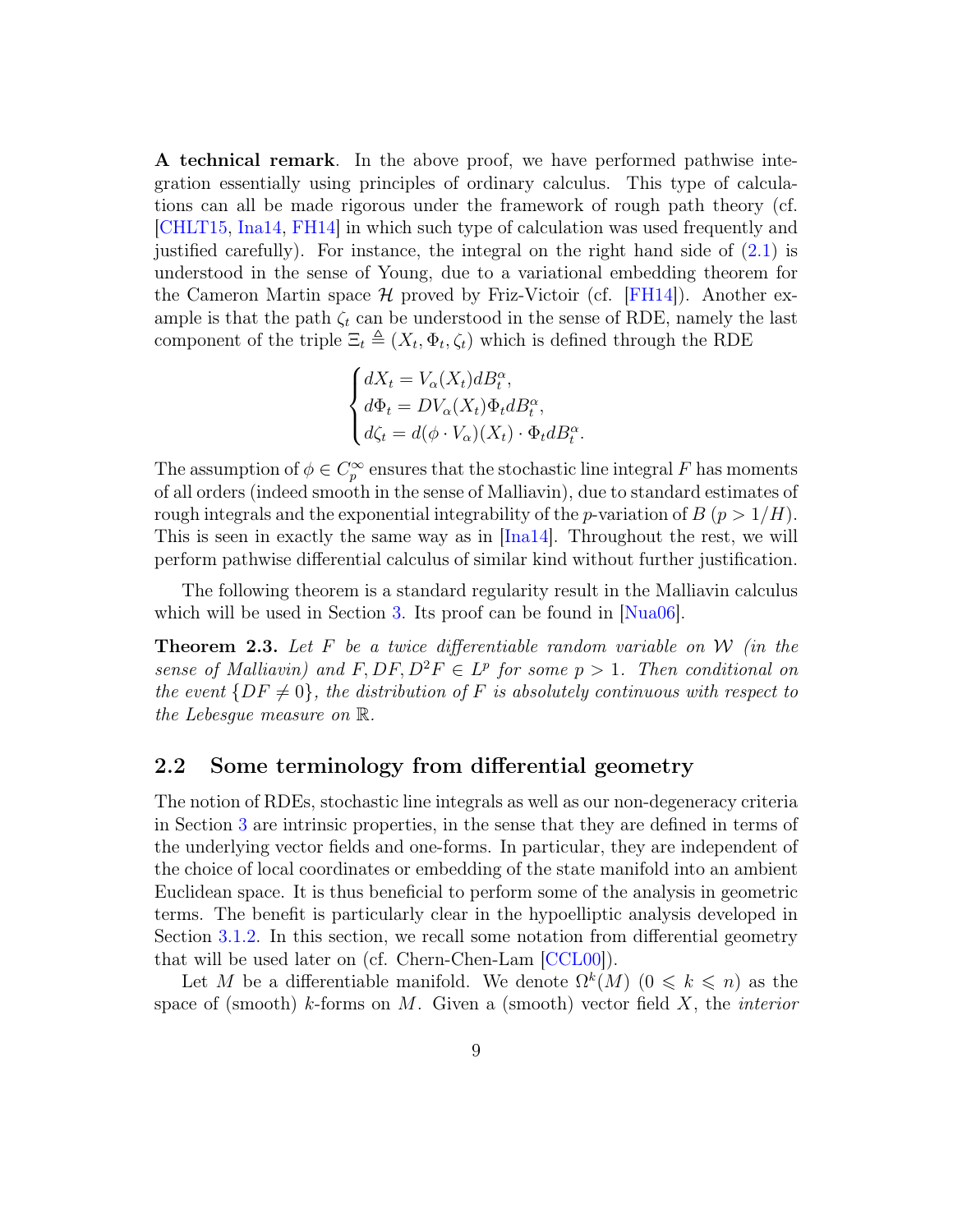product  $i(X)$ :  $\Omega^k(M) \to \Omega^{k-1}(M)$  is defined by

$$
(i(X)\omega)(Y_1,\cdots,Y_{k-1}) \triangleq \omega(X,Y_1,\cdots,Y_{k-1}).
$$
\n(2.6)

The Lie derivative  $L_X : \Omega^k(M) \to \Omega^k(M)$  is defined by

<span id="page-9-1"></span>
$$
(L_X\omega)(Y_1, \cdots, Y_k) \triangleq X(\omega(Y_1, \cdots, Y_k)) - \sum_{i=1}^k \omega(Y_1, \cdots, Y_{i-1}, [X, Y], Y_{i+1}, \cdots, Y_k).
$$
\n(2.7)

Here  $Y_1, \dots, Y_{k-1}$  are arbitrary vector fields, a k-form is viewed as an antisymmetric k-linear functional on vector fields and  $Xf$  is the directional derivative of f along X. These two operators are related through the so-called *Cartan's identity:* 

<span id="page-9-2"></span>
$$
d \circ i(X) + i(X) \circ d = L_X,\tag{2.8}
$$

where  $d: \Omega^k(M) \to \Omega^{k+1}(M)$  is the exterior derivative operator. We also recall that the *exterior product* of two one-forms  $\alpha$ ,  $\beta$  is defined by

$$
\alpha \wedge \beta(X, Y) = \alpha(X)\beta(Y) - \beta(X)\alpha(Y)
$$

and the exterior derivative of one-form  $\alpha$  has the following characterisation:

$$
d\alpha(X,Y) = X(\alpha(Y)) - Y(\alpha(X)) - \alpha([X,Y]), \qquad (2.9)
$$

where X, Y are arbitrary vector fields. A one-form  $\alpha$  is *closed* if  $d\alpha = 0$ . It is exact if  $\alpha = df$  for some smooth function f. Every exact form is closed, and on  $\mathbb{R}^n$  the converse is also true. Throughout the rest, we will simply write  $\alpha \cdot X$  for the pairing  $\alpha(X)$  which is also consistent with matrix notation in the Euclidean case.

It is convenient to re-interpret Lemma [2.2](#page-6-2) in geometric terms. For instance, the Jacobian  $\Phi_t: T_{x_0}M \to T_{X_t}M$  is the linear isomorphism that pushes tangent vectors at  $x_0$  forward along the solution path by the flow of diffeomorphisms associated with the RDE [\(1.2\)](#page-2-0). The Malliavin derivative  $t \mapsto D_h X_t \in T_{X_t}M$  is a path on the tangent bundle (cf.  $(2.5)$ ). The formula  $(2.1)$  can be expressed as

<span id="page-9-0"></span>
$$
D_h F(w) = \int_0^T \left( \int_t^T \langle \Phi_s^* d(\phi \cdot V_\beta)(X_s), \Phi_t^{-1} V_\alpha(X_t) \rangle dw_s^\beta + (\phi \cdot V_\alpha)(X_t) \right) dh_t^\alpha, \tag{2.10}
$$

where  $\langle \cdot, \cdot \rangle$  denotes the pairing between cotangent and tangent vectors at the starting point  $x_0$ . Equation  $(2.10)$  clearly has an intrinsic meaning.

Finally, we recall an equation for the pull-back of vector fields by the Jacobian. This equation, which played an essential role in the proof of Hörmander's theorem for RDEs (cf. [\[CF10,](#page-35-8) [CHLT15\]](#page-35-5)), will also be crucial for our analysis. Its proof is a straight forward application of the chain rule.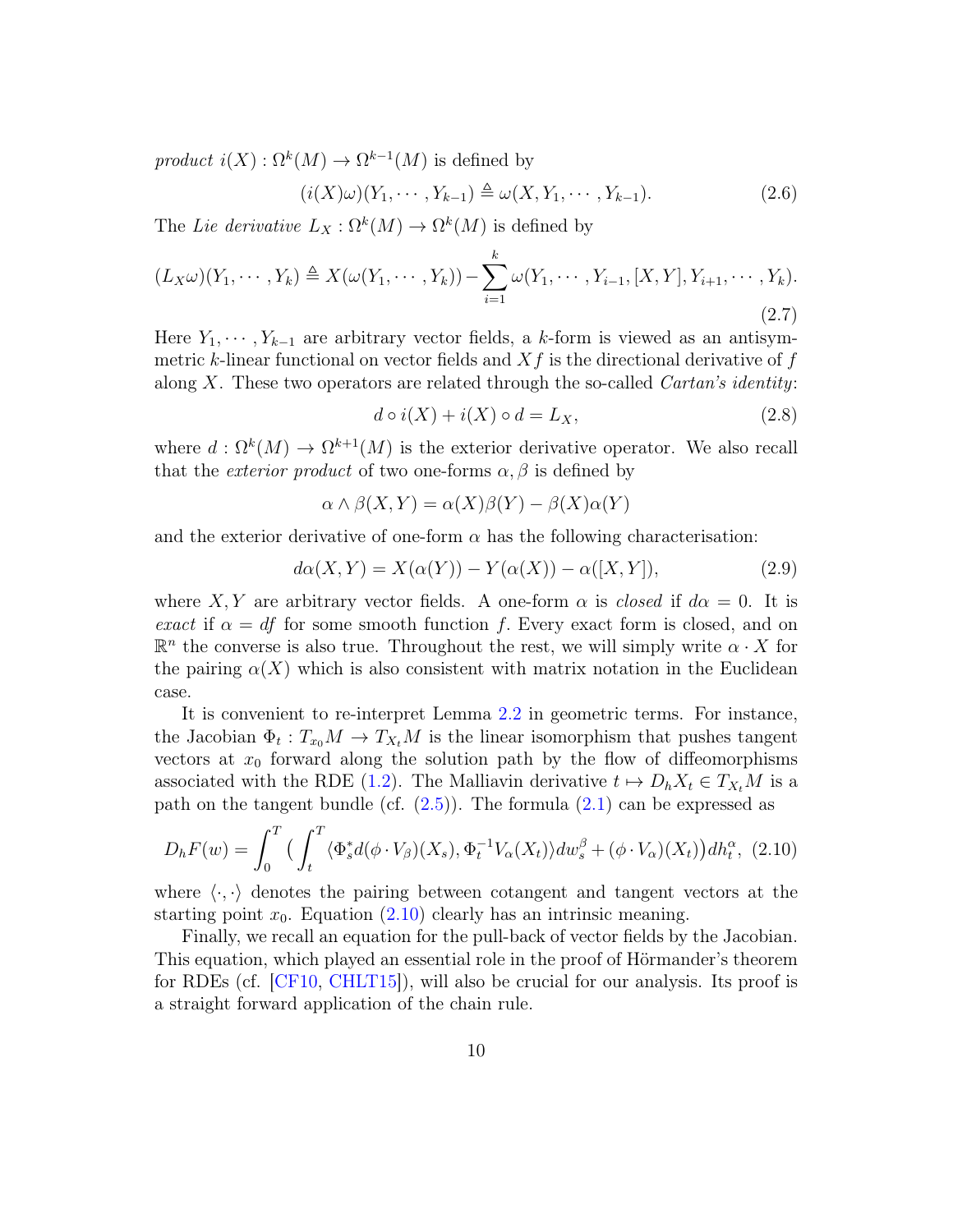<span id="page-10-2"></span>**Lemma 2.4.** Let W be a smooth vector field on M. Then the path  $t \mapsto \Phi_t^{-1}W(X_t) \in$  $T_{x_0}M$  satisfies the equation

$$
\Phi_t^{-1}W(X_t) = W(x_0) + \int_0^t \Phi_s^{-1}[V_\alpha, W](X_s) dw_s^\alpha.
$$

## <span id="page-10-1"></span>3 Non-degeneracy criteria for stochastic line integrals

In this section, we establish quantitative criteria for the non-degeneracy (i.e. existence of density) of stochastic/rough line integrals (extended signatures) of the form

$$
\int_{0
$$

where  $X_t \in M$  is the solution to the RDE [\(1.2\)](#page-2-0) and  $\phi_1, \dots, \phi_m$  are  $C_p^{\infty}$  one-forms. Our results hold when M is either  $\mathbb{R}^n$  or a (compact) manifold, but we will only work with the case when  $M = \mathbb{R}^n$  and the vector fields  $V_\alpha \in C_b^\infty$ . Extension of the argument to the manifold case is routine by either working in local charts or embedding M into an ambient Euclidean space. To illustrate the idea better, we first consider the case when  $m = 1$  and then extend the analysis to the case of iterated integrals.

#### <span id="page-10-0"></span>3.1 Single line integrals

We begin by considering a single line integral  $F \triangleq \int_0^T \phi(dX_t)$ . We divide the discussion into two cases: elliptic and hypoelliptic. In the elliptic case, the result is particularly simple and neat, while the hypoelliptic case requires a strong condition as well as more delicate analysis.

#### 3.1.1 The elliptic case

By *ellipticity*, we assume that  $n = d$  and the vector fields  $V_1, \dots, V_d$  in the RDE  $(1.2)$  linearly span  $\mathbb{R}^d$  at every point. In the introduction, we saw that the line integral F may fail to have a density if the one-form  $\phi$  is closed. In the elliptic case, it turns out that non-closedness is essentially sufficient for the non-degeneracy of F. The main result is stated as follows.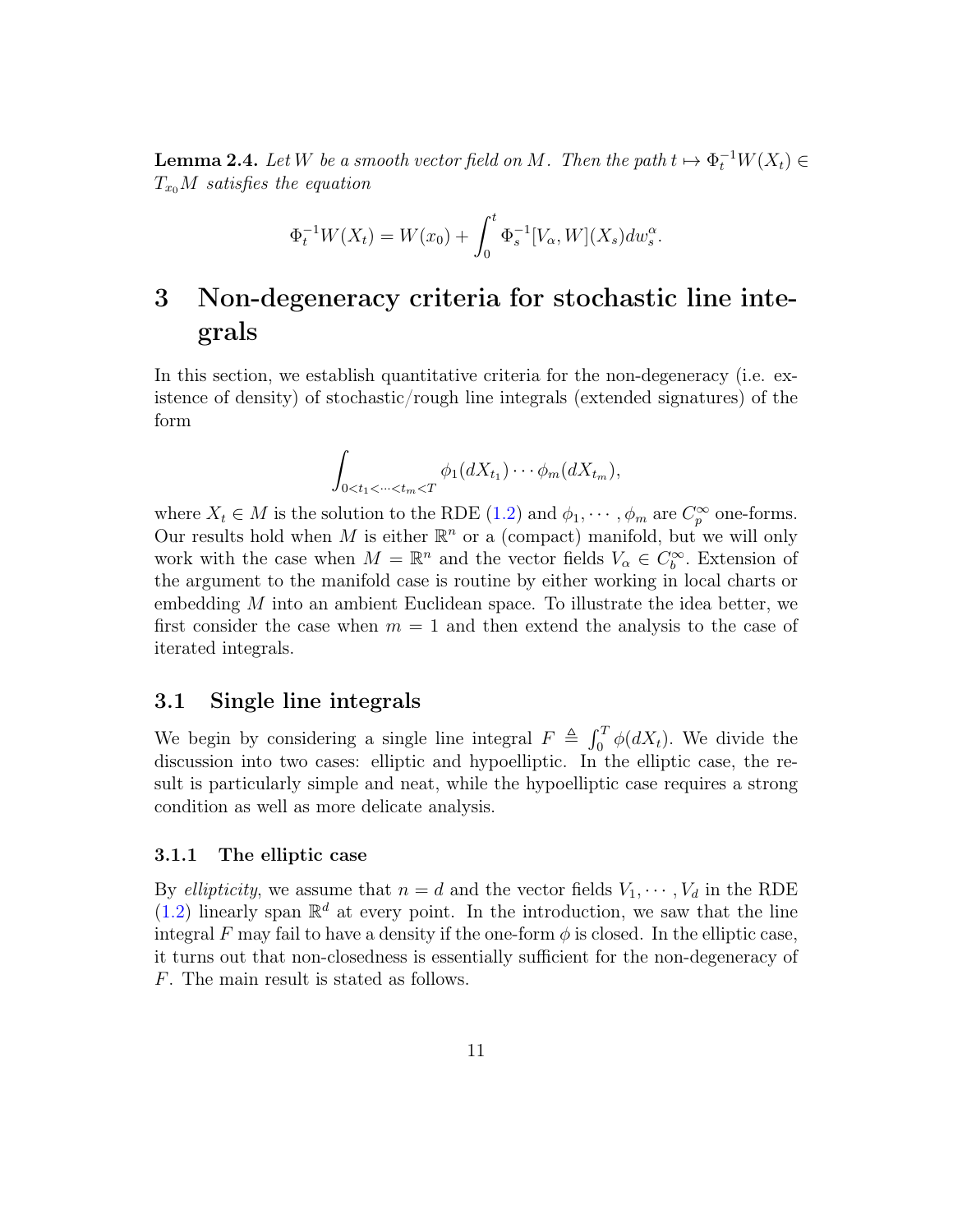<span id="page-11-0"></span>**Theorem 3.1.** Let  $\phi$  be a  $C_p^{\infty}$  one-form on  $\mathbb{R}^d$ . Suppose that  $d\phi \neq 0$  for almost everywhere inside the support of  $\phi$ . Let E denote the event that " $X_t$  enters the interior of supp $\phi$  at some time t". Then conditional on E, the line integral F has a density with respect to the Lebesgue measure.

Our proof of Theorem [3.1,](#page-11-0) as well as its hypoelliptic counterpart, relies crucially on the following two properties of fBM. Its proof is contained in [\[CHLT15\]](#page-35-5).

<span id="page-11-1"></span>**Lemma 3.2.** (i) Let  $f = (f_1, \dots, f_d) : [0, T] \rightarrow \mathbb{R}^d$  be a deterministic path such that  $\int_0^T f_t dh_t$  is well-defined in the sense of Young for all  $h \in \mathcal{H}$ . If  $\int_0^T f_\alpha(t) dh_t^\alpha = 0$  for all  $h \in \mathcal{H}$ , then  $f \equiv 0$ .

(ii) The fBM is a.s. truly rough in the sense of  $F H 14$ ]. As a result, with probability one we have

$$
\int_0^t y_s dB_s = 0 \,\,\forall t \in [0, T] \implies y \equiv 0,
$$

whenever y is a rough path controlled by  $B$  so that the rough integral is well-defined.

Remark 3.3. In CHLT15, these two properties are implied by a nondeterminismtype condition which was used by the authors to establish the smoothness of density for the RDE solution. It was proved in the same paper that fBM satisfies their nondeterminism condition.

*Proof of Theorem [3.1.](#page-11-0)* According to Theorem [2.3,](#page-8-0) the point is to show that  $E \subseteq$  ${DF \neq 0}$  modulo some P-null set N. First of all, let  $N_1 \subseteq W$  be a null set such that w admits a canonical rough path lifting and is truly rough (so that Lemma [3.2](#page-11-1) (ii) holds) for all  $w \in N_1^c$ .

Now suppose that  $w \in E \cap N_1^c$  is a path such that  $DF(w) = 0$ . According to Lemma [2.2](#page-6-2) and Lemma [3.2](#page-11-1) (i), we have

<span id="page-11-2"></span>
$$
((\zeta_T - \zeta_t) \cdot \Phi_t^{-1} + \phi(X_t)) \cdot V_\alpha(X_t) = 0 \quad \forall t \in [0, T], \alpha = 1, \cdots d \tag{3.1}
$$

at the driving path w, where  $\zeta_t$  is defined by  $(2.2)$  and  $\Phi_t$  is the Jacobian of the RDE. Since the vector fields are assumed to be elliptic, the matrix  $V \triangleq$  $(V_1, \dots, V_d)$  is invertible everywhere. After multiplying [\(3.1\)](#page-11-2) by  $V(X_t)^{-1}\Phi_t$ , we obtain that

$$
\zeta_T - \zeta_t + \phi(X_t) \cdot \Phi_t = 0.
$$

Recall from the equations for  $X_t$  and  $\Phi_t$  that

<span id="page-11-3"></span>
$$
d(\phi(X_t) \cdot \Phi_t) = \left(\frac{\partial \phi}{\partial x^i} V_\alpha^i\right)(X_t)\Phi_t + (\phi \cdot DV_\alpha)(X_t) \cdot \Phi_t\right) dw_t^\alpha. \tag{3.2}
$$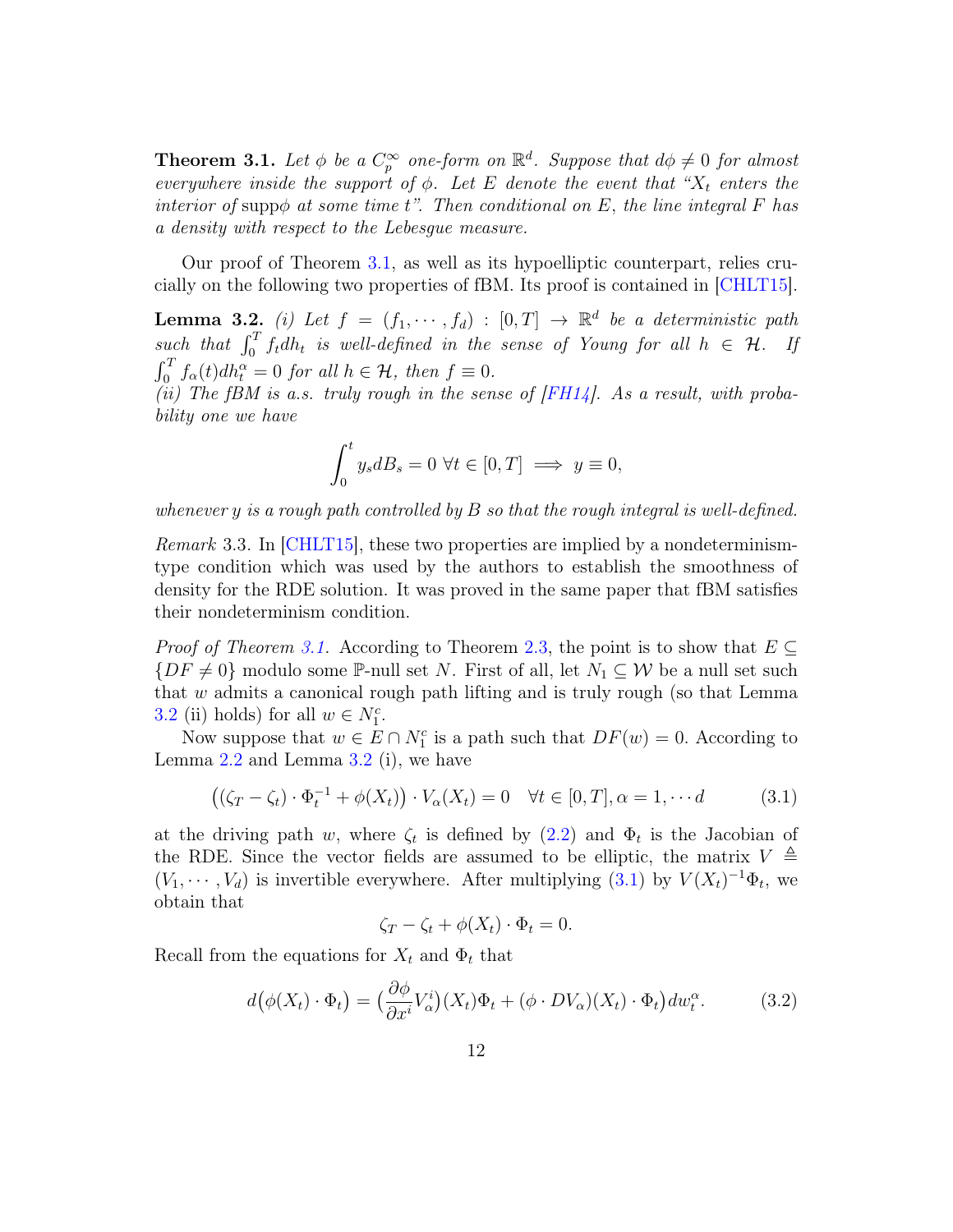In view of the definition of  $\zeta_t$  and [\(3.2\)](#page-11-3), Lemma [3.2](#page-11-1) (ii) implies that

$$
\big(-d(\phi_i V^i_{\alpha})+\frac{\partial \phi}{\partial x^i}V^i_{\alpha}+\phi\cdot DV_{\alpha}\big)(X_t)=0 \quad \forall t\in[0,T], \ \alpha=1,\cdots,d.
$$

By taking the j-th component of this equation, it is seen that

<span id="page-12-0"></span>
$$
\left(\frac{\partial \phi_j}{\partial x^i} - \frac{\partial \phi_i}{\partial x^j}\right)(X_t)V^i_{\alpha}(X_t) = 0 \quad \forall t, \alpha, j.
$$
\n(3.3)

By ellipticity, the equation [\(3.3\)](#page-12-0) is equivalent to the property that  $(d\phi)(X_t) = 0$ for all  $t$ . Note that this property holds at the particular path  $w$ . To summarise, we have shown that

<span id="page-12-1"></span>
$$
w \in E \cap N_1^c, \ DF(w) = 0 \implies (d\phi)(X_t(w)) = 0 \ \forall t \in [0, T]. \tag{3.4}
$$

By continuity, this is particularly true for  $t \in \mathbb{Q} \cap [0, T]$ .

On the other hand, by the definition of  $E$  and continuity, there is a rational time r such that  $X_r(w) \in (\text{supp}\phi)^\circ$ . In addition, we know from [\[CF10\]](#page-35-8) that the law of  $X_r$  is absolutely continuous with respect to the Lebesgue measure. Since  $\Lambda \triangleq \{x \in (\text{supp}\phi)^\circ : (d\phi)(x) = 0\}$  is a Lebesgue null set by assumption, we have

$$
\mathbb{P}(X_r \in \Lambda) = 0, \quad \forall r \in \mathbb{Q} \cap [0, T].
$$

In view of  $(3.4)$ , by further excluding the P-null set

$$
N_2 \triangleq \bigcup_{r \in \mathbb{Q} \cap [0,T]} \{ X_r \in \Lambda \},\
$$

we conclude that

$$
w \in E \setminus (N_1 \cup N_2) \implies DF(w) \neq 0.
$$

 $\Box$ 

The result thus follows from Theorem [2.3.](#page-8-0)

Examples that satisfy the assumptions of Theorem [3.1](#page-11-0) are generic and easy to construct.

<span id="page-12-2"></span>**Example 3.4.** Let  $h(t) \in C_c^{\infty}(\mathbb{R})$  be a function such that

$$
h(t) > 0, \ t \in (-1, 1); \ h(t) = 0, \ t \notin (-1, 1),
$$

and  $h'(t)$  is everywhere nonzero in  $(-1, 1)$  except at  $t = 0$ . Define the following one-form on  $\mathbb{R}^2$ :

$$
\phi = h(x)h(y)e^{h(y)^2}dx.
$$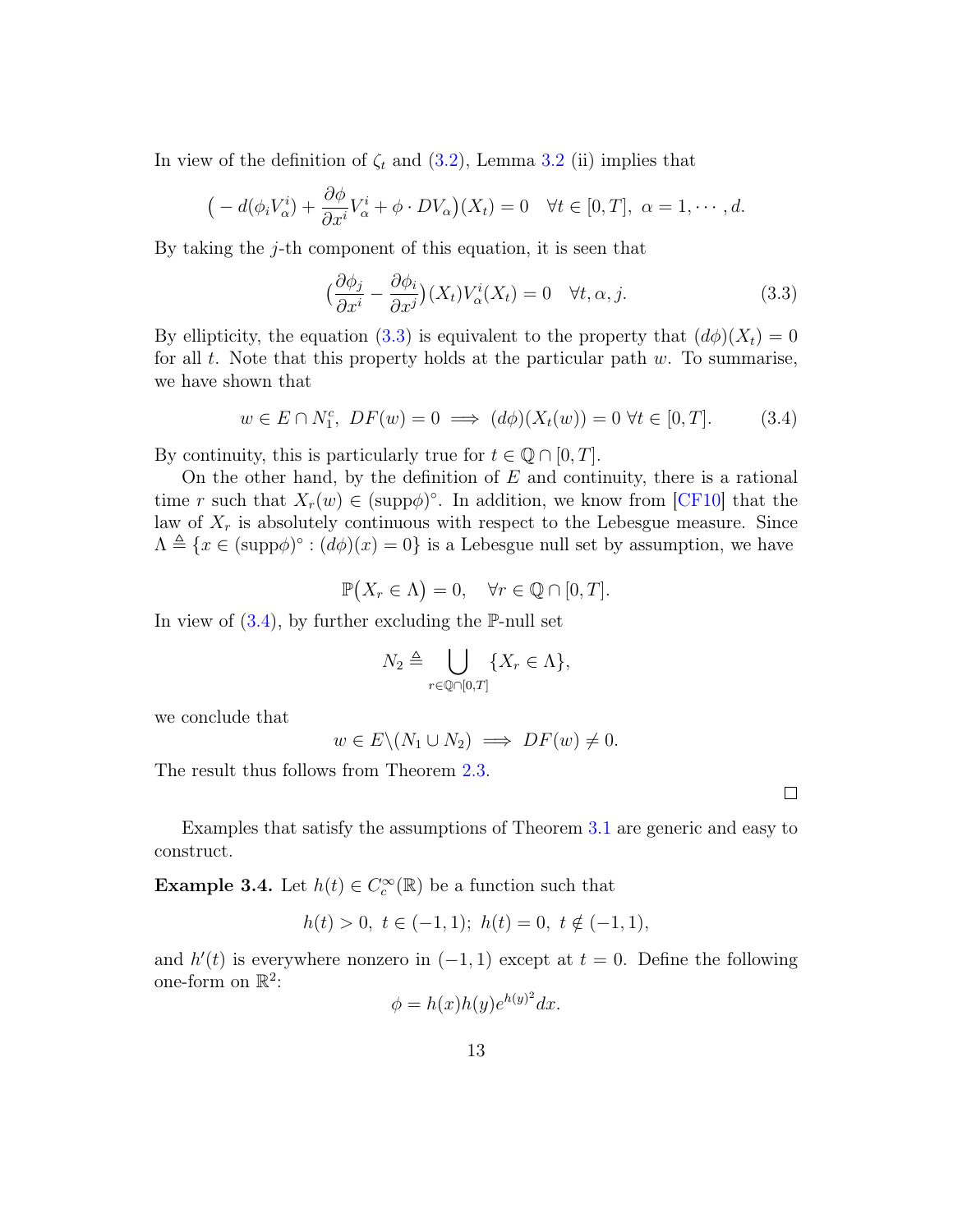Then  $\phi$  is supported on  $[-1, 1]^2$  and

$$
d\phi = -h(x)h'(y)(1+2h(y)^{2})e^{h(y)^{2}}dx \wedge dy.
$$

Inside its support,  $d\phi = 0$  precisely on the slice  $y = 0$  which has zero Lebesgue measure.

#### <span id="page-13-1"></span>3.1.2 The hypoelliptic case

We now extend the previous analysis to the hypoelliptic case. We first give the following key definition. Let  $V_1, \dots, V_d$  be a family of smooth vector fields on a differentiable manifold M.

<span id="page-13-0"></span>**Definition 3.5.** We say that  $V_1, \dots, V_d$  satisfy *Hörmander's condition* if the following family of vector fields

 $V_i, [V_i, V_j], [V_i, [V_j, V_k]], [V_i, [V_j, [V_k, V_l]]], \cdots$   $(i, j, k, l \text{ etc.} = 1, \cdots, d)$ 

linearly span  $T_xM$  at every  $x \in M$ .

It is a well-known fact that under Hörmander's condition, the solution  $X_t$  to the RDE [\(1.2\)](#page-2-0) admits a smooth density function with respect to the Lebesgue measure (cf. [\[CF10,](#page-35-8) [CHLT15\]](#page-35-5)). In the diffusion case, this result was first established in the seminal work of fHörmander [\[Hor67\]](#page-36-7).

We now consider a stochastic line integral  $F = \int_0^T \phi(dX_t)$ , where  $X_t$  is the solution to the RDE [\(1.2\)](#page-2-0) and  $V_1, \cdots, V_d$  are  $C_b^{\infty}$ -vector fields on  $M = \mathbb{R}^n$  that satisfy Hörmander's condition. We shall obtain a quantitative criterion for the non-degeneracy of F and derive an explicit method of constructing one-forms that satisfy such criterion.

#### A general criterion

In order to derive a non-degeneracy criterion for  $F$ , as in the elliptic case we start by assuming that  $DF(w) = 0$  at a given fBM path w. We aim at obtaining a geometric constraint on  $\phi$  which holds at paths w satisfying  $DF(w) = 0$  (in the elliptic case, the constraint is closedness:  $d\phi = 0$ . Our non-degeneracy criterion will simply be that " $\phi$  does not satisfy such a geometric constraint" (in the elliptic case,  $d\phi \neq 0$  a.e. inside supp $\phi$ ).

We begin by fixing the following notation. Given a word  $I = (i_1, \dots, i_k)$  over the letters  $\{1, \cdots, d\}$ , we set

$$
V_I \triangleq [V_{i_1}, [V_{i_2}, \cdots, [V_{i_{k-1}}, V_{i_k}]]].
$$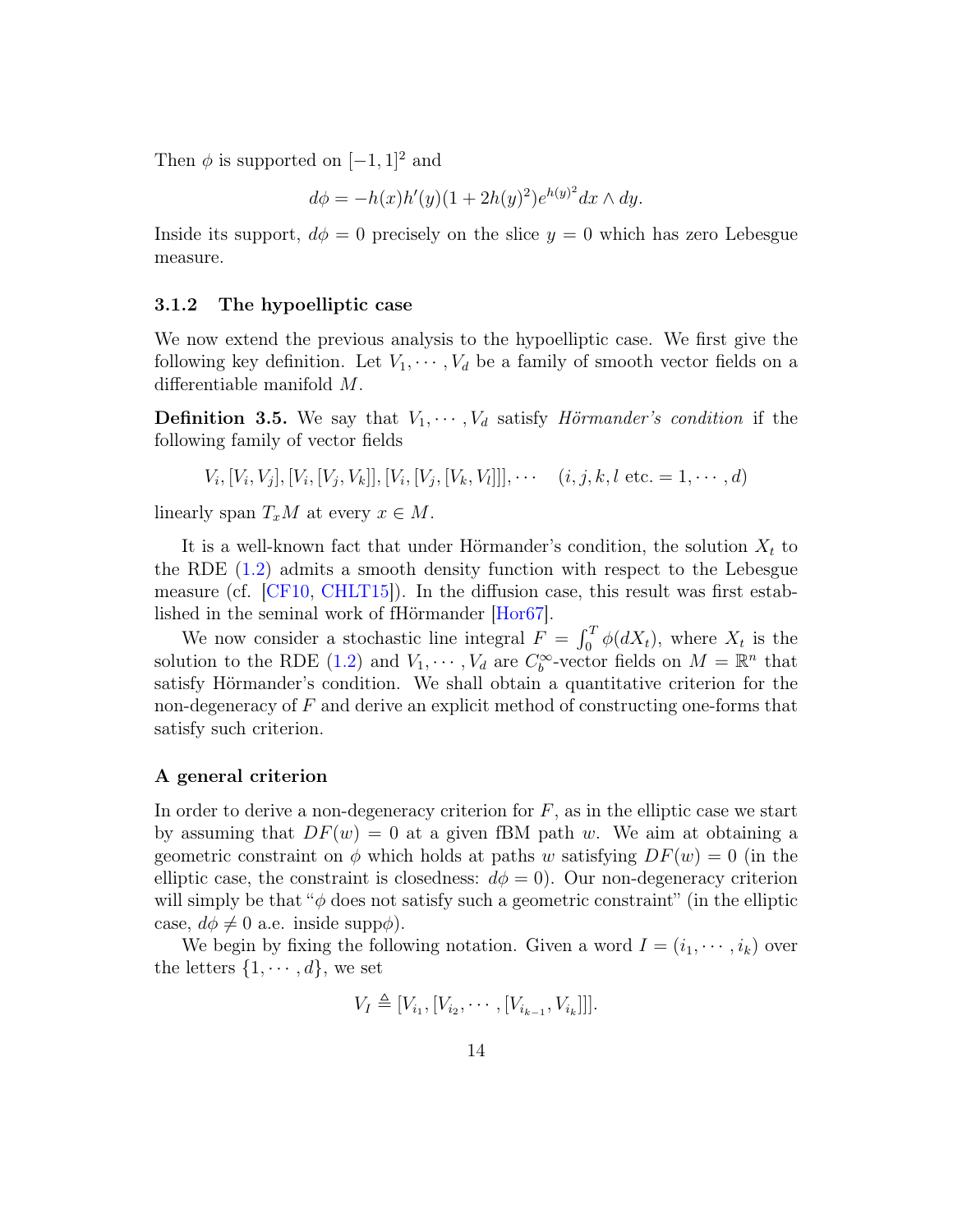The set of finite words (respectively, of length  $k$ ) is denoted as  $W$  (respectively,  $\mathcal{W}_k$ ). The following lemma is crucial for us.

<span id="page-14-2"></span>**Lemma 3.6.** We define  $\{\psi_I : I \in \mathcal{W}\}\$  inductively in the following way:

$$
\psi_I \triangleq 0 \quad \text{for } I \in \mathcal{W}_1,
$$

and

<span id="page-14-1"></span>
$$
\psi_I \triangleq d\phi(V_i, V_J) + V_i \psi_J \quad \text{for } I = (i, J). \tag{3.5}
$$

Suppose that  $DF(w) = 0$ . Then at the path w, we have

<span id="page-14-0"></span>
$$
(\eta \cdot \Phi^{-1} + \phi) \cdot V_I + \psi_I = 0 \quad \forall I \in \mathcal{W}, \tag{3.6}
$$

where

$$
\eta_t(w) \triangleq \int_t^T d(\phi \cdot V_\alpha)(X_s(w)) \cdot \Phi_s(w) dw_s^\alpha.
$$

*Proof.* We prove the claim by induction on the length of I. When  $I \in \mathcal{W}_1$ , this is a restatement of [\(3.1\)](#page-11-2), whose proof clearly does not rely on ellipticity. Suppose that [\(3.6\)](#page-14-0) is true for all words of length  $\leq k$ . By taking differential with  $I \in \mathcal{W}_k$ , we find that

$$
d\eta \cdot (\Phi^{-1}V_I) + \eta \cdot d(\Phi^{-1} \cdot V_I) + V_i(\phi \cdot V_I + \psi_I)dw_t^i = 0.
$$

By the definition of  $\eta$  and Lemma [2.4,](#page-10-2) we have

$$
(\eta \cdot \Phi^{-1}[V_i, V_I] - V_I(\phi \cdot V_i) + V_i(\phi \cdot V_I) + V_i\psi_I)dw_t^i = 0.
$$

It follows from Lemma [3.2](#page-11-1) (ii) that

$$
\eta \cdot \Phi^{-1}[V_i, V_I] - V_I(\phi \cdot V_i) + V_i(\phi \cdot V_I) + V_i\psi_I = 0 \quad \forall i = 1, \cdots, d.
$$

In addition, note that

$$
V_i(\phi \cdot V_I) - V_I(\phi \cdot V_i) = (V_i \phi) V_I - (V_I \phi) V_i + \phi \cdot (DV_I \cdot V_i - DV_i \cdot V_I)
$$
  
=  $d\phi(V_i, V_I) + \phi \cdot [V_i, V_I].$ 

Therefore, we obtain that

$$
(\eta \cdot \Phi^{-1} + \phi)[V_i, V_I] + d\phi(V_i, V_I) + V_i \psi_I = 0 \quad \forall i.
$$

According to the definition of  $\psi_{I'}$ , the above relation is precisely the desired property for the word  $I' = (i, I)$   $(i = 1, \dots, d)$ . This completes the induction step.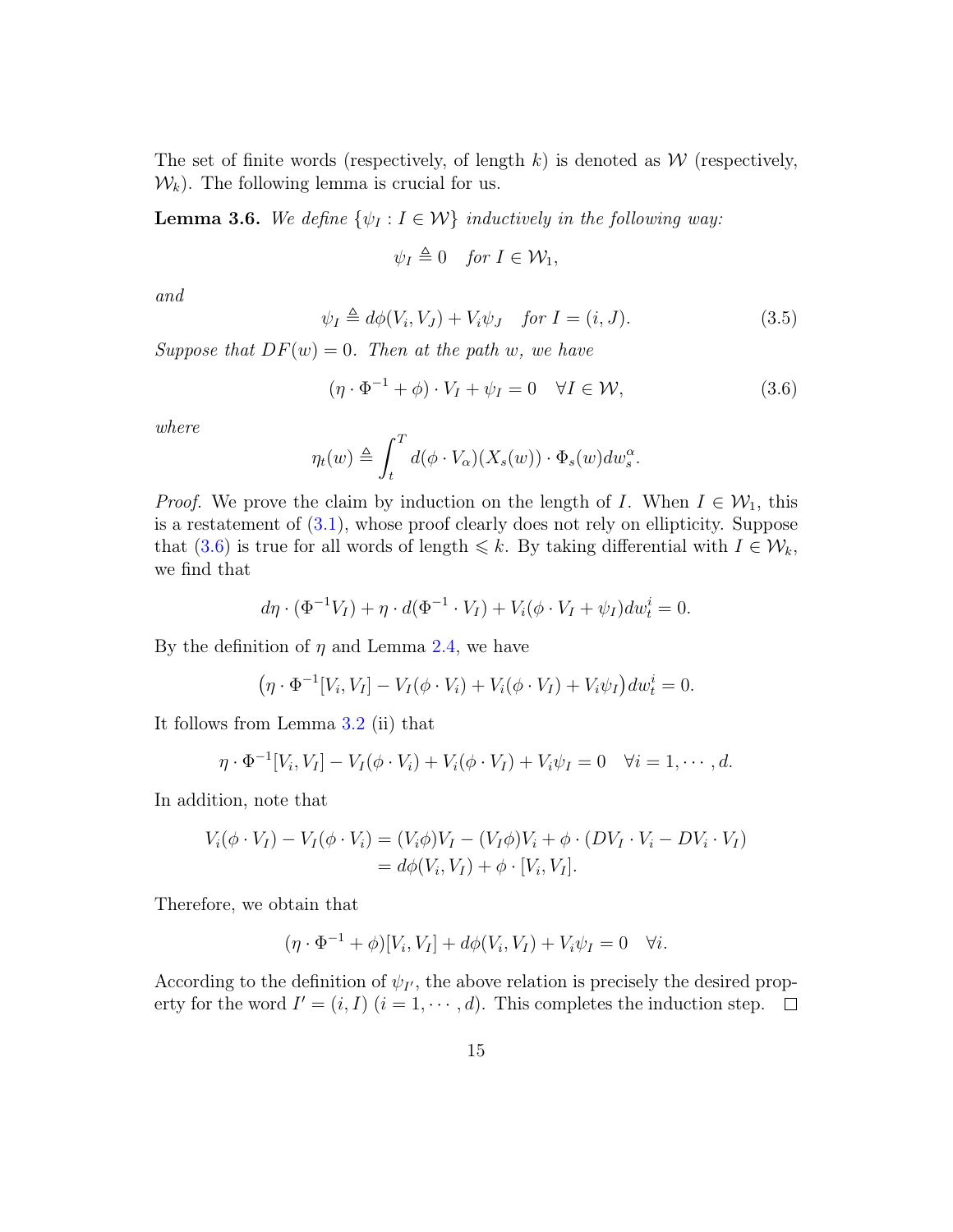We shall make use of properly chosen local frame fields (i.e. family of vector fields that form a basis of  $T_x \mathbb{R}^n$  at every point x) associated with Hörmander's condition. As a result, our condition on  $\phi$  will be expressed locally in terms of these frame fields. For each  $x \in \mathbb{R}^n$ , according to Hörmander's condition and continuity, there exists a neighbourhood U of x together with subsets  $\mathcal{I}_1, \cdots, \mathcal{I}_r$ of words  $(\mathcal{I}_k \subseteq \mathcal{W}_k)$ , such that

$$
\{V_I : I \in \mathcal{I}_1 \cup \cdots \cup \mathcal{I}_r\}
$$

form a local frame field of  $\mathbb{R}^n$  on U. We may assume that supp $\phi$  is covered by such local "charts".

Now suppose that  $X(w)$  passes through a local chart U of supp $\phi$  on which a local frame field

$$
\mathcal{V} = \{V_I : I \in \mathcal{I}_1 \cup \cdots \cup \mathcal{I}_r\}
$$

is chosen and fixed. Note that

$$
|\mathcal{I}_1|+\cdots+|\mathcal{I}_r|=n.
$$

Let W be the  $\text{Mat}(n, n)$ -valued function on U defined by

$$
W \triangleq (V_I)_{I \in \mathcal{I}_k, 1 \leq k \leq r}
$$

and set

$$
\Theta \triangleq (\psi_I)_{I \in \mathcal{I}_k, 1 \leq k \leq r},
$$

where  $\psi_I$  is defined by [\(3.5\)](#page-14-1). Under the assumption  $DF(w) = 0$ , the relation [\(3.6\)](#page-14-0) can be written in matrix form as

$$
(\eta \cdot \Phi^{-1} + \phi) \cdot W + \Theta = 0
$$

Since  $W$  is invertible, we have

<span id="page-15-0"></span>
$$
\eta + \phi \cdot \Phi = \Xi \cdot \Phi \tag{3.7}
$$

where  $\Xi \triangleq -\Theta \cdot W^{-1}$ . Note that [\(3.7\)](#page-15-0) holds at w for all times in

$$
L_w \triangleq \{ t \in [0,1] : X_t(w) \in U \}.
$$

Let  $\{\omega^I\}$  be the coframe field dual to V. As a one-form on U, we have

<span id="page-15-1"></span>
$$
\Xi = -\sum_{k=2}^{r} \sum_{I \in \mathcal{I}_k} \psi_I \omega^I \quad \text{on } U,
$$
\n(3.8)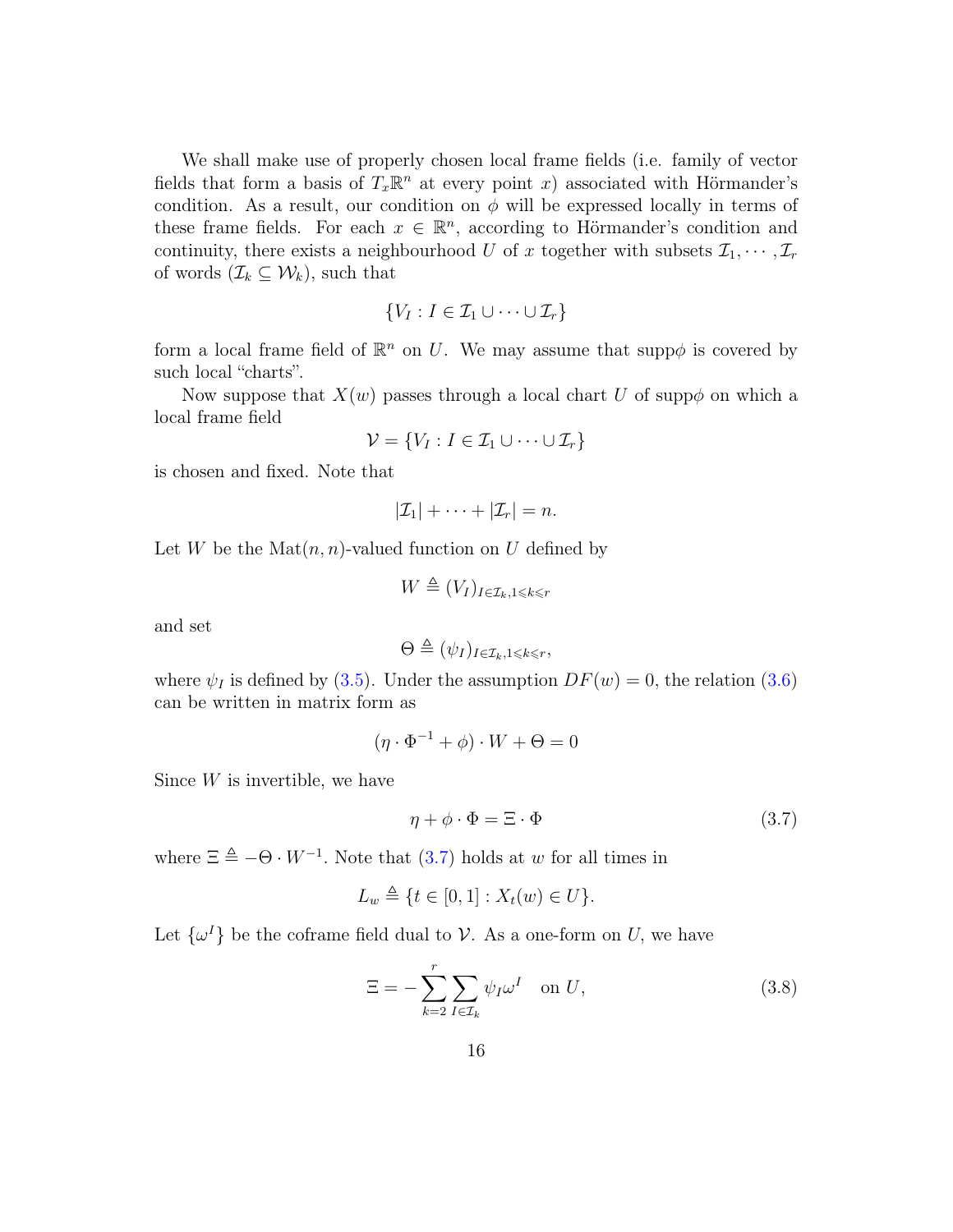<span id="page-16-2"></span>**Lemma 3.7.** Let  $\omega = \omega_i dx^i$  be a one-form and  $V = V^i \partial_i$  be a vector field. Then the following two identities hold true:

 $(i) -d(\omega \cdot V) + V\omega + \omega \cdot DV = i(V)d\omega;$ (ii)  $V\omega + \omega \cdot DV = L_V \omega$ .

Proof. By the definition [\(2.7\)](#page-9-1) of the Lie derivative, we have

$$
(L_V \omega)(\partial_i) = V \omega_i - \omega \cdot [V, \partial_i] = V^j \frac{\partial \omega_i}{\partial x^j} + \omega_j \frac{\partial V^j}{\partial x^i}
$$

$$
= (V \omega + \omega \cdot DV) \cdot \partial_i.
$$

This justifies the relation in (ii). The relation of (i) is a simple consequence of (ii) and Cartan's identity [\(2.8\)](#page-9-2).  $\Box$ 

<span id="page-16-3"></span>**Lemma 3.8.** Suppose that  $DF(w) = 0$  and  $X(w)$  passes through the local chart U. Then at the path w, we have

<span id="page-16-4"></span>
$$
i(V_{\alpha})d\phi = L_{V_{\alpha}}\Xi
$$
\n(3.9)

 $\Box$ 

for all  $\alpha = 1, \cdots, d$  and  $t \in L_w$ .

Proof. By taking differential of the relation [\(3.7\)](#page-15-0), we obtain that

$$
\big(-d(\phi\cdot V_{\alpha})\cdot\Phi+(V_{\alpha}\cdot\phi)\cdot\Phi+\phi\cdot DV_{\alpha}\cdot\Phi\big)dw^{\alpha}=\big((V_{\alpha}\Xi)\cdot\Phi+\Xi\cdot DV_{\alpha}\cdot\Phi\big)dw^{\alpha}.
$$

After cancelling  $\Phi$  on both sides, Lemma [3.2](#page-11-1) (ii) implies that

$$
-d(\phi \cdot V_{\alpha}) + V_{\alpha}\phi + \phi \cdot DV_{\alpha} = V_{\alpha} \Xi + \Xi \cdot DV_{\alpha} \quad \forall \alpha = 1, \cdots, d \text{ and } t \in L_w.
$$

The result follows immediately from Lemma [3.7.](#page-16-2)

Equivalently, Lemma [3.8](#page-16-3) suggests that if the relation  $(3.9)$  does not hold on U and if  $X(w)$  passes through U, then  $DF(w) \neq 0$ . As a consequence, along the same lines of argument as in the elliptic case, we have proved the following result, which is the main theorem in this section giving a quantitative non-degeneracy criterion for the line integral F.

<span id="page-16-0"></span>**Theorem 3.9.** Let  $\phi$  be a  $C_p^{\infty}$  one-form on  $\mathbb{R}^n$ . Suppose that the support of  $\phi$ is covered by local charts U on which suitable local frame fields  $\mathcal V$  are chosen and fixed. For each U, define the local one-form  $\Xi_U$  on U by [\(3.8\)](#page-15-1) with respect to the coframe dual to  $V$ . Suppose that on each chart  $U$ , we have

<span id="page-16-1"></span>
$$
i(V_{\alpha})d\phi - L_{V_{\alpha}}\Xi_U \neq 0 \quad a.e. \text{ on } U \cap \text{supp}\phi \tag{3.10}
$$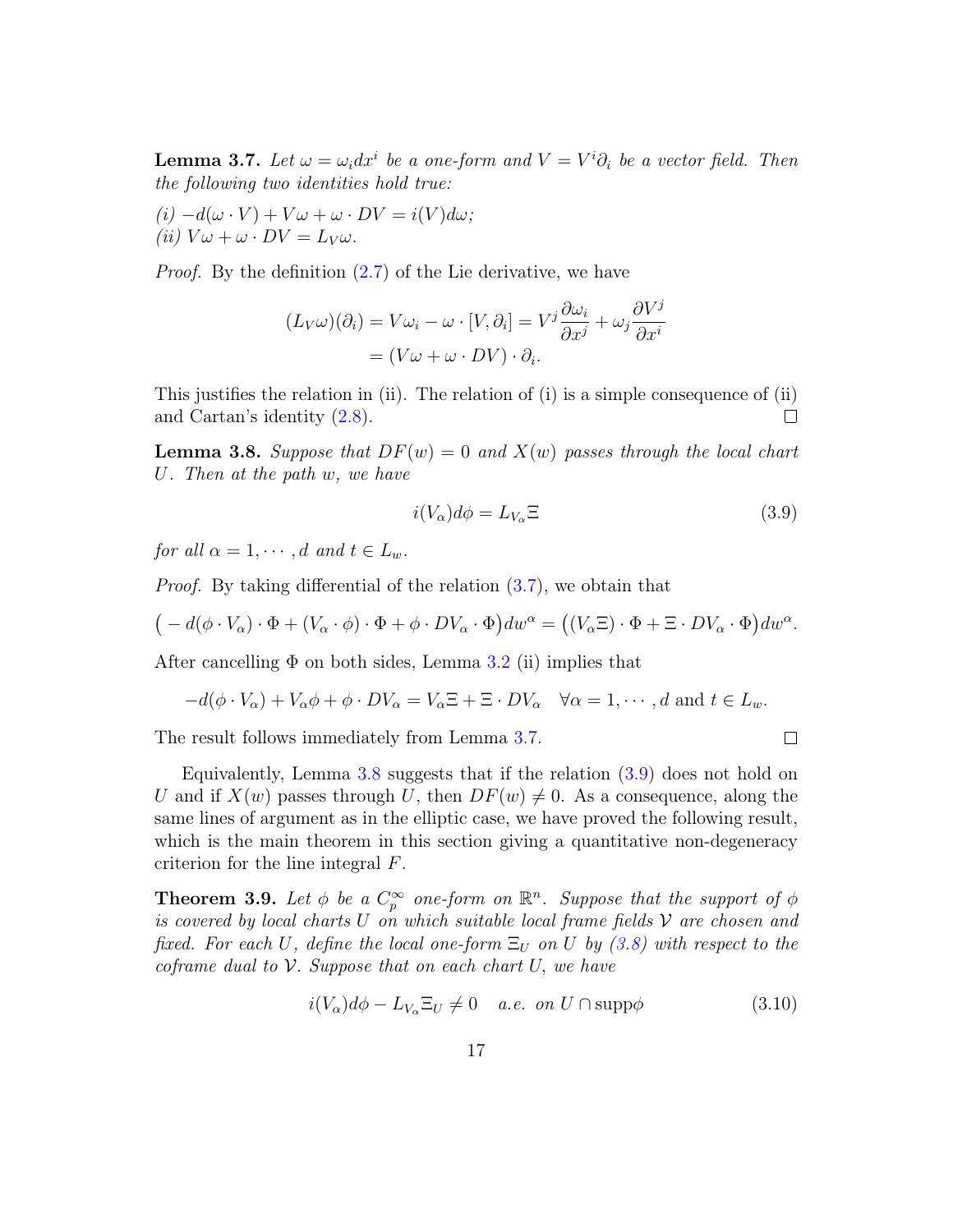for some  $\alpha = 1, \dots, d$ . Then conditional on the event that "X enters the support of  $\oint \phi$ ", the stochastic line integral  $\int_0^T \phi(dX_t)$  has a density with respect to the Lebesgue measure.

*Remark* 3.10. The condition  $(3.10)$  is stronger than the non-closedness condition  $d\phi \neq 0$  a.e. obtained in the elliptic case. Indeed, it is obvious that

$$
d\phi = 0 \implies \Xi_U = 0 \implies i(V_\alpha)d\phi - L_{V_\alpha}\Xi_U = 0.
$$

#### An explicit method of construction

The next basic question is whether there are rich examples of one-forms that satisfy the non-degeneracy criteria derived in the previous sections. In the elliptic case, the non-closedness condition is fairly easy to achieve. In the hypoelliptic case, there is also a rich class of one-forms (at least as generic as pairs of smooth functions) that satisfy the condition  $(3.10)$ . In what follows, we discuss a general and explicit method of constructing them.

We first recall some basic notation from sub-Riemannian geometry. Suppose that  $\{V_1, \dots, V_d\}$  are given smooth vector fields on a differentiable manifold M which satisfy Hörmander's condition. Define  $\mathcal{D}_1$  to be the  $C^{\infty}(M)$ -module generated by  $\{V_1, \dots, V_d\}$ . Equivalently, for each  $x \in M$ ,  $\mathcal{D}_1(x)$  is the subspace of  $T_x(M)$  defined by

$$
\mathcal{D}_1(x) = \text{Span}\{V_1(x), \cdots, V_d(x)\}, \quad x \in M.
$$

Inductively, define

$$
\mathcal{D}_k \triangleq \mathcal{D}_{k-1} + [\mathcal{D}_1, \mathcal{D}_{k-1}], \quad k \geqslant 2,
$$

where  $[\mathcal{D}_1, \mathcal{D}_{k-1}]$  denote the  $C^{\infty}(M)$ -module generated by  $\{[X, Y] : X \in \mathcal{D}_1, Y \in$  $\mathcal{D}_{k-1}$ . Elements in  $\mathcal{D}_k$  are linear combinations of  $\{V_I : |I| \leq k\}$  with smooth coefficients. According to Hörmander's condition, at every  $x \in M$  there is a smallest integer  $r(x)$  such that  $\mathcal{D}_{r(x)}(x) = T_xM$ . Observe that

$$
\{0\} =: \mathcal{D}_0(x) \subseteq \mathcal{D}_1(x) \subseteq \mathcal{D}_2(x) \subseteq \cdots \subseteq \mathcal{D}_{r(x)}(x).
$$

The list of integers

$$
\dim \mathcal{D}_1(x) < \dim \mathcal{D}_2(x) < \cdots < \dim \mathcal{D}_{r(x)}(x)
$$

is known as the growth vector of  $\{V_1, \dots, V_d\}$  at x. A point x is a regular point if the growth vector is constant near  $x$ . The set of regular points is open and dense in M.

The following simple algebraic lemma allows us to choose preferable local frame fields to work with.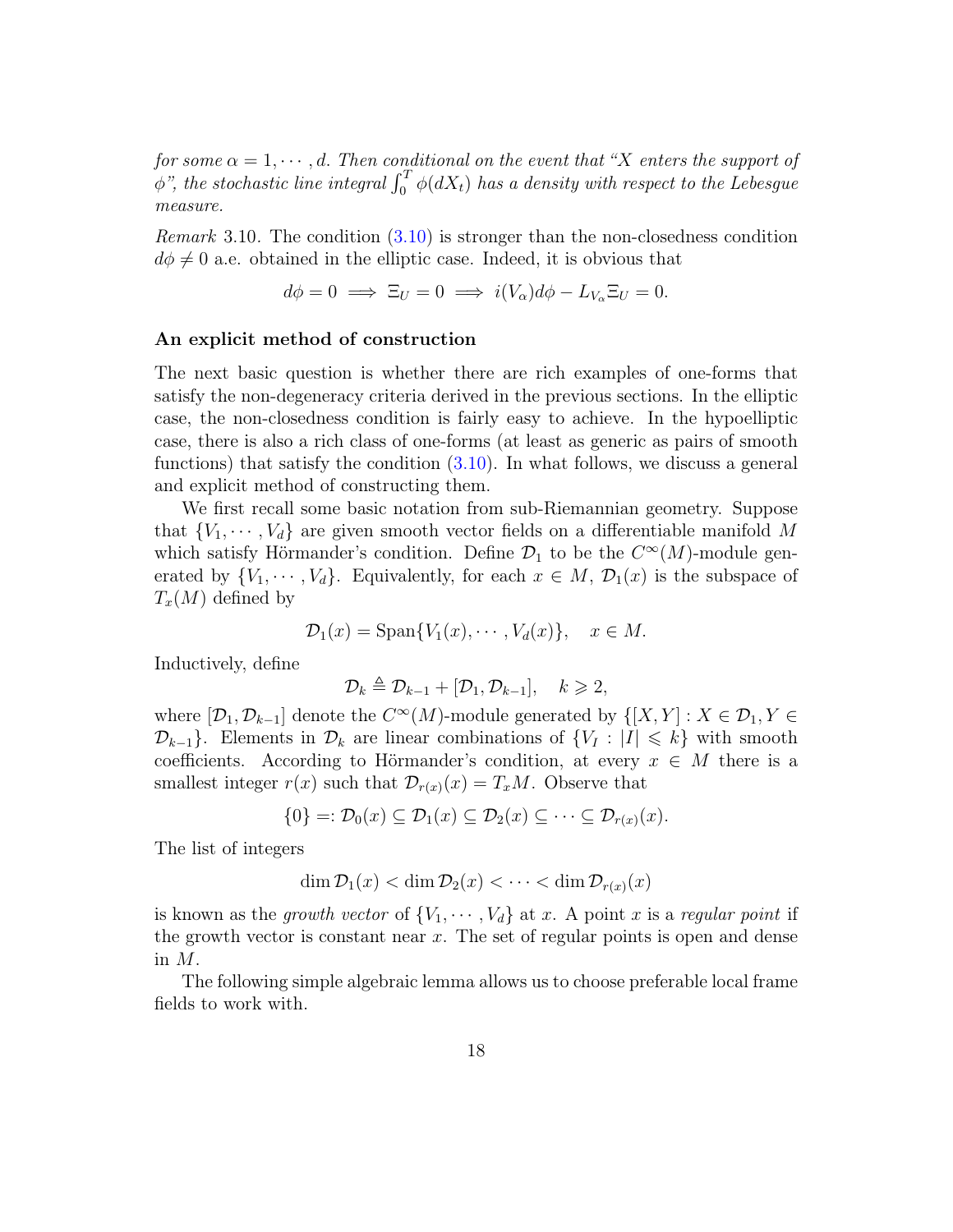<span id="page-18-1"></span>**Lemma 3.11.** Let  $x_0 \in M$  be a regular point. There exists a neighbourhood U of  $x_0$  and a collection of words  $(\mathcal{I}_1, \cdots, \mathcal{I}_r)$  ( $r \triangleq r(x_0), \mathcal{I}_k \subseteq \mathcal{W}_k$ ), such that the following two properties hold true for each  $k = 1, \dots, r$ :

 $(i)$   $\mathcal{I}_k \subseteq \mathcal{I}_1 \times \mathcal{I}_{k-1};$ (ii)  $\{V_I : I \in \mathcal{I}_1 \cup \cdots \cup \mathcal{I}_k\}$  is a local frame field of  $\mathcal{D}_k$  on  $U$ .

*Proof.* We construct  $\mathcal{I}_k$  by induction. First of all, let  $U_0$  be a neighbourhood of  $x_0$ on which the growth vector is constant. Choose  $\mathcal{I}_1$  so that  $\{V_i(x_0): i \in \mathcal{I}_1\}$  form a basis of  $\mathcal{D}_1(x_0)$ . By continuity, there exists  $U_1 \subseteq U_0$  such that  $\{V_i(x) : i \in \mathcal{I}_1\}$ are linearly independent for each  $x \in U_1$ . Since dim  $\mathcal{D}_1$  is constant on  $U_1$ , we see that  $\{V_i : i \in \mathcal{I}_1\}$  is a local frame field of  $\mathcal{D}_1$  on  $U_1$ .

Now suppose that a neighbourhood  $U_k$  and  $\mathcal{I}^{(k)} = \mathcal{I}_1 \cup \cdots \cup \mathcal{I}_k$  have been obtained to satisfy the required properties. We claim that

<span id="page-18-0"></span>
$$
\mathcal{D}_{k+1}(x_0) = \text{Span}\{V_I(x_0), [V_i, V_J](x_0) : i \in \mathcal{I}_1, I \in \mathcal{I}^{(k)}, J \in \mathcal{I}_k\}.
$$
 (3.11)

Indeed, let  $W \in \mathcal{D}_1(U_k)$  and  $Z \in \mathcal{D}_k(U_k)$ . By the induction hypothesis, we can write

$$
W = \sum_{i \in \mathcal{I}_1} f_i V_i, \ Z = \sum_{J \in \mathcal{I}_1 \cup \dots \cup \mathcal{I}_k} g_J V_J
$$

where  $f_i, g_I \in C^{\infty}(U_k)$ . It follows that

$$
[W,Z] = \sum_{i \in \mathcal{I}_1} \sum_{J \in \mathcal{I}_1 \cup \dots \cup \mathcal{I}_k} \left( (f_i V_i g_J) V_J - (g_J V_J f_i) V_i + f_i g_J [V_i, V_J] \right).
$$

For  $J \in \mathcal{I}^{(k-1)}$ , since  $[V_i, V_J] \in \mathcal{D}_k$  is a  $C^{\infty}(M)$ -linear combination of  $V_I$   $(I \in \mathcal{I}^{(k)})$ on  $U_k$ , the claim [\(3.11\)](#page-18-0) follows immediately. Note that  ${V_I(x_0)} : I \in \mathcal{I}^{(k)}$  are already linearly independent. As a result, we can choose a collection  $\mathcal{I}_{k+1}$  of  $(i, J)$ with  $i \in \mathcal{I}_1, J \in \mathcal{I}_k$  such that

$$
\{V_I(x_0), [V_i, V_J](x_0) : I \in \mathcal{I}^{(k)}, (i, J) \in \mathcal{I}_{k+1}\}
$$

form a basis of  $\mathcal{D}_{k+1}(x_0)$ . By continuity and the constant dimensionality of  $\mathcal{D}_{k+1}$ on  $U_k$ , we see that  $\{V_I : I \in \mathcal{I}^{(k+1)}\}$  is a local frame field of  $\mathcal{D}_{k+1}$  on some  $U_{k+1} \subseteq U_k$ . From the construction, it is also clear that  $\mathcal{I}_{k+1} \subseteq \mathcal{I}_1 \times \mathcal{I}_k$ .  $\Box$ 

*Remark* 3.12. We know from Property (i) that  $\mathcal{I}_k \neq \emptyset$  for all k.

We now derive a general method of constructing one-forms that satisfy Theo-rem [3.9.](#page-16-0) Let  $(U; \mathcal{V} = \{V_I : I \in \mathcal{I}_1 \cup \cdots \cup \mathcal{I}_r\})$  be a chosen local frame field that satis-fies the properties in Lemma [3.11.](#page-18-1) For  $I = (i, J)$ , we denote  $\langle \langle d\phi, V_I \rangle \rangle \triangleq d\phi(V_i, V_J)$ .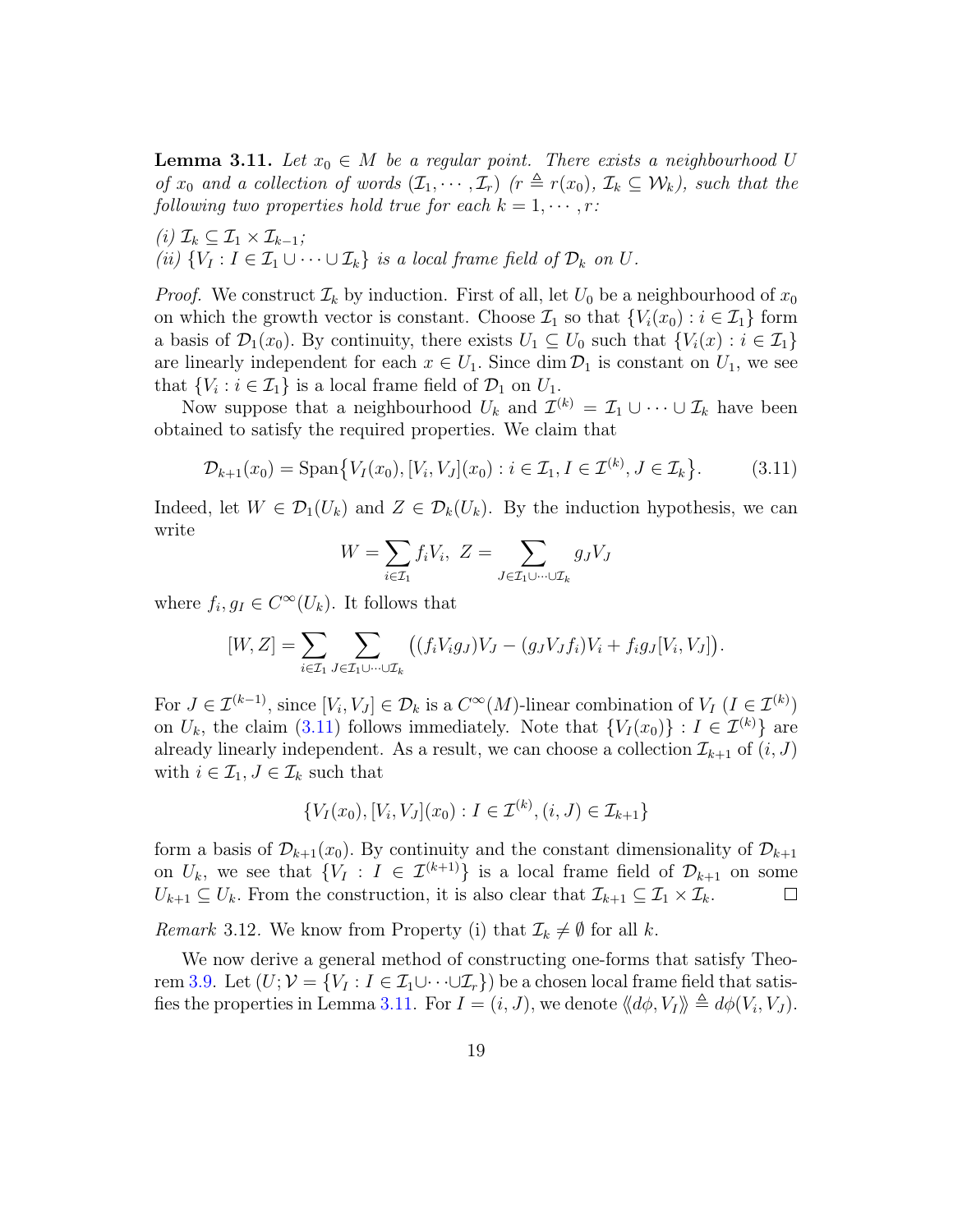From the definition of  $\psi_I$  (cf. [\(3.5\)](#page-14-1)) and Property (i) of Lemma [3.11,](#page-18-1) it is not hard to see that

$$
\langle d\phi, V_I \rangle\!\rangle = 0 \ \forall I \in \mathcal{I}_2 \cup \cdots \cup \mathcal{I}_r \implies \Xi = 0,
$$

where  $\Xi$  is the one-form defined by [\(3.8\)](#page-15-1) with respect to the local frame field  $\mathcal{V}$ . In addition, since  $\Xi \cdot V_{\alpha} = 0$  for all  $\alpha \in \mathcal{I}_1$ , we have

<span id="page-19-0"></span>
$$
i(V_{\alpha})d\phi - L_{V_{\alpha}}\Xi = i(V_{\alpha})d(\phi - \Xi). \tag{3.12}
$$

As a result, a sufficient condition for  $(3.10)$  to hold on U is that:

(A)  $\langle \langle d\phi, V_I \rangle \rangle = 0$  for all  $I \in \mathcal{I}_2 \cup \cdots \cup \mathcal{I}_r$ ; (B)  $i(V_\alpha)d\phi \neq 0$  a.e. on U for some  $\alpha \in \mathcal{I}_1$ .

We shall reduce the above two conditions to a more explicit set of relations in terms of coefficients. To this end, let  $\{\omega^I : I \in \mathcal{I}^{(r)} \triangleq \mathcal{I}_1 \cup \cdots \cup \mathcal{I}_r\}$  be the coframe dual to  $V$  and express  $\phi$  on U as

$$
\phi = \sum_{I \in \mathcal{I}^{(r)}} c_I \omega^I,
$$

where  $c_I \in C^{\infty}(U)$ . Let us fix a total ordering  $\prec$  on  $\mathcal{I}^{(r)}$  such that  $I \prec J$  if  $|I| < |J|$ . For  $I, J, K \in \mathcal{I}^{(r)}$ , we set

$$
\Lambda_{JK}^I \triangleq d\omega^I(V_J, V_K) = V_J(\omega^I(V_K)) - V_K(\omega^I(V_J)) - \omega^I([V_J, V_K]) = -\omega^I([V_J, V_K]).
$$

It follows that

$$
d\phi = \sum_{I} (dc_{I} \wedge \omega^{I} + \sum_{J \prec K} c_{I} \Lambda^{I}_{JK} d\omega^{J} \wedge d\omega^{K})
$$
  
= 
$$
\sum_{I} (\sum_{J} V_{J} c_{I} \omega^{J} \wedge \omega^{I} - \sum_{J \prec K} c_{I} \omega^{I} ([V_{J}, V_{K}]) d\omega^{J} \wedge d\omega^{K})
$$
  
= 
$$
\sum_{I \prec J} (V_{I} c_{J} - V_{J} c_{I} - \sum_{K} c_{K} \omega^{K} ([V_{I}, V_{J}])) \omega^{I} \wedge \omega^{J}.
$$

Let  $c_i$   $(i \in \mathcal{I}_1)$  be an arbitrary family of smooth functions on U. Given  $I = (i, j) \in \mathcal{I}_2$ , since  $i, j \in \mathcal{I}_1$ , we have

$$
\langle \langle d\phi, V_I \rangle \rangle = \pm (V_i c_j - V_j c_i - \sum_K c_K \omega^K(V_I))) = \pm (V_i c_j - V_j c_i - c_I).
$$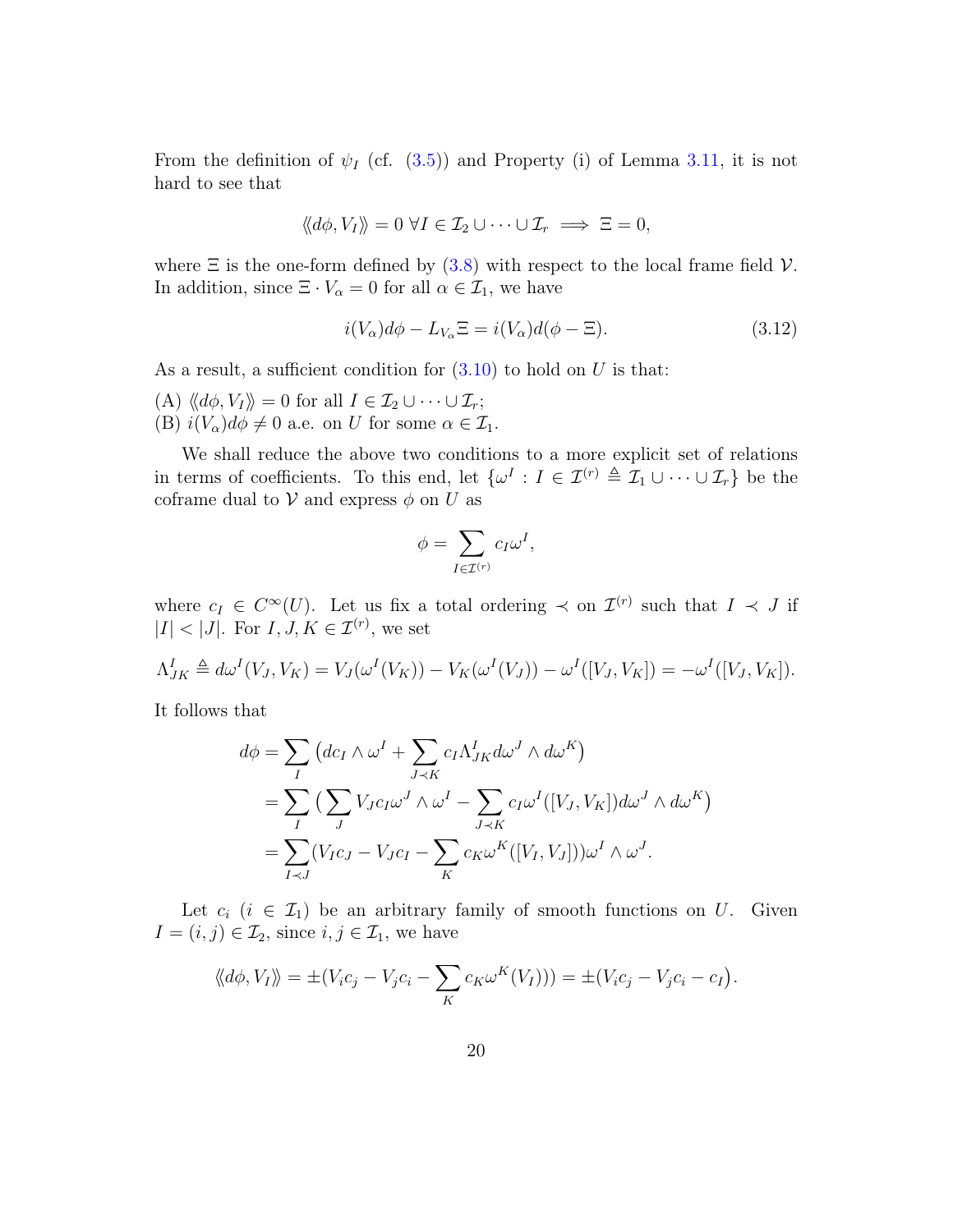As a result, by setting

$$
c_I \triangleq V_i c_j - V_j c_i, \quad I = (i, j) \in \mathcal{I}_2,
$$

we conclude that  $\langle d\phi, V_I \rangle = 0$  for all  $I \in \mathcal{I}_2$ . Inductively on k, for  $I = (i, J) \in \mathcal{I}_k$ we set

$$
c_I \triangleq V_i c_J - V_J c_i
$$

where  $c_J$  has already been defined since  $J \in \mathcal{I}_{k-1}$ . It then follows that

$$
\langle \langle d\phi, V_I \rangle \rangle = 0 \quad \forall I \in \mathcal{I}_2 \cup \cdots \cup \mathcal{I}_r
$$

on U. In particular, the aforementioned Condition (A) holds. For Condition (B), note that

<span id="page-20-1"></span>
$$
i(V_{\alpha})d\phi = \sum_{J:J \neq \alpha} (V_{\alpha}c_J - V_Jc_{\alpha} - \sum_K c_K \omega^K([V_{\alpha}, V_J]))\omega^J
$$
(3.13)

for each  $\alpha \in \mathcal{I}_1$ . As a result, Condition (B) boils down to requiring that at least one of the  $\omega^J$ -coefficients in  $(3.13)$  is a.e. nonzero on U.

To summarise, we have obtained the following result which provides an explicit method of constructing one-forms that satisfy the criterion [\(3.10\)](#page-16-1).

<span id="page-20-0"></span>**Theorem 3.13.** Let  $c_i \in C_c^{\infty}(U)$  ( $i \in I_1$ ) be given and define  $c_I$  ( $I \in I_k$ ) inductively by

$$
c_I \triangleq V_i c_J - V_J c_i, \quad I = (i, J) \in \mathcal{I}_k.
$$

Suppose that for some  $\alpha \in \mathcal{I}_1$  and  $J \in \mathcal{I}_r$ , we have

<span id="page-20-2"></span>
$$
V_{\alpha}c_J - V_Jc_{\alpha} - \sum_K c_K \omega^K([V_{\alpha}, V_J]) \neq 0 \quad a.e. \text{ on } U. \tag{3.14}
$$

Then conditional on the event that "X enters the support of  $\phi$ ", the stochastic line integral  $\int_0^T \phi(dX_t)$  has a density with respect to the Lebesgue measure.

*Remark* 3.14. The left hand side of  $(3.14)$  is an expression involving up to the r-th derivatives of  $c_i$  ( $i \in \mathcal{I}_1$ ). The property [\(3.14\)](#page-20-2) is essentially generic for functions  $c_i \in C_c^{\infty}(U)$   $(i \in \mathcal{I}_1)$ .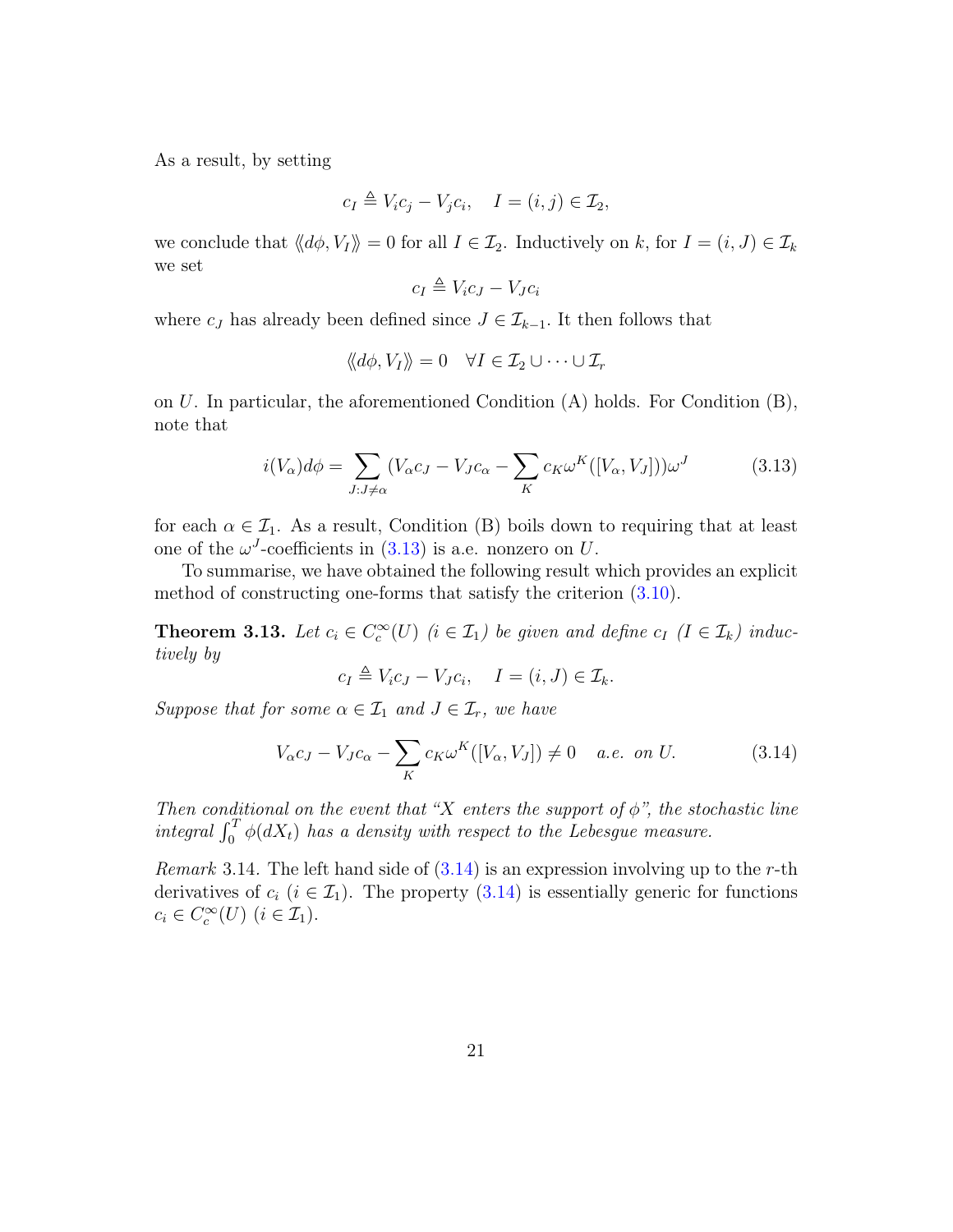#### The step-two case and the Heisenberg group

Let us consider the simplest hypoelliptic situation, i.e. when  $d = 2$ , dim  $M = 3$ and the vector fields

$$
\mathcal{V} = \{V_1, V_2, V_3 \triangleq [V_1, V_2]\}
$$

form a basis of  $T_xM$  at every point  $x \in M$  (i.e. a global frame field over M). In this case, Theorems [3.9](#page-16-0) and [3.13](#page-20-0) are simplified substantially. Let  $\{\omega^1, \omega^2, \omega^3\}$  be the coframe of  $V$ . The definition [\(3.8\)](#page-15-1) of the one-form  $\Xi$  reads

$$
\Xi = -d\phi(V_1, V_2)\omega^3.
$$

According to the identity [\(3.12\)](#page-19-0) and the anti-symmetry of  $d(\phi - \Xi)$  as a bilinear form on vector fields, the condition  $(3.10)$  in Theorem [3.9](#page-16-0) is equivalent to that

$$
d(\phi + d\phi(V_1, V_2)\omega^3) \neq 0 \quad \text{a.e. on } \text{supp}\phi.
$$

In addition, Conditions  $(A)$  and  $(B)$  in the last section simply reads

 $d\phi(V_1, V_2) = 0$  and  $d\phi \neq 0$  a.e. on supp $\phi$ .

In terms of coefficients of  $\phi$  with respect to  $\{\omega^1, \omega^2, \omega^3\}$ , we have the following direct corollary of Theorem [3.13.](#page-20-0)

<span id="page-21-0"></span>Corollary 3.15. Consider a one-form

<span id="page-21-1"></span>
$$
\phi = c_1 \omega^1 + c_2 \omega^2 + (V_1 c_2 - V_2 c_1) \omega^3, \tag{3.15}
$$

where  $c_1, c_2 \in C_p^{\infty}(M)$ . Suppose that  $d\phi \neq 0$  a.e. inside the support of  $\phi$ . Then conditional on the event that "X enters supp $\phi$ ", the stochastic line integral  $\int_0^T \phi(dX_t)$  has a density with respect to the Lebesgue measure.

We conclude with an explicit example: the *Heisenberg group*. More precisely, we consider  $M = \mathbb{R}^3$ , where the vector fields  $V_1, V_2$  are given by

$$
V_1 = \partial_x - y\partial_z, \ V_2 = \partial_y + x\partial_z
$$

respectively. In this case, the solution to the RDE [\(1.2\)](#page-2-0) is explicitly given by the original fBM B coupled with the associated Lévy area process

$$
X_t = (B_t^x, B_t^y, \int_0^t B_s^x dB_s^y - \int_0^t B_s^y dB_s^x)_{0 \leq t \leq T}.
$$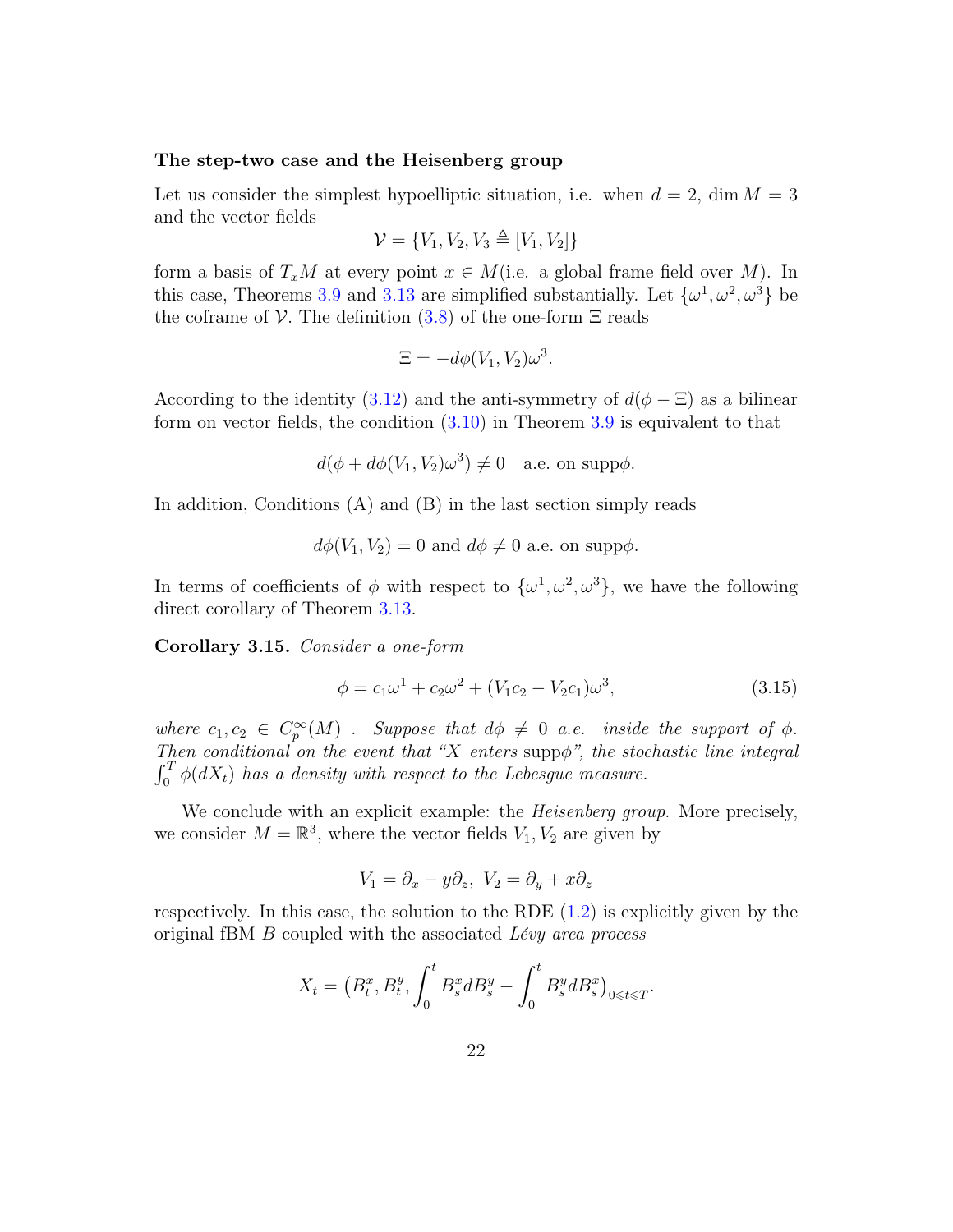By explicit calculation, it is easily seen that  $[V_1, V_2] = 2\partial_z$ . In particular,  $\mathcal{V} \triangleq$  ${V_1, V_2, [V_1, V_2]}$  is a global frame field. Its coframe is found to be

$$
\omega^1 = dx, \ \omega^2 = dy, \ \omega^3 = \frac{y}{2}dx - \frac{x}{2}dy + \frac{1}{2}dz.
$$

Let  $\phi = c_i \omega^i$  where  $c_i \in C_p^{\infty}(\mathbb{R}^3)$ . Under Cartesian coordinates, we have

<span id="page-22-1"></span>
$$
\phi = \left(c_1 + \frac{yc_3}{2}\right)dx + \left(c_2 - \frac{xc_3}{2}\right)dy + \frac{1}{2}c_3dz.
$$
\n(3.16)

Let us further assume that  $c_1, c_2$  depend only on the x, y coordinates. Define

$$
c_3 \triangleq -V_2c_1 + V_1c_1 = -\partial_y c_1 + \partial_x c_2,
$$

so that  $d\phi(V_1, V_2) = 0$  as seen before. Note that  $c_3$  also depends only on x, y. We obtain from [\(3.16\)](#page-22-1) that

$$
\begin{cases}\n d\phi(\partial_x, \partial_z) = \frac{1}{2}\partial_x c_3 = \frac{1}{2}\left(-\partial_{xy}^2 c_1 + \partial_{xx}^2 c_2\right), \\
d\phi(\partial_y, \partial_z) = \frac{1}{2}\partial_y c_3 = \frac{1}{2}\left(-\partial_{yy}^2 c_1 + \partial_{xy}^2 c_2\right).\n\end{cases} (3.17)
$$

As a consequence, as long as the functions  $(c_1, c_2)$  are chosen such that

<span id="page-22-2"></span>
$$
\left(-\partial_{xy}^2 c_1 + \partial_{xx}^2 c_2\right) \cdot \left(-\partial_{yy}^2 c_1 + \partial_{xy}^2 c_2\right) \neq 0 \quad \text{a.e. in } \text{supp}\phi,\tag{3.18}
$$

the non-degeneracy of the line integral  $\int_0^T \phi(dX_t)$  holds. Since there are no a priori constraints on  $c_1, c_2$ , the property  $(3.18)$  is apparently generic.

#### <span id="page-22-0"></span>3.2 Iterated line integrals

We now turn to the stuy of an extended signature

$$
F = \int_{0 < t_1 < \dots < t_m < T} \phi_1(dX_{t_1}) \dots \phi_m(dX_{t_m}) \quad (m \geq 2).
$$

We consider two typical situations: (i) the supports of the one-forms  $\phi_1, \dots, \phi_m$ are mutually disjoint, or (ii) they all have common support. As we will see, in the first case the conditions provided by Theorem [3.9](#page-16-0) (imposed on each  $\phi_i$ ) continue to ensure the non-degeneracy of  $F$ . In the second case, we demonstrate that it is possible to have all  $\phi_i$ 's being exact while F is non-degenerate, which is surprising in contrast to the case of  $m = 1$ .

We first prepare a lemma that will be used in both cases. It is a natural extension of  $(3.1)$ .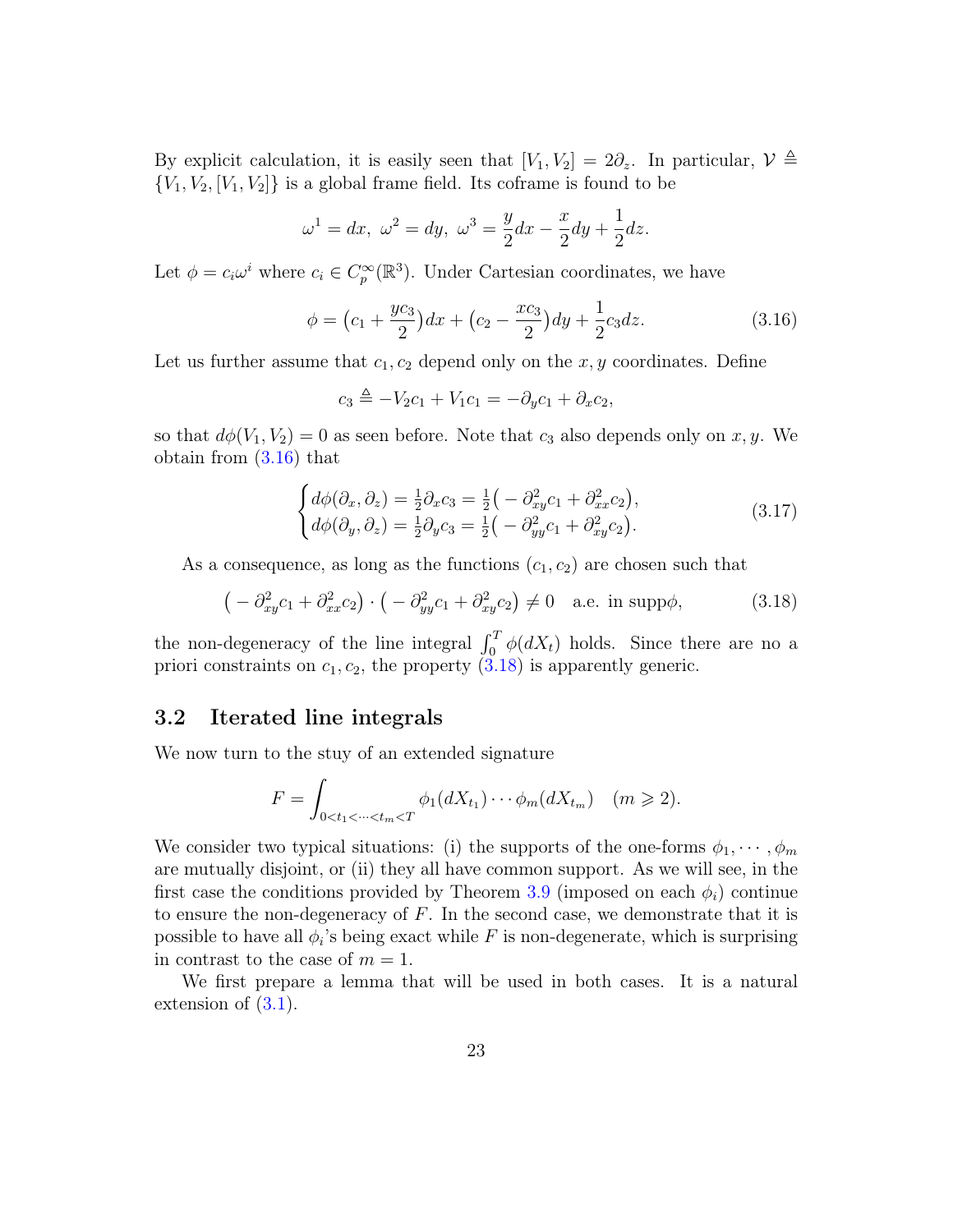**Lemma 3.16.** For  $k = 1, \dots, m$ , we set

<span id="page-23-0"></span>
$$
G_t^k \triangleq \int_{0 < t_1 < \dots < t_{k-1} < t} \phi_1(dX_{t_1}) \dots \phi_{k-1}(dX_{t_{k-1}}),\tag{3.19}
$$

$$
H_t^k \triangleq \int_{t < t_{k+1} < \dots < t_m < T} \phi_{k+1}(dX_{t_{k+1}}) \dots \phi_m(dX_{t_m}),\tag{3.20}
$$

where  $G_t^1 = H_t^m \triangleq 1$ . Suppose that  $DF(w) = 0$ . Then at the path w we have

<span id="page-23-3"></span>
$$
\sum_{k=1}^{m} \left( \int_{t}^{T} G_{s}^{k} H_{s}^{k} d\zeta_{s}^{k} \cdot \Phi_{t}^{-1} + G_{t}^{k} H_{t}^{k} \phi_{k}(X_{t}) \right) \cdot V_{\alpha}(X_{t}) = 0 \tag{3.21}
$$

for all  $\alpha = 1, \dots, d$  and  $t \in [0, T]$ , where

<span id="page-23-2"></span><span id="page-23-1"></span>
$$
\zeta_t^k \triangleq \int_0^t d(\phi_k \cdot V_\alpha)(X_s) \Phi_s dw_s^\alpha. \tag{3.22}
$$

*Proof.* As in the proof of Lemma [2.2,](#page-6-2) given any  $h \in \mathcal{H}$  we have

$$
D_{h}F(w) = \sum_{k=1}^{m} \int_{0 < t_{1} < \dots < t_{k} < \dots < t_{m} < T} \phi_{1}(dX_{t_{1}}) \dotsm D_{h} \phi_{k}(dX_{t_{k}}) \dotsm \phi_{m}(dX_{t_{m}})
$$
\n
$$
= \sum_{k=1}^{m} \Big( \int_{0 < \dots < t_{k} < \dots < T} \dotsm (d\zeta_{t_{k}}^{k} \cdot \eta_{t_{k}}) \dotsm \Big)
$$
\n
$$
+ \int_{0 < \dots < t_{k} < \dots < T} \dotsm (\phi_{k} \cdot V_{\alpha})(X_{t_{k}}) dh_{t_{k}}^{\alpha} \dotsm \Big)
$$
\n
$$
= \sum_{k=1}^{m} \Big( \int_{0}^{T} G_{t}^{k} H_{t}^{k}(d\zeta_{t}^{k} \cdot \eta_{t}) + \int_{0}^{T} G_{t}^{k} H_{t}^{k}(\phi_{k} \cdot V_{\alpha})(X_{t}) dh_{t}^{\alpha} \Big)
$$
\n
$$
=: A_{1} + A_{2},
$$

where  $\eta_t \triangleq \int_0^t \Phi_s^{-1} V_\alpha(X_s) dh_s^\alpha$ . The same integration by parts argument as in the proof of Lemma [2.2](#page-6-2) yields that

$$
A_1 = \sum_{k=1}^{m} \int_0^T \int_t^T G_s^k H_s^k d\zeta_s^k \cdot \Phi_t^{-1} V_\alpha(X_t) dh_t^\alpha.
$$

As a consequence, we have

$$
D_h F(w) = \sum_{k=1}^m \int_0^T \Big( \int_t^T G_s^k H_s^k d\zeta_s^k \cdot \Phi_t^{-1} V_\alpha(X_t) + G_t^k H_t^k (\phi_k \cdot V_\alpha)(X_t) \Big) dh_t^\alpha.
$$

Since  $D_h F(w) = 0$  for all  $h \in \mathcal{H}$ , the result thus follows from Lemma [3.2](#page-11-1) (i).  $\Box$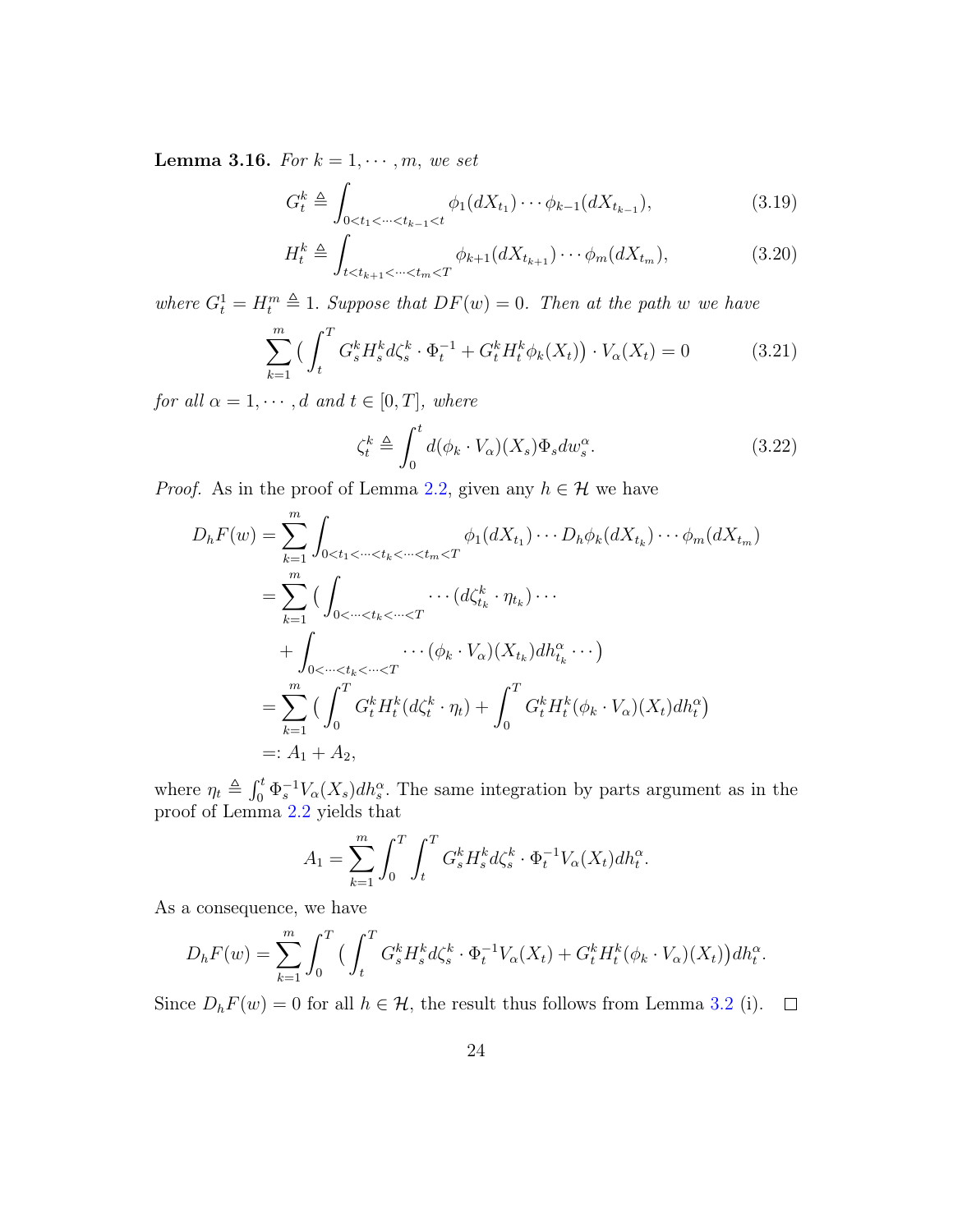#### 3.2.1 The case of disjoint supports

Let  $\phi_1, \dots, \phi_m$  be smooth one-forms such that  $\text{supp}\phi_i \cap \text{supp}\phi_j = \emptyset$  for all  $i \neq j$ . Define E to be the event that "there exist times  $t_1 < \cdots < t_m$  such that  $X_{t_i} \in$  $(\text{supp}\phi_i)^\circ$  for all i". From the definition of F, it is not hard to see in a deterministic way that the line integral  $F$  is identically zero on  $E<sup>c</sup>$ . Our main result in this case is stated as follows.

<span id="page-24-0"></span>**Theorem 3.17.** Suppose that each  $\phi_i$  satisfies the conditions in Theorem [3.9.](#page-16-0) Then conditional on the event  $E$ , the extended signature  $F$  has a density with respect to the Lebesgue measure.

The following lemma, which is an extension of Lemma [3.6,](#page-14-2) is needed for our proof of Theorem [3.17.](#page-24-0)

**Lemma 3.18.** For each  $k = 1, \dots, m$ , we define  $\{\psi_{k,I} : I \in \mathcal{W}\}\$  by  $\psi_{k,I} \triangleq 0$  if  $I \in \mathcal{W}_1$  and

$$
\psi_{k,I} \triangleq d\phi_k(V_i, V_J) + V_i \psi_{k,J}
$$

for  $I = (i, J)$ . Suppose that  $DF(w) = 0$ . Then at the path w, we have

<span id="page-24-1"></span>
$$
(\rho_t \cdot \Phi_t^{-1} + \sum_{k=1}^m G_t^k H_t^k \phi_k) \cdot V_I + \sum_{k=1}^m G_t^k H_t^k \psi_{k,I} = 0 \quad \forall I \in \mathcal{W}, t \in [0, T], \quad (3.23)
$$

where  $\rho_t \triangleq \sum_{k=1}^m \int_t^T G_s^k H_s^k d\zeta_s^k$  and  $G_t^k, H_t^k, \zeta_t^k$  are defined by [\(3.19,](#page-23-0) [3.20,](#page-23-1) [3.22\)](#page-23-2) respectively.

*Proof.* We prove the claim by induction on the length of the word  $I$ . When  $I \in \mathcal{W}_1$ , the claim reduces to the equation [\(3.21\)](#page-23-3). Suppose that [\(3.23\)](#page-24-1) is true for all words of length  $\leq k$ . By differentiating [\(3.23\)](#page-24-1) with  $I \in \mathcal{W}_k$ , we have

$$
d\rho \cdot (\Phi^{-1}V_I) + \rho \cdot d(\Phi^{-1}V_I) + \sum_k d(G_t^k H_t^k) \cdot (\phi_k \cdot V_I + \psi_{k,I}) + \sum_k G_t^k H_t^k V_i(\phi_k \cdot V_I + \psi_{k,I}) dw^i = 0.
$$

Recall that

$$
d\rho_t = -\sum_k G_t^k H_t^k d(\phi_k \cdot V_i) \cdot \Phi_t dw_t^i, \ d(\Phi_t^{-1} V_I) = \Phi_t^{-1} \cdot [V_i, V_I] dw_t^i.
$$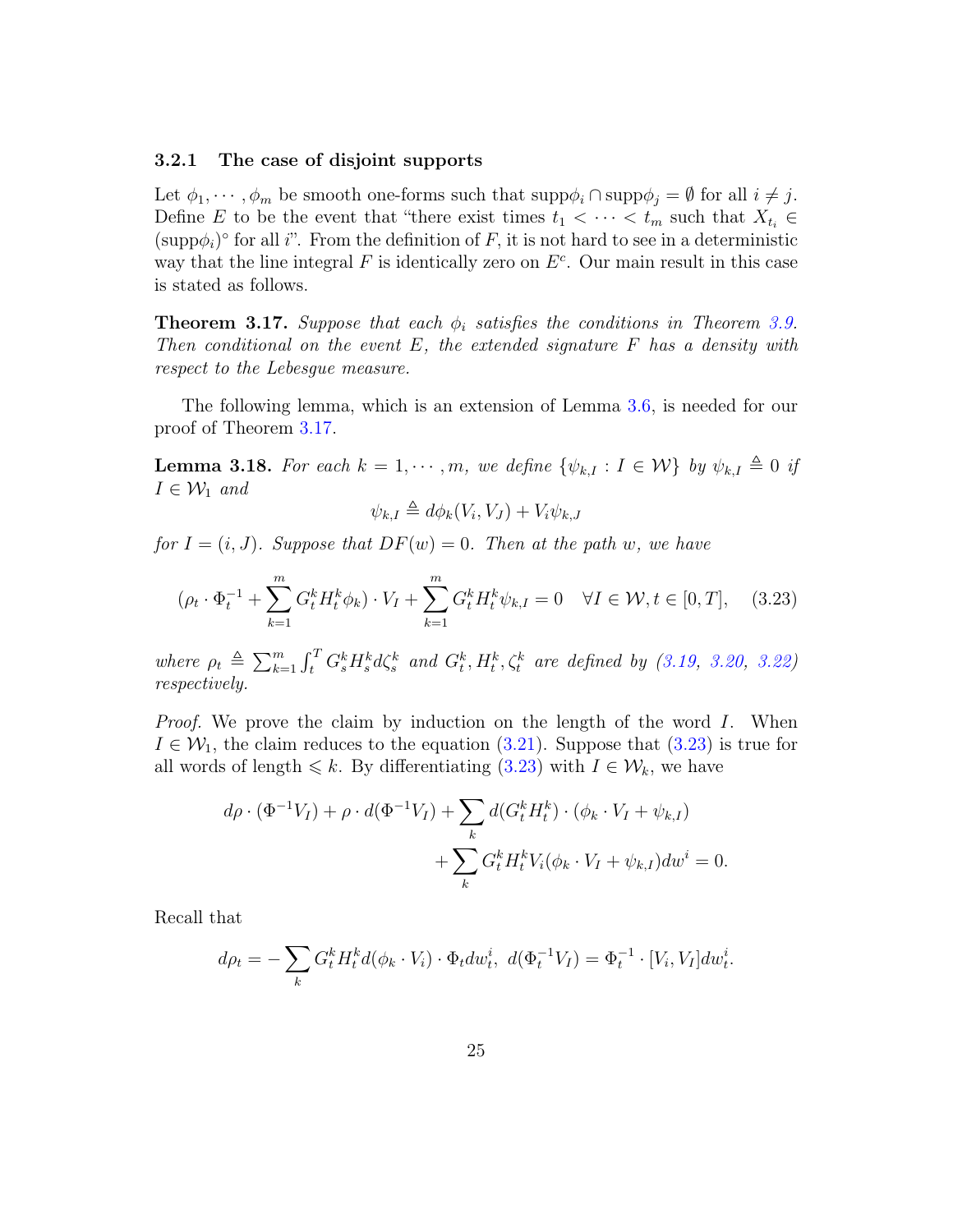As a result, we have

$$
\rho \cdot \Phi^{-1}[V_i, V_I] + \sum_k G_t^k H_t^k \left( -V_I(\phi_k \cdot V_i) + V_i(\phi_k \cdot V_I) + V_i \psi_{k,I} \right)
$$
  
+ 
$$
\sum_k G_t^k H_t^{k+1} \phi_k \wedge \phi_{k+1}(V_i, V_I) + \sum_k G_t^k H_t^{k+1} (\psi_{k+1,I} \phi_k - \psi_{k,I} \phi_{k+1}) \cdot V_i = 0
$$
  
(3.24)

for all *i*. Since  $\text{supp}\phi_k \cap \text{supp}\phi_{k+1} = \emptyset$ , it is readily seen that

<span id="page-25-0"></span>
$$
\phi_k \wedge \phi_{k+1} = 0, \ \psi_{k+1,I} \phi_k - \psi_{k,I} \phi_{k+1} = 0.
$$

In addition, note that

$$
V_i(\phi_k \cdot V_I) - V_I(\phi_k \cdot V_i) = d\phi_k(V_i, V_I) + \phi_k \cdot [V_i, V_I].
$$

The equation [\(3.24\)](#page-25-0) thus reduces to

$$
(\rho \cdot \Phi^{-1} + \sum_{k} G_{t}^{k} H_{t}^{k} \phi_{k}) \cdot [V_{i}, V_{I}] + \sum_{k} G_{t}^{k} H_{t}^{k} (d\phi_{k}(V_{i}, V_{I}) + V_{i}(\psi_{k,I})) = 0.
$$

By the definition of  $\{\psi_{k,I}: I \in \mathcal{W}\}\$ , the last expression is equivalent to that

$$
\left(\rho \cdot \Phi^{-1} + \sum_{k} G_t^k H_t^k \phi_k\right) \cdot V_{I'} + \sum_{k} G_t^k H_t^k \psi_{k,I'} = 0
$$

where  $I' = (i, I)$ . Since  $I \in \mathcal{W}_k$  and  $i \in \{1, \dots, d\}$  are arbitrary, we conclude that  $(3.23)$  is true for words of length  $k + 1$ .  $\Box$ 

We now prove Theorem [3.17](#page-24-0) by induction on the degree of F.

Proof of Theorem [3.17.](#page-24-0) Consider the following slightly more general claim:

 $(\mathbf{P}_m)$  Let  $\phi_1, \dots, \phi_m$  be smooth one-forms with disjoint support and each of them satisfies the conditions in Theorem [3.9.](#page-16-0) For each pair of  $s < t \in [0, T]$ , let  $E_{s,t}$  be the event that "X visits  $(\text{supp}\phi_1)^\circ, \cdots, (\text{supp}\phi_m)^\circ$  in order over  $[s, t]$ ". Then

$$
\left.\int_{s
$$

admits a density with respect the Lebesgue measure.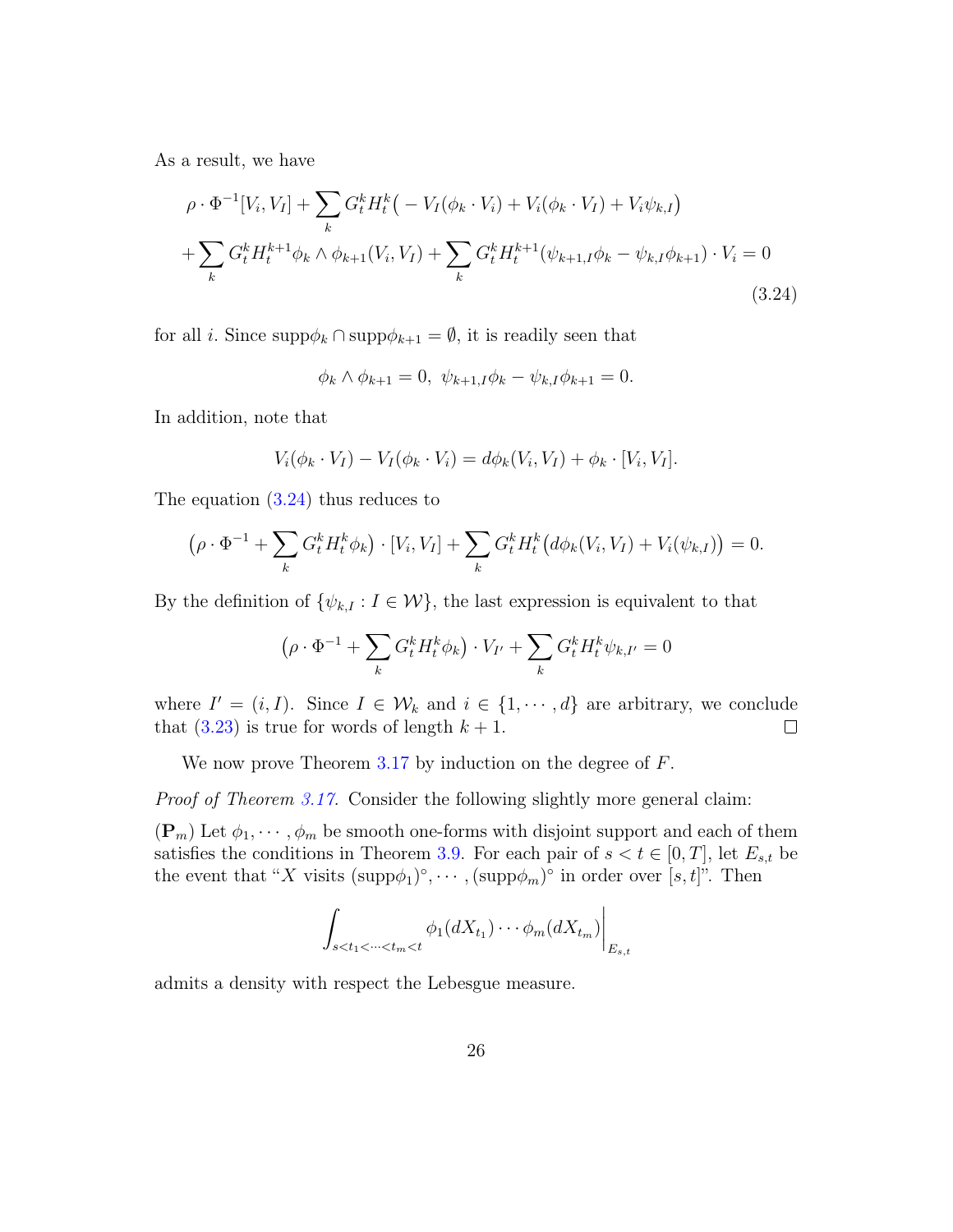We are going to prove  $(\mathbf{P}_m)$  by induction on m. The case when  $m = 1$  is just Theorem [3.9.](#page-16-0) Suppose that the claim is true for iterated integrals of degree less than  $m$  and consider an  $m$ -th order integral

$$
F = \int_{s < t_1 < \dots < t_m < t} \phi_1(dX_{t_1}) \dots \phi_m(dX_{t_m}).
$$

We wish to show that

<span id="page-26-2"></span>
$$
w \in E_{s,t} \cap N^c \implies DF(w) \neq 0,\tag{3.25}
$$

where  $N$  is a suitable  $\mathbb{P}\text{-null}$  set to be excluded.

Suppose that  $w \in E_{s,t}$  and  $DF(w) = 0$ . Let k be fixed and consider a time u such that  $X_u \in (\text{supp}\phi_k)^\circ$  and  $X|_{[s,u]}$  (respectively,  $X|_{[u,t]}$ ) visits the supports of  $\phi_1, \dots, \phi_{k-1}$  (respectively, of  $\phi_{k+1}, \dots, \phi_m$ ). Such a time u exists as  $w \in E_{s,t}$ . By the assumption of the theorem, we may take a chart  $U$  near  $X_u$  on which a local frame field  $\{V_I : I \in \mathcal{I}_1 \cup \cdots \cup \mathcal{I}_r\}$  is defined and

<span id="page-26-1"></span>
$$
i(V_{\alpha})d\phi_k - L_{V_{\alpha}}\Xi_k \neq 0 \quad \text{a.e. on } U \tag{3.26}
$$

for some  $\alpha$ , where under the notation of Section [3.1.2](#page-13-1) we set

$$
\Xi_k \triangleq \Theta_k W^{-1}, \ \Theta_k \triangleq (\psi_{k,I})_{I \in \mathcal{I}_l, 1 \leq l \leq r}, W \triangleq (V_I)_{I \in \mathcal{I}_l, 1 \leq l \leq r} \quad \text{on } U.
$$

In a small time neighbourhood  $v \in (u - \varepsilon, u + \varepsilon)$ , the equation [\(3.23\)](#page-24-1) yields

$$
(\rho \cdot \Phi^{-1} + G_v^k H_v^k \phi_k) \cdot W + G_v^k H_v^k \cdot \Theta_k = 0 \iff \rho + G_v^k H_v^k \phi_k \cdot \Phi = G_v^k H_v^k \Xi_k \cdot \Phi.
$$

Note that the above relation holds at k (not summing over k!) near  $X_u$ . By differentiating both sides with respect to  $w_t^{\alpha}$ , we obtain that

<span id="page-26-0"></span>
$$
G_v^k H_v^k \left( -d(\phi_k \cdot V_\alpha) + V_\alpha \phi_k + \phi_k \cdot DV_\alpha \right) + d(G_v^k H_v^k) \phi_k
$$
  
=  $G_v^k H_v^k \cdot \left( V_\alpha \Xi_k + \Xi_k \cdot DV_\alpha \right) + d(G_v^k H_v^k) \Xi_k$  (3.27)

for all  $\alpha$  and  $v \in (u - \varepsilon, u + \varepsilon)$ .

Next, we observe that

$$
d(G_v^k H_v^k) = G_v^{k-1} H_v^k \phi_{k-1}(dX_v) - G_v^k H_v^{k+1} \phi_{k+1}(dX_v) = 0,
$$

since  $X_v \in \text{supp}\phi_k$  for v close to u. As a result, the equation  $(3.27)$  reduces to

$$
G_v^k H_v^k \big( -d(\phi_k \cdot V_\alpha) + V_\alpha \phi_k + \phi_k \cdot DV_\alpha \big) = G_v^k H_v^k \cdot \big( V_\alpha \Xi_k + \Xi_k \cdot DV_\alpha \big).
$$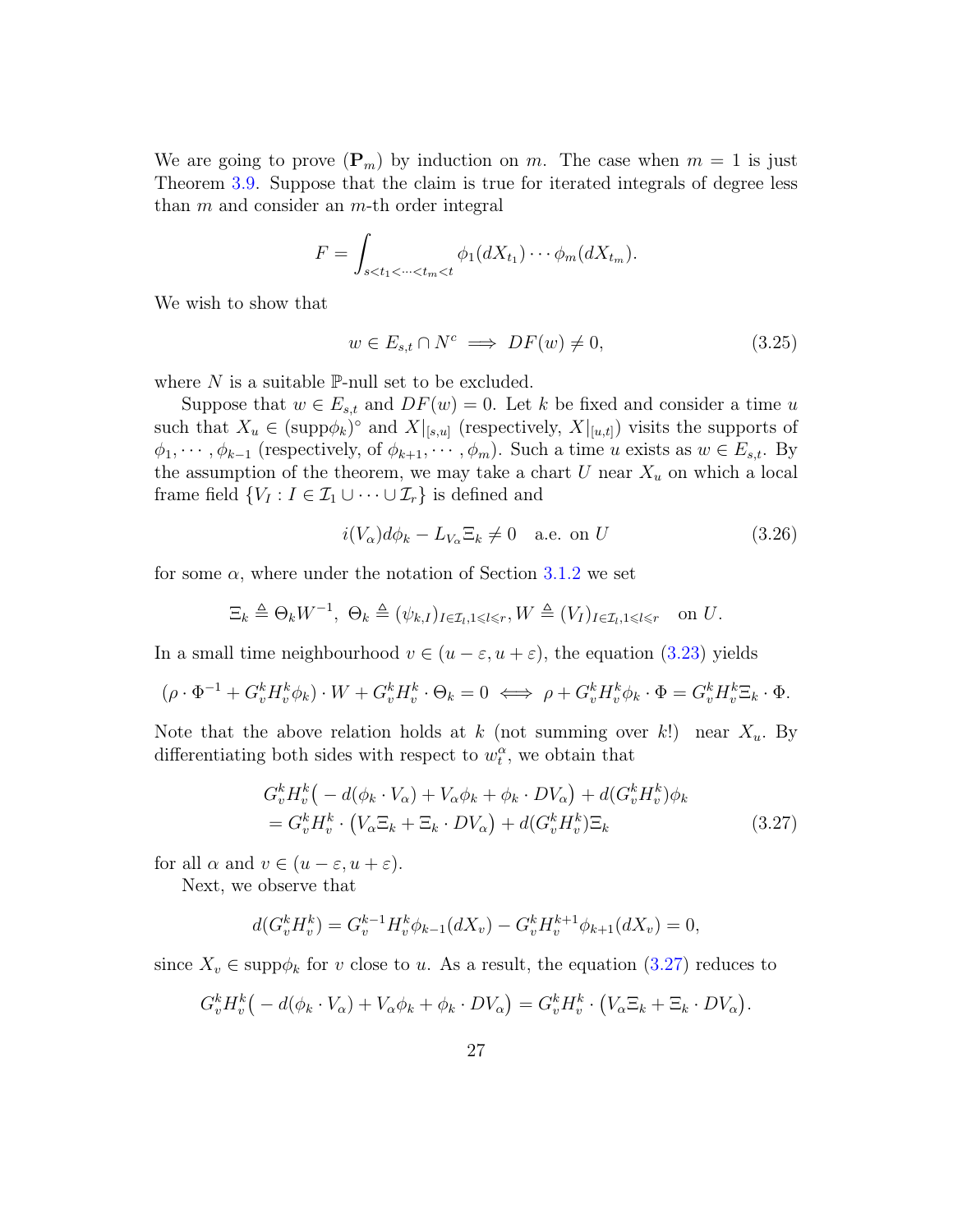By using the relations

$$
-d(\phi_k \cdot V_\alpha) + V_\alpha \phi_k + \phi_k \cdot DV_\alpha = i(V_\alpha)d\phi_k,
$$
  

$$
V_\alpha \Xi_k + \Xi_k \cdot DV_\alpha = L_{V_\alpha} \Xi_k,
$$

we obtain that

<span id="page-27-0"></span>
$$
G_v^k H_v^k \big( i(V_\alpha) d\phi_k - L_{V_\alpha} \Xi_k \big) = 0 \tag{3.28}
$$

for all  $\alpha$  and  $v \in (u - \varepsilon, u + \varepsilon)$ . According to the assumption [\(3.26\)](#page-26-1), we conclude that either  $X_v$  lives on some Lebesgue null set  $C \subseteq U$ , or  $G_v^k H_v^k = 0$ .

For each  $v$ , we set

$$
E'_{v} \triangleq \{ \exists t_{1} < \cdots < t_{k-1} \in (0, v) : X_{t_{i}} \in (\text{supp}\phi_{i})^{\circ} \},
$$
  

$$
E''_{v} \triangleq \{ \exists t_{k+1} < \cdots < t_{m} \in (0, v) : X_{t_{i}} \in (\text{supp}\phi_{i})^{\circ} \}
$$

respectively. To summarise, by continuity we have obtained from [\(3.28\)](#page-27-0) that

$$
w \in E_{s,t} \cap \{DF = 0\}
$$
  
\n
$$
\implies w \in N \triangleq \bigcup_{r \in \mathbb{Q} \cap (s,t)} (\{X_r \in C\} \cup (\{G_r^k = 0\} \cap E'_r) \cup (\{H_r^k = 0\} \cap E''_r)).
$$

Since  $X_r$  has a density, we know that  $\{X_r \in C\}$  is a P-null set. In addition, since  $G_r^k$  and  $H_r^k$  are iterated line integrals with degree less than m, by the induction hypothesis both of  $G_r^k|_{E_r'}$  and  $H_r^k|_{E_r''}$  have densities. In particular,

$$
\{G_r^k = 0\} \cap E'_r) \cup (\{H_r^k = 0\} \cap E''_r)
$$

is also a P-null set. As a result,  $\mathbb{P}(N) = 0$  and the desired relation [\(3.25\)](#page-26-2) follows. In other words, we conclude that  $DF \neq 0$  a.s. on  $E_{s,t}$ , which implies the existence of conditional density by Theorem [2.3.](#page-8-0) This completes the induction step for the claim  $(\mathbf{P}_m)$ .

 $\Box$ 

#### 3.2.2 The case of common support

Next, we assume that the supports of  $\phi_1, \dots, \phi_m$  have a common intersection S. Our aim here is to demonstrate a surprising fact that the extended signature  $F$  can still be non-degenerate even when all the  $\phi_i$ 's are exact and compactly supported (i.e.  $\phi_i = df_i$  where  $f_i \in C_c^{\infty}(S)$ ). As we mentioned in the introduction, this is not possible when  $m = 1$  (cf. Remark [3.20](#page-29-0) as well). Our result in this case is stated as follows. We only consider the elliptic situation.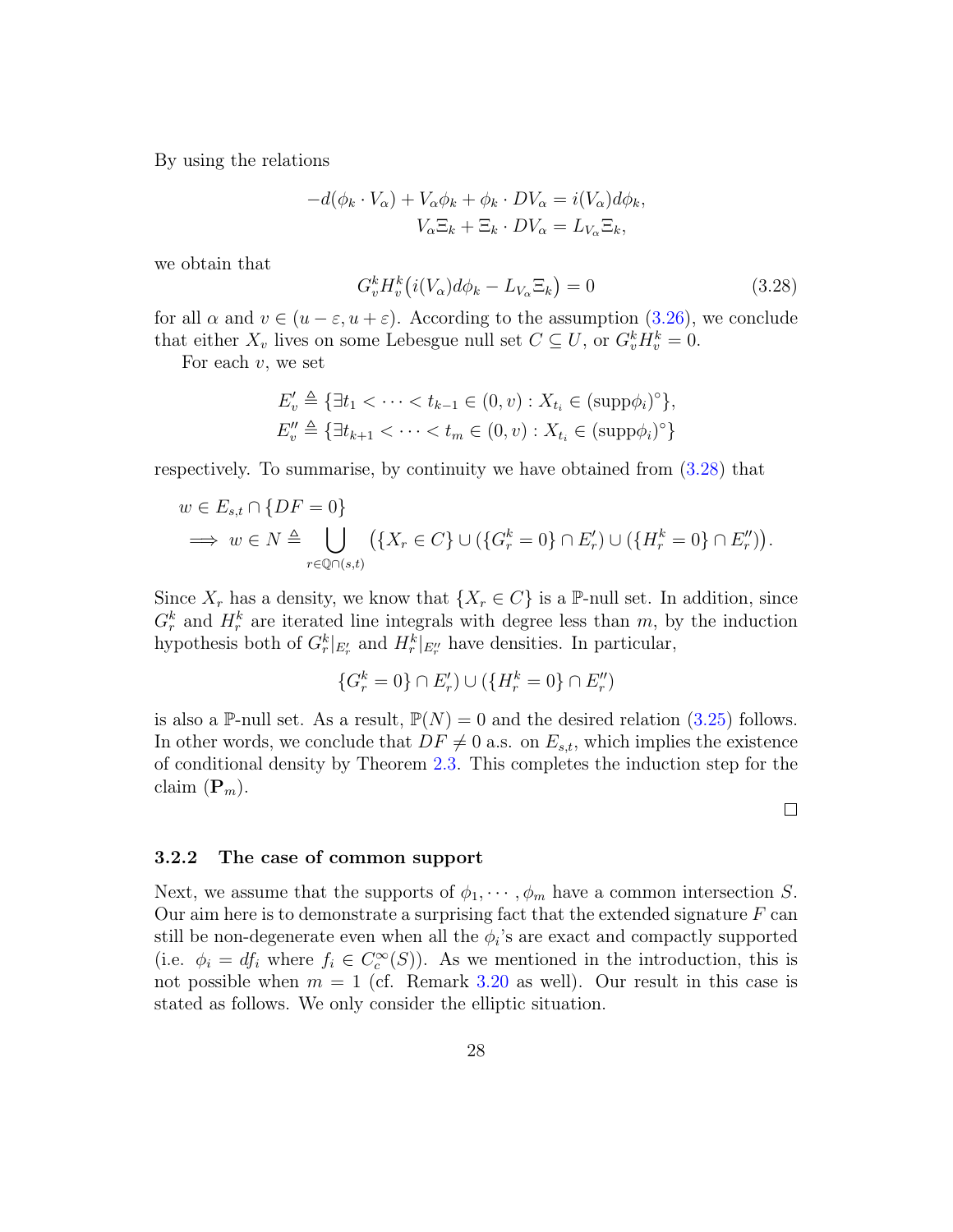**Proposition 3.19.** Consider an elliptic RDE [\(1.2\)](#page-2-0) where  $X_0 = x_0 \in \mathbb{R}^d$ . Let  $f_1, \dots, f_m$  be compactly supported smooth functions. Suppose that the two-forms

$$
df_1 \wedge df_2, \cdots, df_{m-1} \wedge df_m
$$

are linearly independent at  $x_0$ . Then the extended signature

$$
F \triangleq \int_{0 < t_1 < \dots < t_m < T} (df_1)(dX_{t_1}) \dots (df_m)(dX_{t_m})
$$

has a density with respect to the Lebesgue measure.

*Proof.* Write  $\phi_k \triangleq df_k$ . Let w be an fBM path such that  $DF(w) = 0$ . According to the equation  $(3.21)$  and ellipticity, we have

$$
\sum_{k} \int_{t}^{1} G_s^k H_s^k d\zeta_s^k + \sum_{k} G_t^k H_t^k \phi_k \cdot \Phi_t = 0 \quad \forall t \in [0, T].
$$

By taking differentiation with respect to  $w_t^{\alpha}$ , we find that

$$
\sum_{k} G_t^k H_t^k \big( -d(\phi_k \cdot V_\alpha) + V_\alpha(\phi_k) + \phi_k \cdot DV_\alpha \big)
$$
  
+ 
$$
\sum_{k} G_t^k H_t^{k+1} \big( (\phi_k \cdot V_\alpha) \phi_{k+1} - (\phi_{k+1} \cdot V_\alpha) \phi_k = 0,
$$

which is equivalent to that

$$
i(V_{\alpha})\sum_{k} \left(G_{t}^{k} H_{t}^{k} d\phi_{k} + G_{t}^{k} H_{t}^{k+1} \phi_{k} \wedge \phi_{k+1}\right) = 0
$$

for all  $\alpha = 1, \dots, d$  and  $t \in [0, T]$ . Again by ellipticity and the fact that  $d\phi_k =$  $d^2f_k=0$ , we have

<span id="page-28-0"></span>
$$
\sum_{k} G_{t}^{k} H_{t}^{k+1} \phi_{k} \wedge \phi_{k+1} = 0 \qquad (3.29)
$$

for all  $t \in [0, T]$  at the path w.

We first consider the case when  $m = 2$ . In this case, the relation [\(3.29\)](#page-28-0) simply reads

$$
(\phi_1 \wedge \phi_2)(X_t(w)) = 0 \quad \forall t \in [0, T].
$$

By taking  $t = 0$ , we reach a contradiction as  $\phi_1 \wedge \phi_2(x_0) \neq 0$  by the assumption. Next, we consider the case when  $m = 3$ . In this case, the relation  $(3.29)$  becomes

$$
H_t^2 \phi_1 \wedge \phi_2 + G_t^2 \phi_2 \wedge \phi_3 = 0.
$$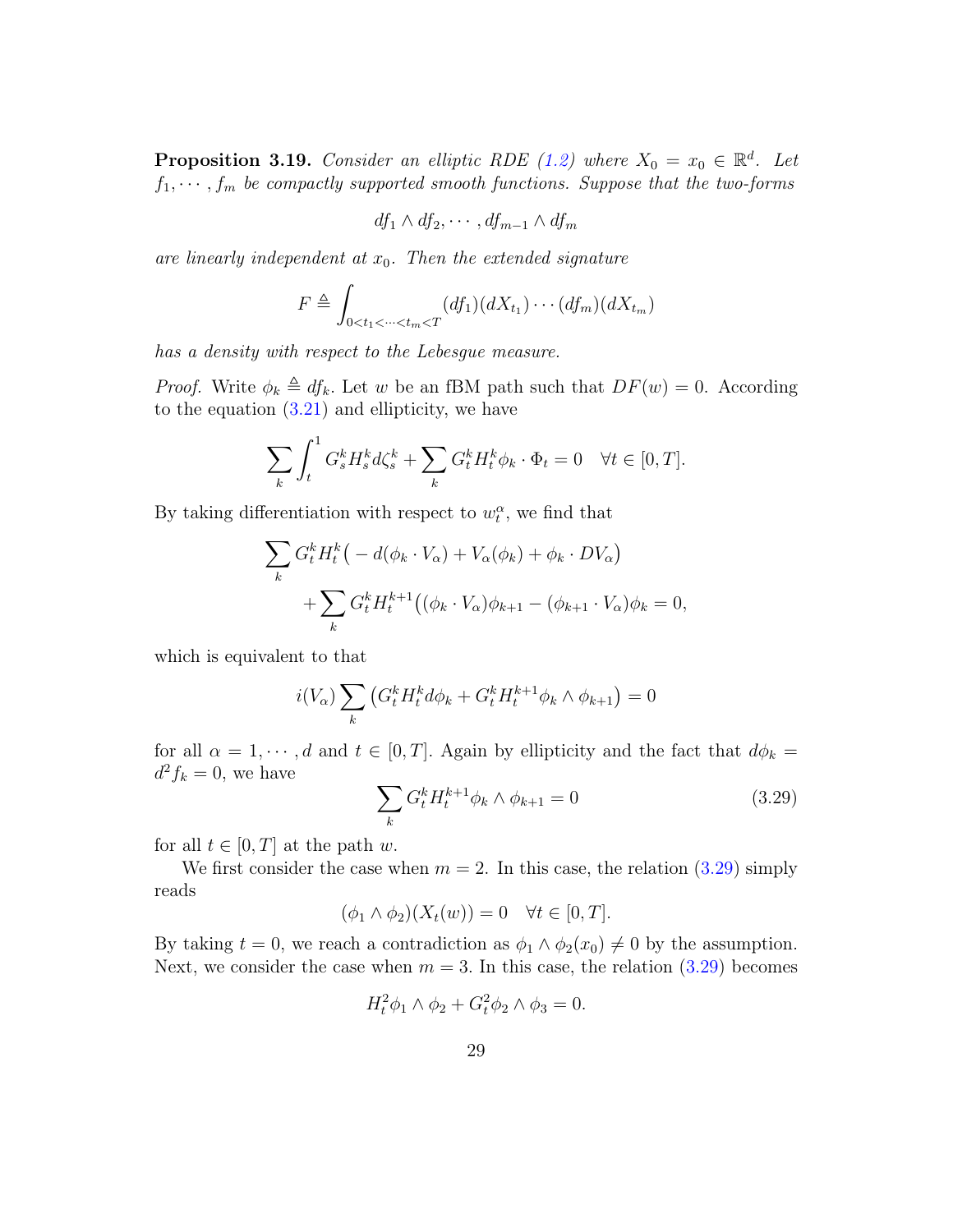By the linear independence assumption and continuity, when  $t$  is small we have  $H_t^2 = G_t^2 = 0$ . In particular,

<span id="page-29-1"></span>
$$
G_t^2 = \int_0^t \phi_1(dX_s) = f_1(X_t) - f_1(x_0) = 0 \quad \forall t \text{ small.} \tag{3.30}
$$

On the other hand, since  $df_1(x_0) \neq 0$  (otherwise the linear independence assumption cannot hold), there exists a neighbourhood U of  $x_0$  such that

$$
P \triangleq \{ x \in U : f_1(x) = f_1(x_0) \}
$$

is an  $(n-1)$ -dimensional submanifold in U. In particular, the event

$$
N \triangleq \bigcup_{r \in \mathbb{Q}_+} \{ X_r \in P \}
$$

is a P-null set. Note that the property  $(3.30)$  implies that N happens. Consequently, in both cases  $m = 2, 3$ , we see that  $DF(w) \neq 0$  a.s. The existence of density thus follows.

Now suppose that the claim is true for iterated integrals of degree  $m-2$  where  $m \geq 4$ . For the degree m case, by taking  $k = m - 1$  in  $(3.29)$  we have

$$
DF(w) = 0 \implies G_t^{m-1} = \int_{0 < t_1 < \dots < t_{m-2} < t} \phi_1(dX_s) \dots \phi_{m-2}(dX_s) = 0
$$

when  $t$  is small. In particular,

$$
\{DF = 0\} \subseteq \bigcup_{r \in \mathbb{Q}_+} \{G_r^{m-1} = 0\},\
$$

which is a P-null set since  $G_r^{m-1}$  has a density by the induction hypothesis. Therefore,  $DF \neq 0$  a.s. and the claim holds for the degree-m case. The result thus follows by induction.  $\Box$ 

<span id="page-29-0"></span>*Remark* 3.20. In contrast, when  $m = 1$ , the stochastic line integral of a compactly supported exact form will never have a density. Indeed, let  $f$  be a compactly supported smooth function. Then

$$
F \triangleq \int_0^T (df)(dX_t) = f(X_T) - f(x_0).
$$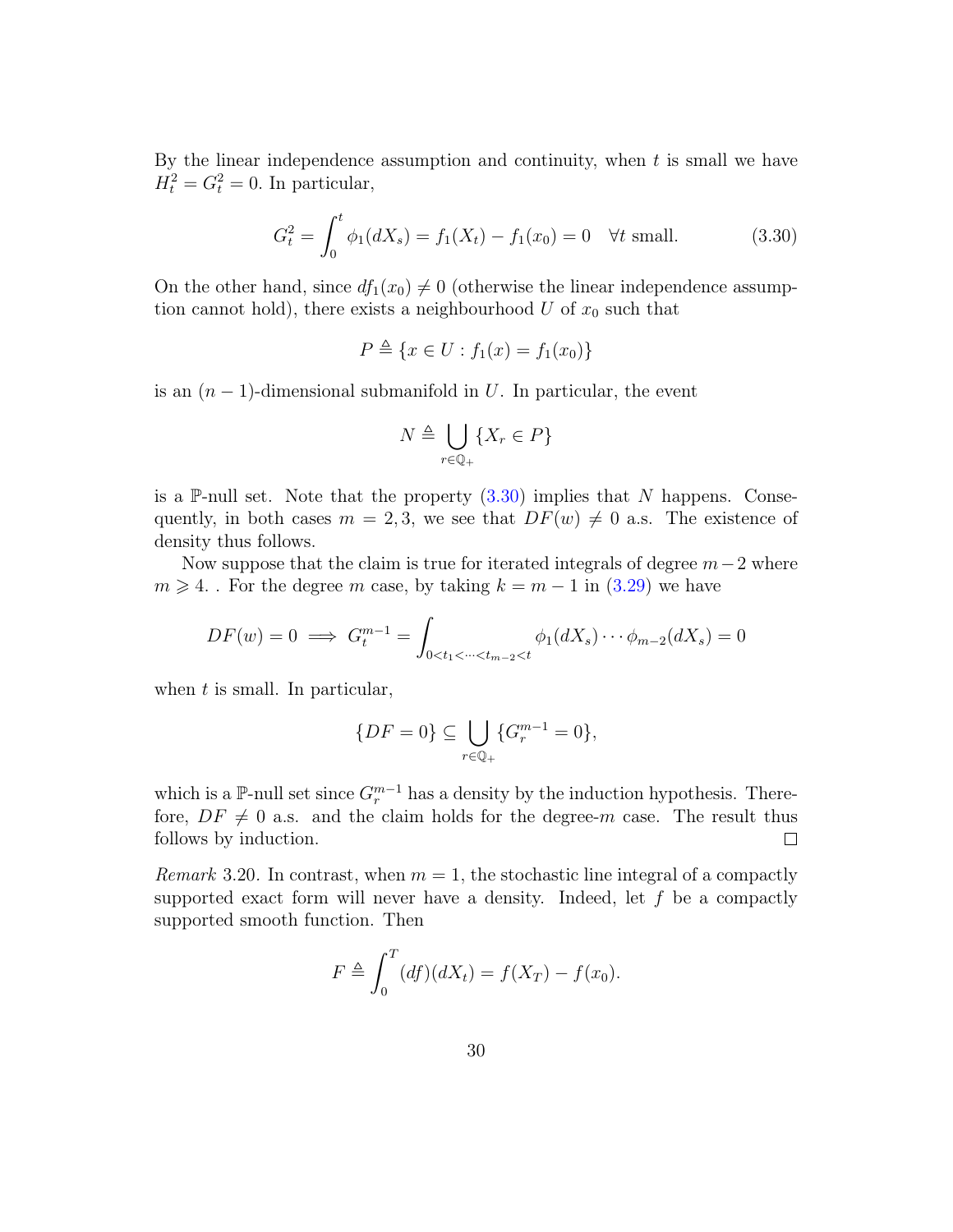According to  $\text{GOT21}$ , Theorem 1.5, the density of  $X_T$  is everywhere strictly positive. It follows that

$$
\mathbb{P}(X_T \in (\mathrm{supp}f)^c) > 0.
$$

In particular, there is a positive probability that  $F = -f(x_0)$ . As a result, F cannot have a density. Nonetheless, if we allow supp $f = \mathbb{R}^n$  it is clearly possible that F has a density. For instance, take  $f(x) = |x|^2$  with  $X_t$  being a Brownian motion.

### <span id="page-30-0"></span>4 An application: signature uniqueness for RDEs

In this section, we discuss an application of Theorem [3.13](#page-20-0) to the probabilistic signature uniqueness problem. We first give the definition of the signature transform of a rough path (cf. [\[LCL07\]](#page-36-8)). Let  $T((\mathbb{R}^n)) \triangleq \prod_{n=1}^{\infty}$  $m=0$  $(\mathbb{R}^n)^{\otimes m}$  denote the algebra of formal tensor series over  $\mathbb{R}^n$  where  $(\mathbb{R}^n)^{\otimes 0} \triangleq \mathbb{R}$ .

**Definition 4.1.** Let  $\mathbf{X} = (\mathbf{X}_t)_{0 \leq t \leq T}$  be a rough path over  $\mathbb{R}^n$ . The *signature* of X is the formal tensor series defined by

<span id="page-30-1"></span>
$$
S(\mathbf{X}) \triangleq \left(1, \int_0^T d\mathbf{X}_t, \cdots, \int_{0 < t_1 < \cdots < t_m < T} d\mathbf{X}_{t_1} \otimes \cdots \otimes d\mathbf{X}_{t_m}, \cdots \right) \in T((\mathbb{R}^n)). \tag{4.1}
$$

Remark 4.2. If **X** is a continuous path in  $\mathbb{R}^n$  with bounded variation, the iterated integrals in [\(4.1\)](#page-30-1) are all defined in the classical sense of Lebesgue-Stieltjes. In the rough path case, the well-definedness of  $S(X)$  follows from a basic extension theorem of Lyons (cf.  $[LQ02]$ ).

After extracting coordinates, the signature  $S(\mathbf{X})$  consists of a countable family of numbers associated with the path  $X$ . It can be viewed as the pathwise / deterministic analogue of moments of a random variable. There are two basic reasons of considering the signature transform:

(i)  $The signature uniqueness theorem$  Every (geometric) rough path is uniquely determined by its signature up to tree-like pieces (cf. [\[HL10,](#page-35-2) [BGLY16\]](#page-35-3)). Here a tree-like piece is a portion along which the path travels out and reverses back to cancel itself.

(ii) The signature  $S(X)$  has nice algebraic and analytic properties that are concealed at the level of paths (cf. [\[LCL07,](#page-36-8) [Reu93\]](#page-36-9)).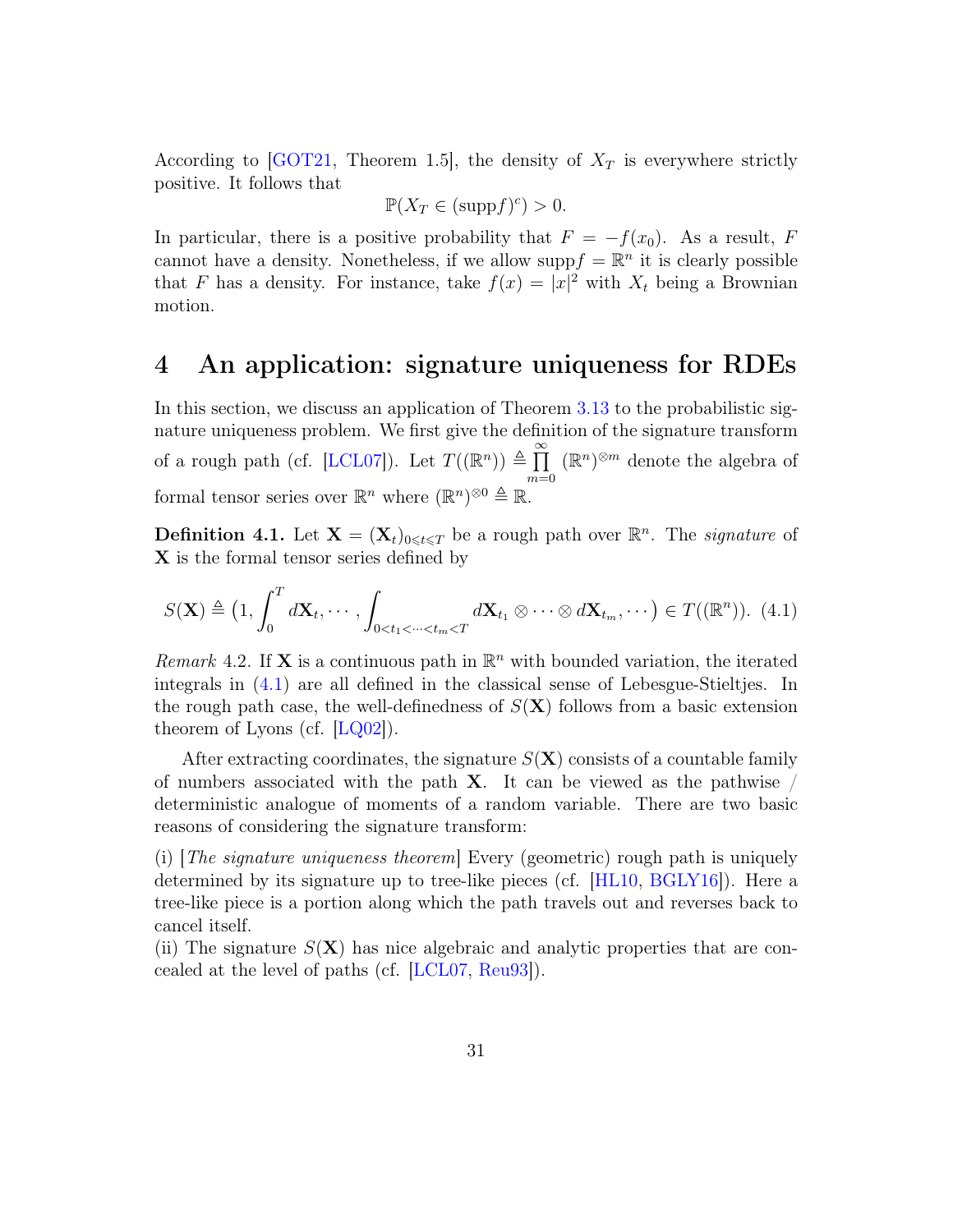In the probabilistic setting, the signature uniqueness theorem may take a stronger form as we do not expect tree-like pieces to appear for a suitably nondegenerate stochastic process. Below is the main result in this section which extends earlier probabilistic works [\[LQ12,](#page-36-1) [GQ16,](#page-35-10) [BG15\]](#page-35-11). To reduce technicalities, we only consider the elliptic or step-two hypoelliptic case.

<span id="page-31-0"></span>**Theorem 4.3.** Consider an *n*-dimensional RDE  $(1.2)$  driven by a d-dimensional fractional Brownian motion. Suppose that the vector fields  $\{V_1, \cdots, V_d\}$  are  $C_b^{\infty}$ and we are in one of the following two situations:

(i)  $n = d$  and the vector fields are elliptic; (ii)  $n = 3$ ,  $d = 2$  and the vector fields satisfy Hörmander's condition.

Then with probability one, every sample path of the solution process  $X = \{X_t :$  $0 \leq t \leq T$  is uniquely determined by its signature up to reparametrisation.

Remark 4.4. We expect the result to be true for the general hypoelliptic case of arbitrary order, although the construction of relevant one-forms (cf. Condition (ND) below) may be technically more involved in the general case.

Such a probabilistic uniqueness theorem was first established by Le Jan and Qian [\[LQ12\]](#page-36-1) for the Brownian motion case. The result was later extended to the cases of hypoelliptic diffusions in [\[GQ16\]](#page-35-10) and Gaussian processes in [\[BG15\]](#page-35-11). These works were largely based on a technique developed in  $[LQ12]$ , which was formalised in [\[BG15\]](#page-35-11) down to the verification of three key conditions in the context of a general stochastic process X. The first two conditions are: (i) X can be lifted as a rough path in a canonical way and (ii)  $X_t$  has a density for each  $t > 0$ . These two conditions are naturally satisfied for hypoelliptic RDEs. The last condition is stated as follows.

**Non-degeneracy Condition** (ND). For any cube  $H$  in  $\mathbb{R}^n$ , there exists a smooth one-form  $\phi$  supported in H, such that conditional on the event that "X enters H at some time", the stochastic line integral  $\int_0^T \phi(dX_t)$  is a.s. non-zero.

It was proved in [\[BG15\]](#page-35-11) that the above three conditions imply the signature uniqueness theorem for a general stochastic process  $X$ . As a result, in order to prove the aforementioned Theorem [4.3,](#page-31-0) it remains to verify Condition (ND) under the given assumptions. Before doing so, for the sake of completeness, we briefly recapture the main strategy of  $|LQ12|$  and explain at a conceptual level how Condition (ND) leads to the signature uniqueness property.

Step one. Decompose the state space  $\mathbb{R}^n$  into disjoint cubes of order  $\varepsilon$  with narrow gaps  $\delta$  ( $\delta \ll \varepsilon$ ). Label the cubes by a set  $L$  ( $L = \mathbb{Z}^n$  in [\[LQ12\]](#page-36-1)).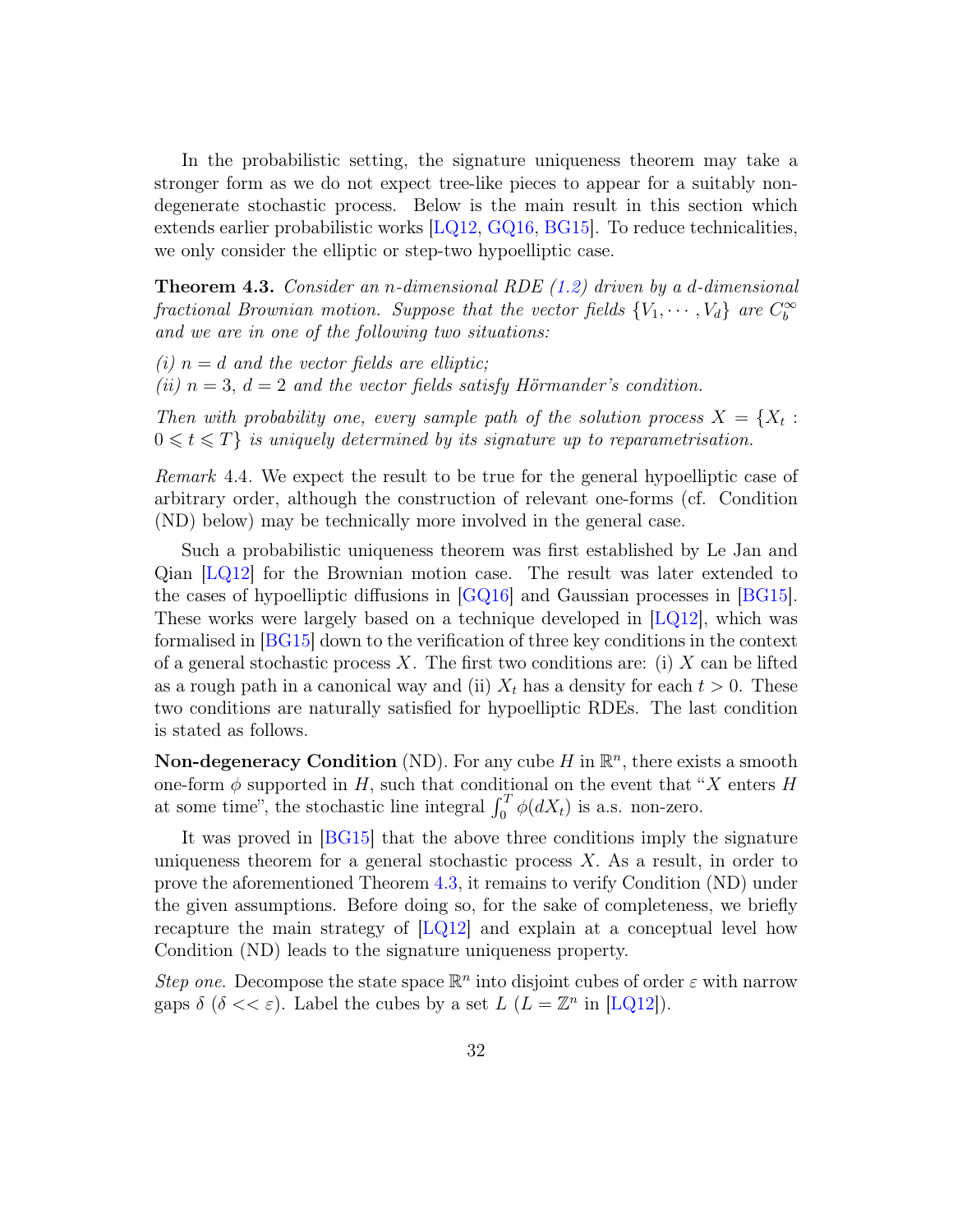Step two. For each cube  $H_z$  ( $z \in L$ ), construct a one-form  $\phi_z$  supported in  $H_z$ according to Condition (ND). For each word  $w = (z_1, \dots, z_m)$  over L, one can define the associated extended signature

$$
[\phi_{z_1},\cdots,\phi_{z_m}]_{0,T} \triangleq \int_{0
$$

along the path  $X$ . As a consequence of an algebraic property of the signature, these extended signatures are all uniquely determined by the signature of X. Step three. Due to Condition (ND), there exists a unique word w of maximal length, with respect to which the extended signature is non-zero. This word precisely corresponds to the discrete route of the path X in the given space discretisation. As a result, the signature of X uniquely determines its discrete route. Step four. As we refine the discretisation (i.e. sending  $\varepsilon, \delta \to 0$ ), the discrete route converges to the original sample path  $X$  in a suitable sense. Therefore, the signature uniquely determines the trajectory of X.

The rest of this section is devoted to the proof of Theorem [4.3.](#page-31-0)

#### Proof of Theorem [4.3:](#page-31-0) Verification of Condition (ND)

In the elliptic case, we can use Example [3.4](#page-12-2) to explicitly construct one-forms satisfying Condition (ND). According to Theorem  $3.1$ , conditional on X entering the cube H, the associated line integral  $\int_0^T \phi(dX_t)$  (for  $\phi$  given by Example [3.4\)](#page-12-2) has a density. This clearly implies that its value is a.s. non-zero.

We now consider the step-two hypoelliptic case. Suppose that  $n = 3$ ,  $d = 2$ and  $\mathcal{V} = \{V_1, V_2, [V_1, V_2]\}$  form a global frame field of  $\mathbb{R}^3$ . We use the method of Corollary [3.15](#page-21-0) to construct suitable one-forms. Recall from [\(3.15\)](#page-21-1) that such one-forms are given by

$$
\phi = c_1 \omega^1 + c_2 \omega^2 + (V_1 c_2 - V_2 c_1) \omega^3,
$$

where  $\{\omega^i\}$  is the coframe of  $\mathcal V$  and  $c_1, c_2$  are arbitrary smooth functions supported in the cube H. We want to choose  $\phi$  with supp $\phi = H$  and  $d\phi \neq 0$  a.e. in H. Note that  $d\phi(V_1, V_2) = 0$ . Hence we have to look at  $d\phi(V_i, [V_1, V_2])$ . Straightforward calculation yields

$$
d\phi(V_i, [V_1, V_2]) = V_i(V_1c_2 - V_2c_1) - [V_1, V_2]c_i - \langle \phi, [V_i, [V_1, V_2]] \rangle, \quad i = 1, 2.
$$

We will set  $c_2 = 0$ , so that

<span id="page-32-0"></span>
$$
d\phi(V_2, [V_1, V_2]) = -V_2(V_2c_1) - \langle \omega^1, [V_2, [V_1, V_2]] \rangle \cdot c_1 + \langle \omega^3, [V_2, [V_1, V_2]] \rangle \cdot V_2c_1. \tag{4.2}
$$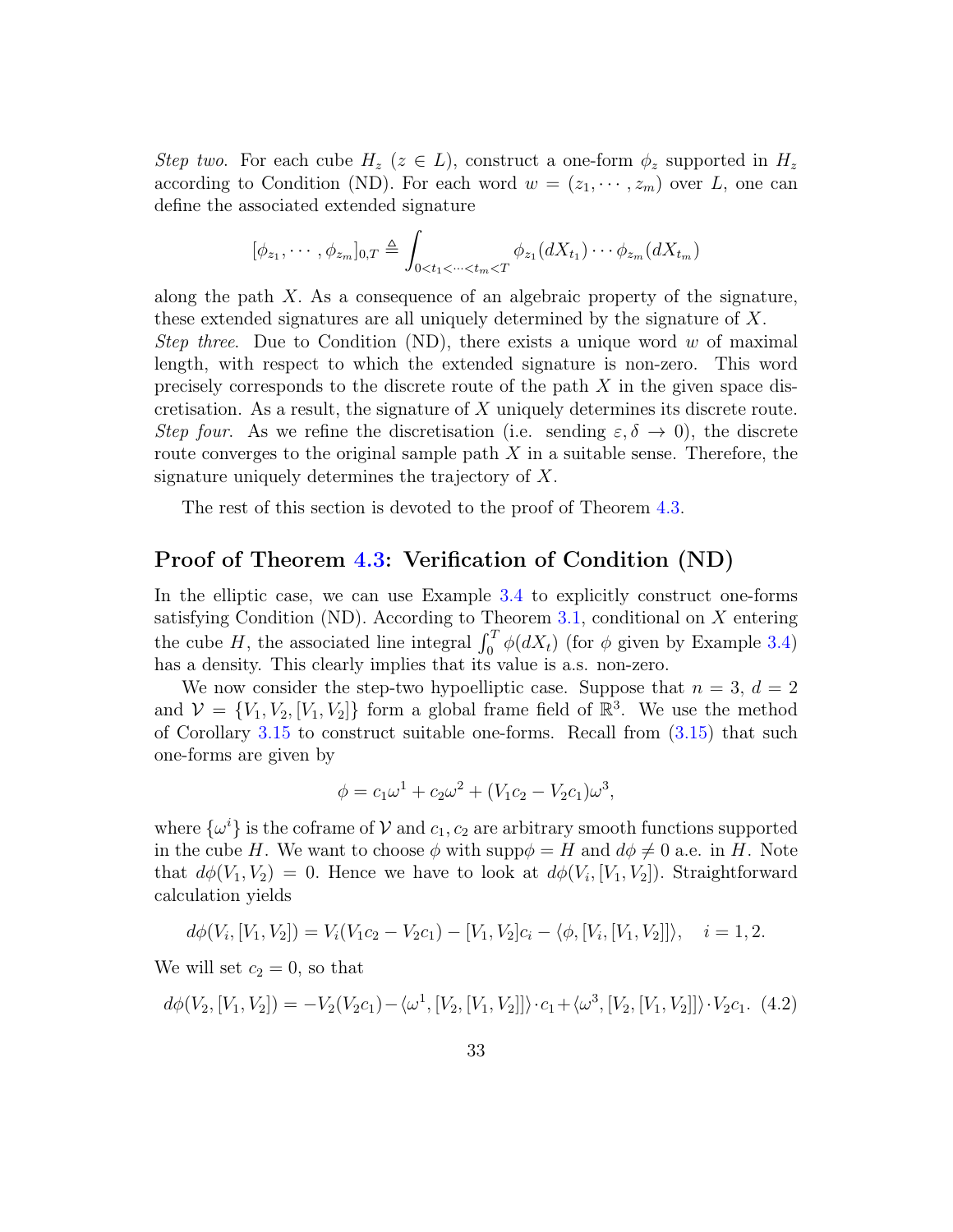In other words, we want to construct  $c_1$  with supp $c_1 = H$ , such that the above expression is a.e. non-zero in  $H$ .

According to [\[CCL00,](#page-35-7) Chap. 1, Theorem 4.3], a non-degenerate vector field locally generates coordinate curves. Since we will eventually refine the space discretisation, we may assume without loss of generality that  $H$  is contained in a coordinate chart  $[U; x, y, z]$  of  $\mathbb{R}^3$  where  $V_2 = \partial_x$ . To simplify notation, we further assume that  $H$  is the unit cube

$$
H = \{(x, y, z) : \max\{|x|, |y|, |z|\} < 1\}
$$

under the above coordinate system. We define

$$
c_1(x, y, z; \lambda) \triangleq h_{\lambda}(x)\eta(y, z),
$$

where  $\lambda > 0$  is a parameter to be chosen later on,

$$
h_{\lambda}(x) \triangleq \begin{cases} e^{-\frac{\lambda}{1-x^2}}, & |x| < 1; \\ 0, & |x| \geq 1, \end{cases}
$$

and  $\eta(y, z)$  is a given smooth function supported on  $\bar{H}_{y,z} \triangleq \{(y, z) : \max\{|y|, |z|\} \leq$ 1} which is strictly positive in the interior. Under such choice of  $c_1$ , the equation [\(4.2\)](#page-32-0) can be concisely written as

$$
-d\phi(V_2,[V_1,V_2]) = (h''_{\lambda}(x) + f(x,y,z)h'_{\lambda}(x) + g(x,y,z)h_{\lambda}(x))\eta(y,z),
$$

where  $f, g$  are known  $C^{\infty}$ -functions. Our proof will be concluded from the following lemma.

<span id="page-33-0"></span>**Lemma 4.5.** There exists  $\lambda > 0$ , such that

$$
N_\lambda \triangleq \{(x,y,z) \in H: h''_\lambda(x) + f(x,y,z)h'_\lambda(x) + g(x,y,z)h_\lambda(x) = 0\}
$$

is a Lebesgue null set.

Remark 4.6. It will be clear from the proof below that Lemma [4.5](#page-33-0) holds for all  $\lambda$ outside a suitable null set of  $(0, \infty)$ . For our purpose, we only need one such  $\lambda$ .

Proof. Explicit calculation shows that

$$
h''_{\lambda}(x) + f(x, y, z)h'_{\lambda}(x) + g(x, y, z)h_{\lambda}(x) = \frac{h_{\lambda}(x)}{(1 - x^{2})^{4}} \cdot \Phi_{\lambda}(x, y, z),
$$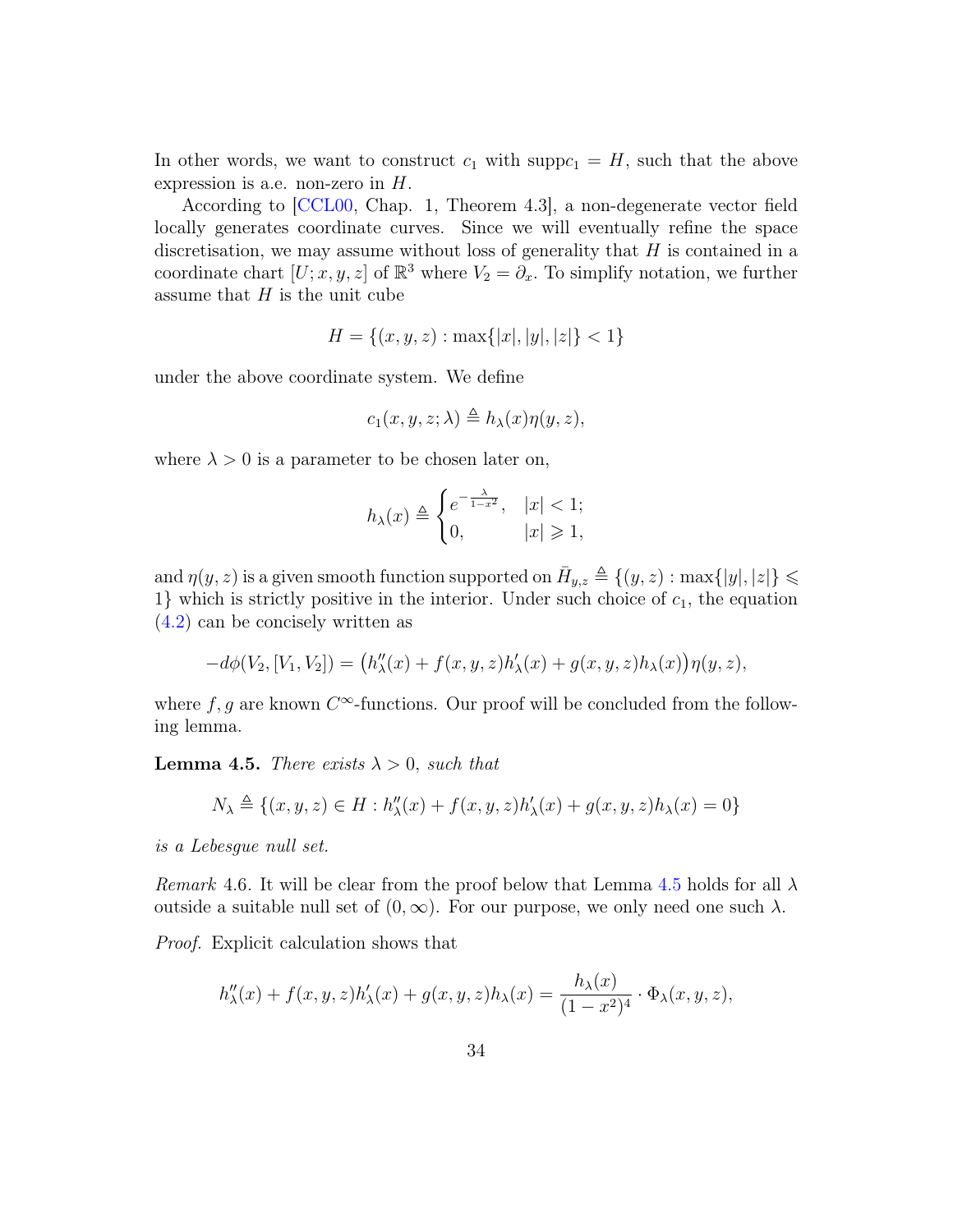where

<span id="page-34-0"></span>
$$
\Phi_{\lambda}(x, y, z) = 4x^2\lambda^2 - 2(1 - x^2)(1 + 3x^2 + x(1 - x^2)f)\lambda + (1 - x^2)^4 g.
$$
 (4.3)

Observe that  $\Phi_{\lambda}(x, y, z)$  is a quadratic polynomial in  $\lambda$ . It is easy to see that  $(x, y, z) \in N_\lambda \cap \{x \neq 0\}$  if and only if

$$
\lambda = \frac{-p \pm \sqrt{\Delta}}{8x^2}
$$
 and  $\Delta \ge 0$ ,

where  $p, \Delta$  are known  $C^{\infty}$ -functions on H that can be expressed explicitly in terms of  $f, g$  ( $\Delta$  is the discriminant of  $(4.3)$ ).

We now consider the following three smooth functions:

$$
\psi_{\pm} \triangleq \frac{-p \pm \sqrt{\Delta}}{8x^2}, \ q \triangleq \frac{-p}{8x^2},
$$

where  $\psi_{\pm}$  are defined on  $E \triangleq {\{\Delta > 0\}} \cap {x \neq 0}$  (could possibly be empty) and q is defined on  $H \cap \{x \neq 0\}$ . Recall that the critical set of a smooth function  $F: U \to \mathbb{R}$  consists of those points in U at which  $\nabla F = 0$ . The classical Sard's theorem (cf. [\[Mil97,](#page-36-10) Chap. 2]) asserts that the image of the critical set of a smooth function is a Lebesgue null set. Let  $Y_{\pm}$ , Z be the critical sets of  $\psi_{\pm}$ , q respectively. It follows that

$$
C \triangleq \psi_+(Y_+) \cup \psi_-(Y_-) \cup q(Z)
$$

is a Lebesgue null set in R. As a result, there exists at least one  $\lambda \in (0, \infty) \cap C^c$ . We fix one such  $\lambda$ . Then each of  $\psi_+^{-1}(\lambda)$ ,  $\psi_-^{-1}(\lambda)$ ,  $q^{-1}(\lambda)$  is either empty or a two-dimensional sub-manifold in  $H$ . The result thus follows from the observation that

$$
N_{\lambda} \cap \{x \neq 0\} \subseteq \psi_{+}^{-1}(\lambda) \cup \psi_{-}^{-1}(\lambda) \cup q^{-1}(\lambda).
$$

Note that the slice  $\{x = 0\}$  is a Lebesgue null set and has no effect on our discussion.  $\Box$ 

If we choose  $\lambda$  as in Lemma [4.5,](#page-33-0) for the resulting one-form  $\phi$  we have

$$
d\phi(V_2,[V_1,V_2])\neq 0
$$

except on a low dimensional manifold which has zero Lebesgue measure. Therefore,  $d\phi \neq 0$  a.e. inside the support of  $\phi$ . The Condition (ND) is then a consequence of Corollary [3.15.](#page-21-0)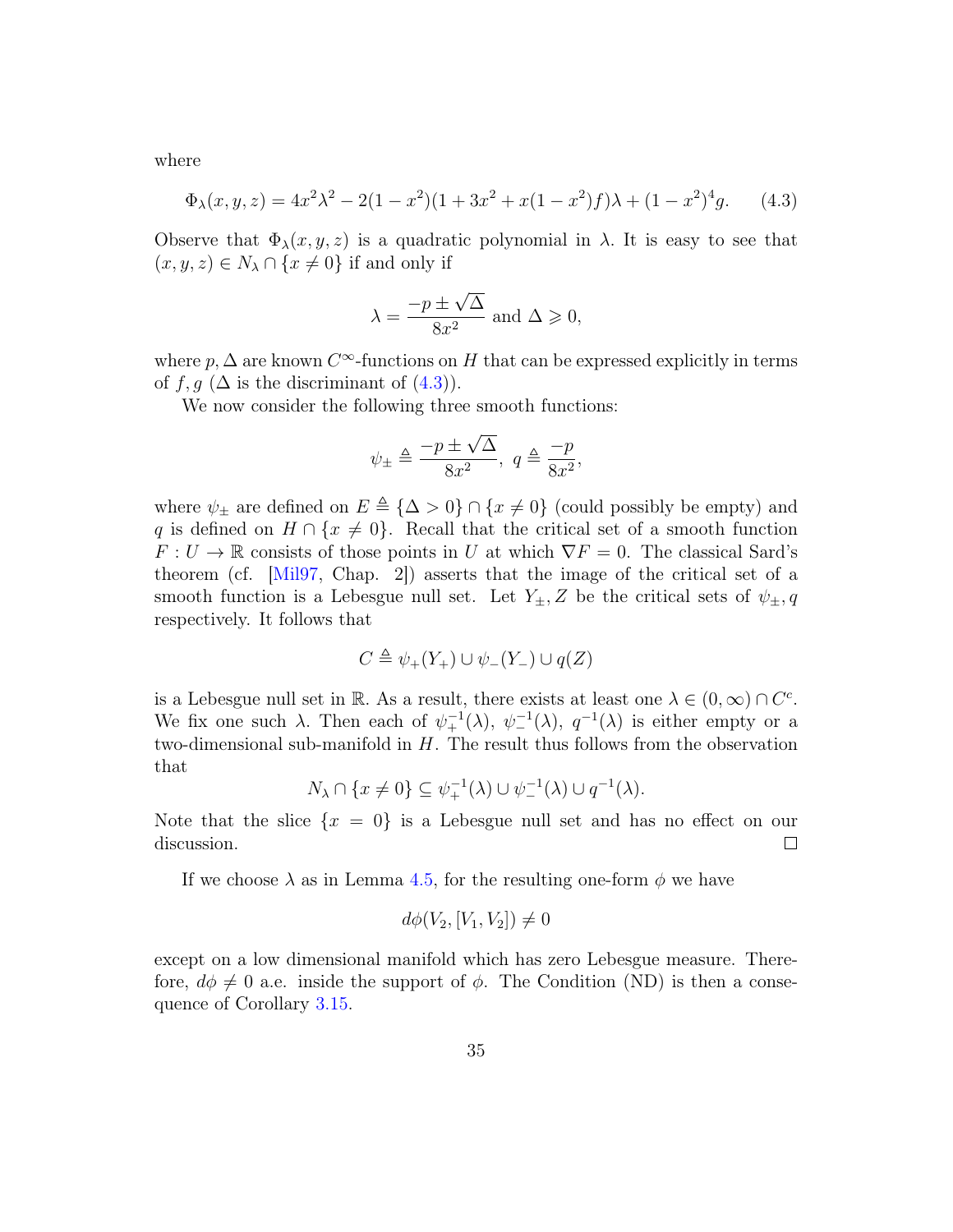## References

- <span id="page-35-11"></span>[BG15] H. Boedihardjo and X. Geng. The uniqueness of signature problem in the non-Markov setting. Stochastic Process. Appl. 125 (12) (2015): 4674-4701.
- <span id="page-35-3"></span>[BGLY16] H. Boedihardjo, X. Geng, T. Lyons and D. Yang. The signature of a rough path: uniqueness. Adv. Math. 293 (2016): 720-737.
- <span id="page-35-0"></span>[CDL15] T. Cass, B.K. Driver and C. Litterer. Constrained rough paths. Proc. Lond. Math. Soc. 111 (6) (2015): 1471–1518.
- <span id="page-35-8"></span>[CF10] T. Cass and P.K. Friz. Densities for rough differential equations under Hörmander's condition. Ann. of Math. 171 (2010): 2115–2141.
- <span id="page-35-5"></span>[CHLT15] T. Cass, M. Hairer, C. Litterer and S. Tindel. Smoothness of the density for solutions to Gaussian rough differential equations. Ann. Probab. 43 (1) (2015): 188–239.
- <span id="page-35-1"></span>[Che58] K. Chen. Integration of paths-a faithful representation of paths by noncommutative formal power series. Trans. Amer. Math. Soc. 89 (1958): 395–407.
- <span id="page-35-4"></span>[Che73] K.T. Chen. Iterated integrals of differential forms and loop space homology. Ann. of Math. 97 (2) (1973): 217–246.
- <span id="page-35-7"></span>[CCL00] S.S. Chern, W.H. Chen and K.S. Lam. Lectures on differential geometry. World Scientific, 2000.
- <span id="page-35-6"></span>[FH14] P.K. Friz and M. Hairer. A course on rough paths. Universitext, 2014.
- <span id="page-35-9"></span>[GOT21] X. Geng, C. Ouyang and S. Tindel. Precise local estimates for differential equations driven by fractional Brownian motion: hypoelliptic case, preprint. To appear in Ann. Probab., 2021.
- <span id="page-35-10"></span>[GQ16] X. Geng and Z. Qian. On an inversion theorem for Stratonovich's signatures of multidimensional diffusion paths. Ann. Inst. Henri Poincaré Probab. Stat. 52 (1) (2016): 429-447.
- <span id="page-35-2"></span>[HL10] B. Hambly and T. Lyons. Uniqueness for the signature of a path of bounded variation and the reduced path group. Ann. of Math. 171 (1)  $(2010): 109-167.$